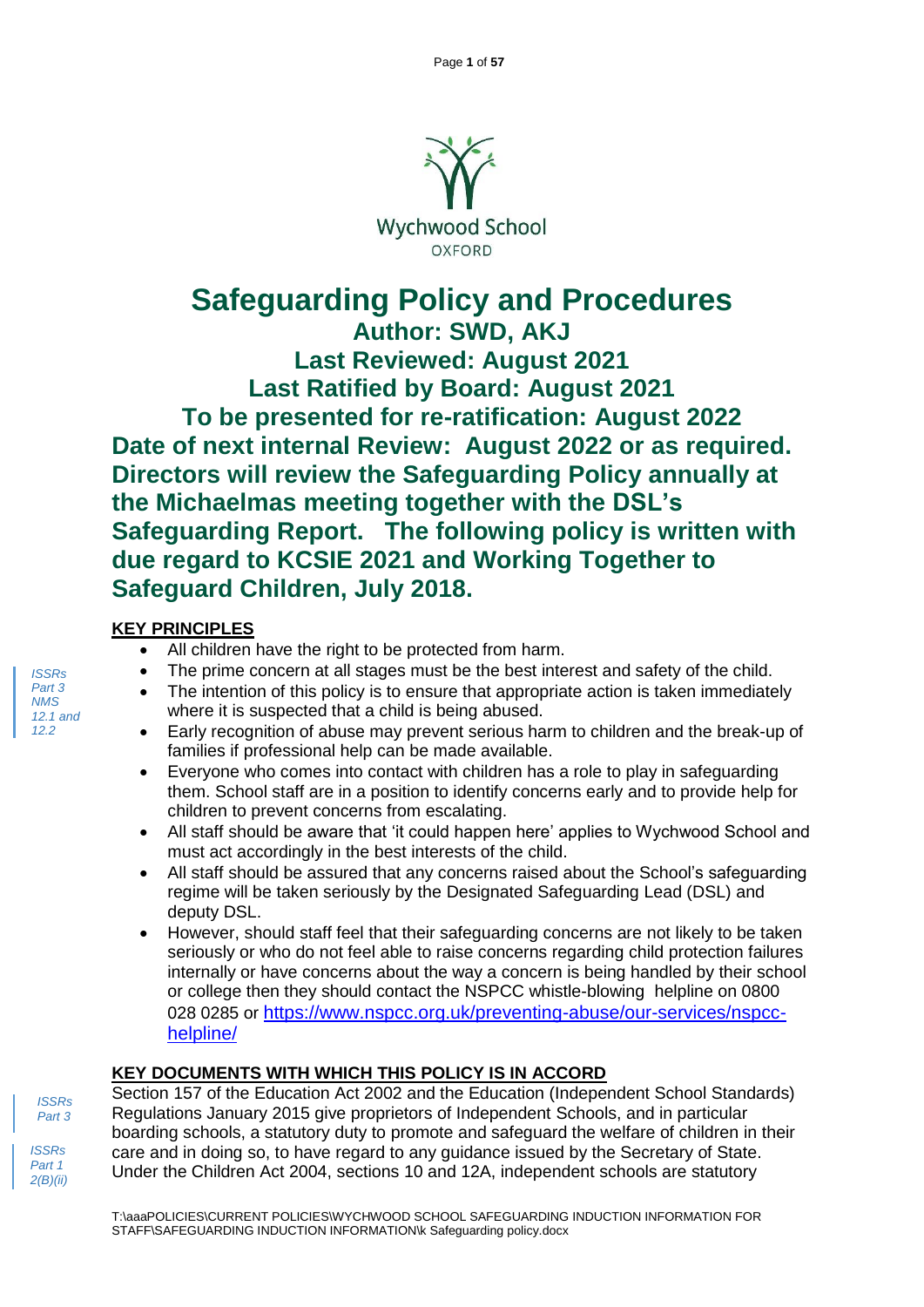partners on Children's Trust Boards and have a duty to co-operate. The Revised *Prevent* Duty Guidance: for England and Wales gives proprietors of independent schools a statutory duty under Section 29 of the Counter-Terrorism and Security Act 2015 to prevent people being drawn into terrorism.

The School follows the recommended procedures contained in the Children Act 2004, guidance for dealing with allegations of abuse against teachers and other staff (August 2011), the Children and Social Work Act (2017); the Government statutory guidance on Working Together to Safeguard Children (July 2018), the Government statutory guidance Keeping Children Safe in Education (KCSIE 2021), the Boarding Schools National Minimum Standards (2015) and local inter-agency procedures published by the Oxfordshire Safeguarding Children Board (OSCB, which is the LSCB for Oxfordshire).The school requires that all staff should have regard to KCSIE 2021 when carrying out their duties to safeguard and promote the welfare of children and that this means they should comply with KCSIE 2021 unless exceptional circumstances arrive. The board of directors of Wychwood School should ensure that mechanisms are in place to assist staff to understand and discharge their roles and responsibilities as set out in KCSIE 2021. Staff should also read and understand *What to do if you are Worried a Child is being Abused – Advice for Practitioners,* available to them in the Safeguarding Documents for All Staff folder in the Staff Shared area of the School ICT network.

The school office has hard copies of these documents available to read on request and electronic copies are in the staff documents section of the school network.

**This policy is available to all parents, staff and volunteers on the school website and a hard copy may be requested from the school office. The safeguarding induction process for new staff includes reading this safeguarding policy and the relevant sections of KCSIE 2021. All teaching and boarding staff must declare that they have read and understood Part 1 of KCSIE 2021 by e-mail to the receptionist at Wychwood School by the end of September 2021. The SLT and Directors must declare that they have read and understood all of KCSIE 2021 by e-mail to the receptionist at Wychwood School by the end of September 2021. Support staff must declare that they have read and understood Annex A of KCSIE 2021 by e-mail to the receptionist at Wychwood School by the end of September 2021. Pupils are made aware of this policy through their programme of Personal, Social, Health and Economic Education (PSHE), Relationships and Sex Education (RSE) and form meetings.**

| <b>AKJ</b>   | Andrea K Johnson                                 |
|--------------|--------------------------------------------------|
| <b>CAF</b>   | <b>Common Assessment Frameworks</b>              |
| <b>CEOP</b>  | Child Exploitation and On-Line Protection Centre |
| CP           | <b>Current Policies</b>                          |
| <b>CDE</b>   | <b>Child Drug Exploitation</b>                   |
| <b>CSE</b>   | <b>Child Sexual Exploitation</b>                 |
| <b>DBS</b>   | <b>Disclosure and Barring Service</b>            |
| <b>DfE</b>   | Department for Education                         |
| <b>DSL</b>   | Designated Safeguarding Lead                     |
| <b>EEA</b>   | European Economic Area                           |
| <b>FGM</b>   | <b>Female Genital Mutilation</b>                 |
| <b>HBV</b>   | Honour-Based Violence                            |
| <b>HSCTs</b> | <b>Health and Social Care Trusts</b>             |
| <b>ICT</b>   | Information and communications technology        |
| <b>KCSIE</b> | Keeping Children Safe in Education               |
| <b>LADO</b>  | <b>Local Authority Designated Officer</b>        |

#### **Abbreviations**

T:\aaaPOLICIES\CURRENT POLICIES\WYCHWOOD SCHOOL SAFEGUARDING INDUCTION INFORMATION FOR STAFF\SAFEGUARDING INDUCTION INFORMATION\k Safeguarding policy.docx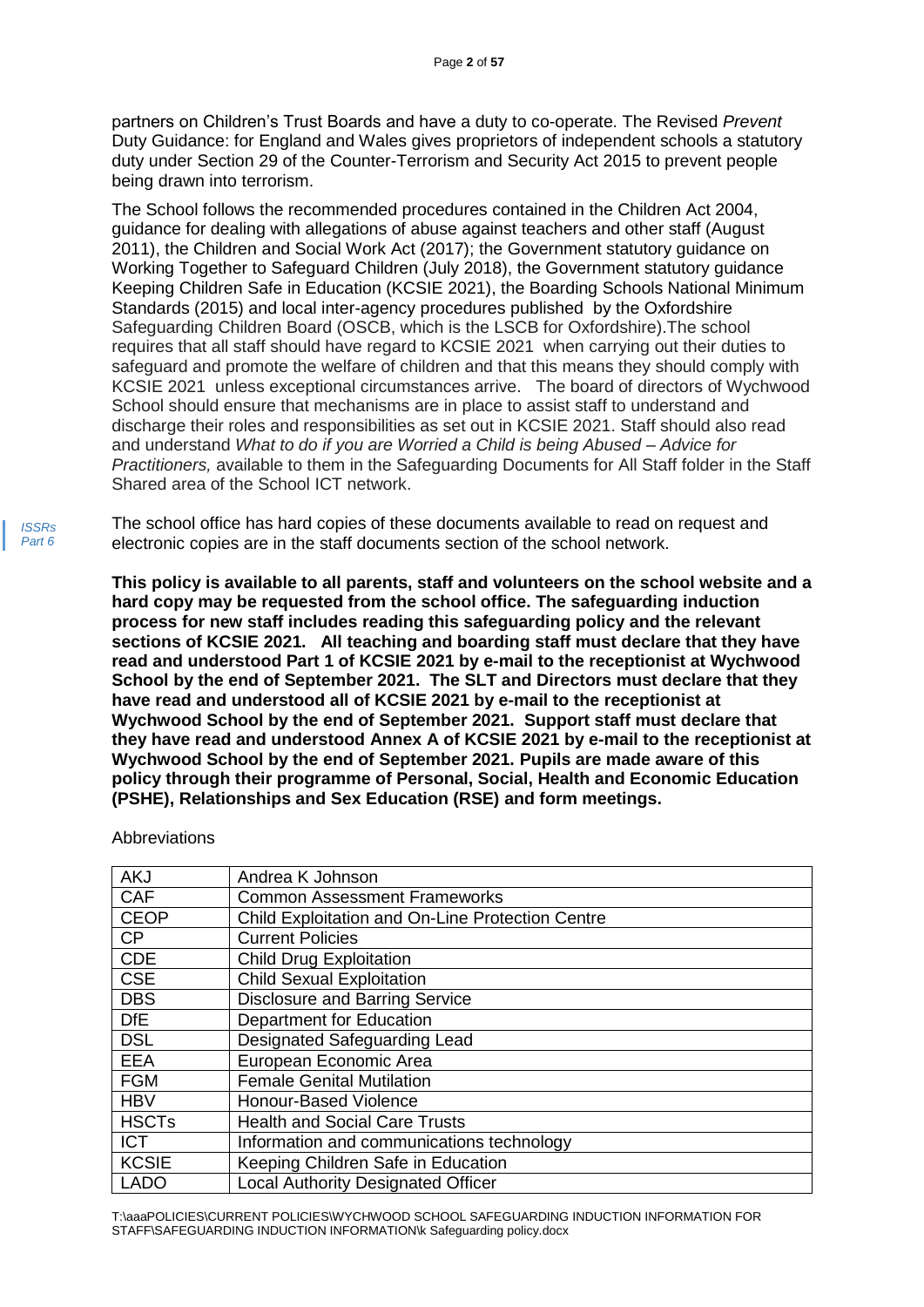| <b>LCSS</b>   | <b>Local Community Support Service</b>                     |
|---------------|------------------------------------------------------------|
| <b>MASH</b>   | Multi Agency Safeguarding Hub                              |
| <b>NSPCC</b>  | National Society for the Prevention of Cruelty to Children |
| <b>OSCB</b>   | Oxfordshire Safeguarding Children Board                    |
| <b>PSHE</b>   | Personal, Social, Health and Economic Education            |
| <b>RSE</b>    | Relationships and Sex Education                            |
| <b>SEND</b>   | Special Educational Needs and Disabilities                 |
| <b>SMT</b>    | Senior Management Team                                     |
| <b>STIs</b>   | Sexually transmitted infections                            |
| <b>SWD</b>    | Susan Wingfield Digby                                      |
| <b>TRA</b>    | TEACHING REGULATION AGENCY OF THE DEPARTMENT FOR           |
|               | <b>EDUCATION (REPLACES THE NCTL)</b>                       |
| <b>TAC</b>    | <b>Team Around the Child</b>                               |
| <b>TAF</b>    | <b>Team Around the Family</b>                              |
| <b>UKCCIS</b> | UK Council for Child Internet Safety                       |

#### **COVID-19**

Keeping Children Safe in Education (KCSIE 2021)remains in force throughout the response to coronavirus (COVID-19). See Appendix 4 –COVID-19 Addendum.

#### **INTRODUCTION**

Safeguarding and promoting the welfare of children is defined for the purposes of the guidance in KCSIE 2021 as

- protecting children from maltreatment
- preventing impairment of children's mental and physical health or development
- ensuring that children are growing up in circumstances consistent with the provision of safe and effective care
- taking action to enable all children to have the best outcomes.

The safeguarding principles and actions described herein apply equally to all children, including those with SEND, additional needs or vulnerable children.

This policy applies to **all staff**, including volunteers, and the Board of Directors of Wychwood School: all have responsibility for safeguarding children in this school. It includes systems

- To create a culture of safeguarding within the school
- To prevent unsuitable people working with pupils
- To identify pupils at risk of harm and to ensure their safety
- To ensure that staff do not put pupils at risk or themselves at risk of an allegation of abuse
- To ensure early help is offered to any child who may benefit. Any child may benefit from early help, but all school and college staff should be particularly alert to the potential need for early help for a child who:
- is disabled and has specific additional needs
- has special educational needs (whether or not they have a statutory education, health and care plan)
- • is a young carer
- Is showing signs of being drawn into anti-social or criminal behaviour including gang involvement and /or association with organised crime groups
- is frequently missing/goes missing from care or home

T:\aaaPOLICIES\CURRENT POLICIES\WYCHWOOD SCHOOL SAFEGUARDING INDUCTION INFORMATION FOR STAFF\SAFEGUARDING INDUCTION INFORMATION\k Safeguarding policy.docx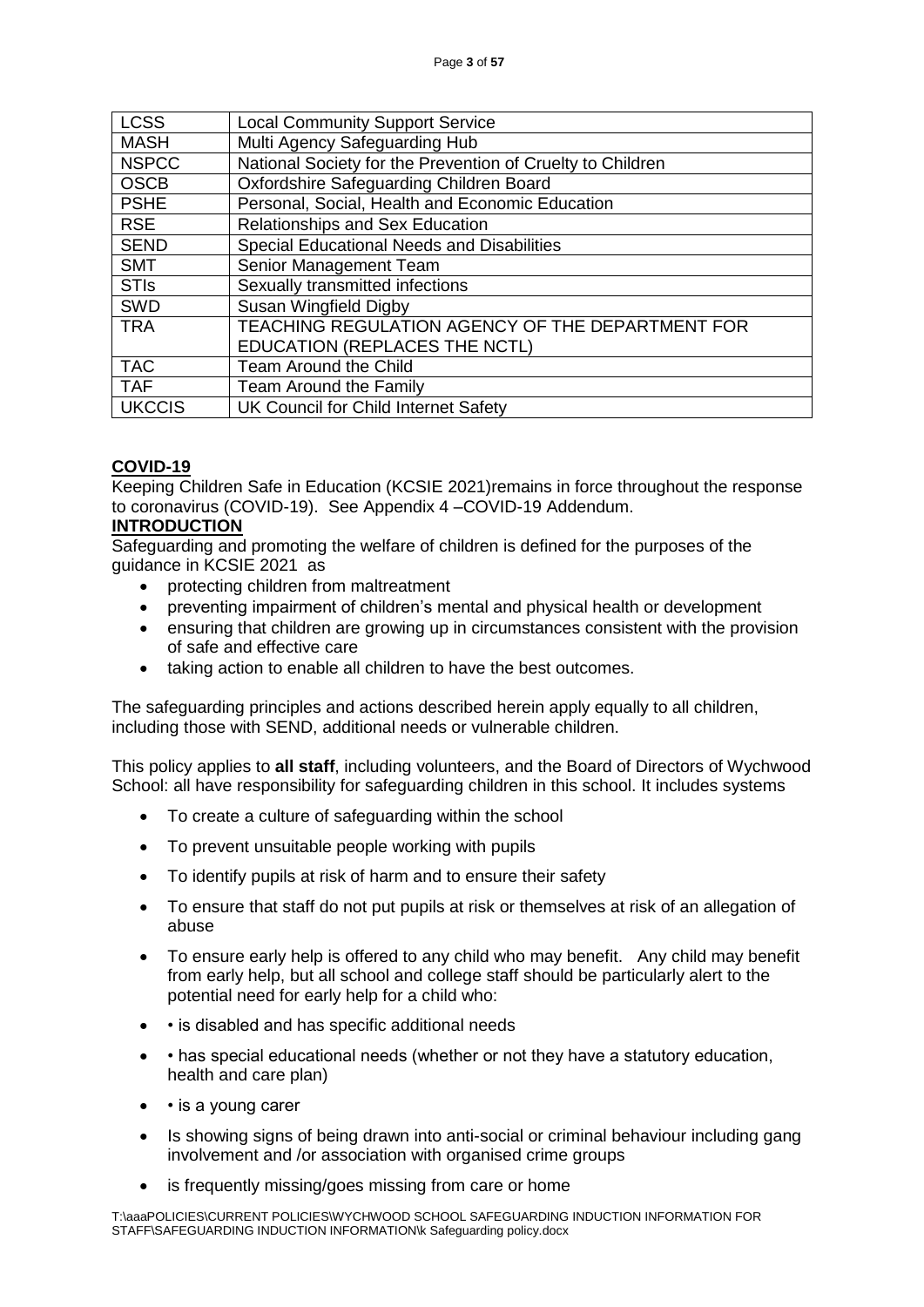- is at risk of modern slavery, trafficking or exploitation
- is at risk of being radicalised or exploited
- is misusing drugs or alcohol themselves
- is in a family circumstance presenting challenges for the child, such as substance abuse, adult mental health problems or domestic abuse and/or
- has returned home to their family from care
- is a privately fostered child

The policy also gives details of the guidance and support that will be offered to staff during suspension or investigation of allegations against them. It also details the action to be taken in the event of the Head being the subject of an allegation or suspicion of abuse.

#### **CREATING A CULTURE OF SAFEGUARDING**

Wychwood School is committed to providing the best possible pastoral care for our girls. We recognise that high self-esteem, confidence, supportive friends and good lines of communication with a trusted adult help to prevent abuse. Mutual respect and understanding between staff and girls should form the basis for developing good relationships. Girls and staff should feel that they belong to a caring, purposeful community in which personal worth is recognised and affirmed. All alleged safeguarding issues will be thoroughly investigated and may lead to the opening of or addition to a safeguarding file on the pupil concerned. If, in the course of the investigation, it becomes clear that the appropriate external authorities (such as the LCSS, MASH, LADO or police) should be consulted, the investigation will be paused until this is done and the advice given will be followed.

Safeguarding incidents and/or behaviours can be associated with factors outside the school or college and/or can occur between children outside the school or college. All staff, but especially the designated safeguarding lead (or deputy) should be considering the context within which such incidents and/or behaviours occur. This is known as contextual safeguarding, which simply means assessments of children should consider whether wider environmental factors are present in a child's life that are a threat to their safety and/or welfare. Children's social care assessments should consider such factors so it is important that schools and colleges provide as much information as possible as part of the referral process. This will allow any assessment to consider all the available evidence and the full context of any abuse.

Wychwood School will also take measures to:

- 1. establish and maintain an ethos where children feel secure and are encouraged to talk, and are listened to
- 2. ensure that pupils know that there are adults in the school and outside whom they can approach if they are worried or in difficulty
- 3. identify where there are child welfare concerns and take action to address them, in partnership with other organisations where appropriate. This will include fully engaging with the requirements of Common Assessment Frameworks (CAF assessments) or Team Around the Child or Family (TAC or TAF assessments) where these are in place.
- 4. include in the curriculum activities and opportunities which equip our pupils with the skills they need to stay safe from abuse and to know to whom to turn for help, if necessary. These activities and opportunities will develop children's understanding, awareness and resilience.

*2021 para 63*

*KCSIE* 

*ISSRs Part 2*

*ISSRs Part 3*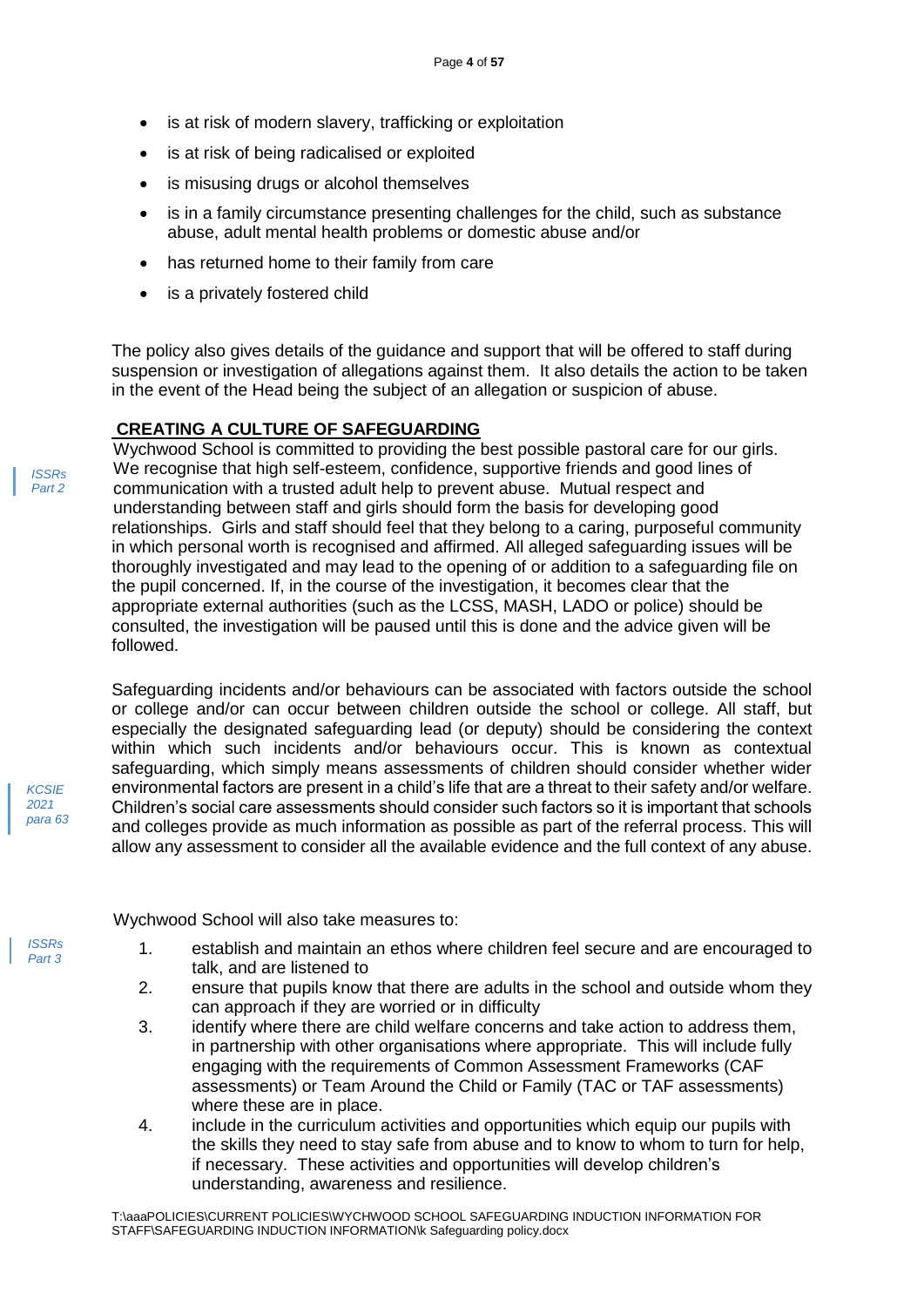5. Provide Safeguarding and Child protection training to staff during induction and subsequently every three years coupled with annual updates to all staff on new developments in Safeguarding and Child Protection.

For the benefit of staff, this policy deals, in particular, with awareness and identification of child protection concerns and how to respond to them. Staff may contribute to this policy and the Wychwood systems of Safeguarding and Child Protection at any time by contacting the DSL or deputy DSL and there is a weekly opportunity for staff to raise concerns or to make contributions at staff meetings where Safeguarding and Child Protection is a standing item.

#### **TEACHING OF SAFEGUARDING**

Wychwood School will take every opportunity to teach pupils about safeguarding as part of a broad and balanced curriculum. This may take place in form time, in PSHE forums or in Relationships and Sex Education. When questions arise in the course of a lesson to a teacher who is not a PSHE or RSE specialist they may consult the DfE one-stop shop in the link below:

<https://www.gov.uk/guidance/teaching-about-relationships-sex-and-health>

#### **INSPECTION OF SAFEGUARDING**

Wychwood expects to be inspected on its safeguarding during all ISI (Independent School Inspectorate) inspections. The DSL will produce an annual Safeguarding Report for the OSCB.

#### **SAFEGUARDING GUIDANCE**

#### **Key Individuals**

Key individuals in dealing with an allegation of abuse are the DSL who is responsible for coordinating the response to allegations within a school and liaising with other agencies.

#### At Wychwood **the Designated Safeguarding Lead is the Head, Mrs Johnson**; in her absence the **Deputy Head, Ms Sherlock, is designated as the alternative**.

The **director** appointed to scrutinise the School's safeguarding arrangements is **Mr Simon Tyrrell.** The governing body undertakes an annual review of the School's Safeguarding Policy and Procedures and of the efficiency with which the related duties have been discharged. The Head submits an annual safeguarding report to the directors.

#### **Key Contacts**

Key contacts are listed on the posters that are located in the staff room, each house staff's accommodation and in the school offices. The posters are attached as Appendix 2

#### **Contact Details**

| DSL: Mrs Johnson        | School: 01865 517 101<br>Home: 01865 579 372<br>Mobile: 07823 886 463<br>E: a.johnson@wychwoodschool.org  |
|-------------------------|-----------------------------------------------------------------------------------------------------------|
| Deputy DSL: Ms Sherlock | School: 01865 517 121<br>Home: 01865 881 883<br>Mobile: 07810 727 110<br>E: b.sherlock@wychwoodschool.org |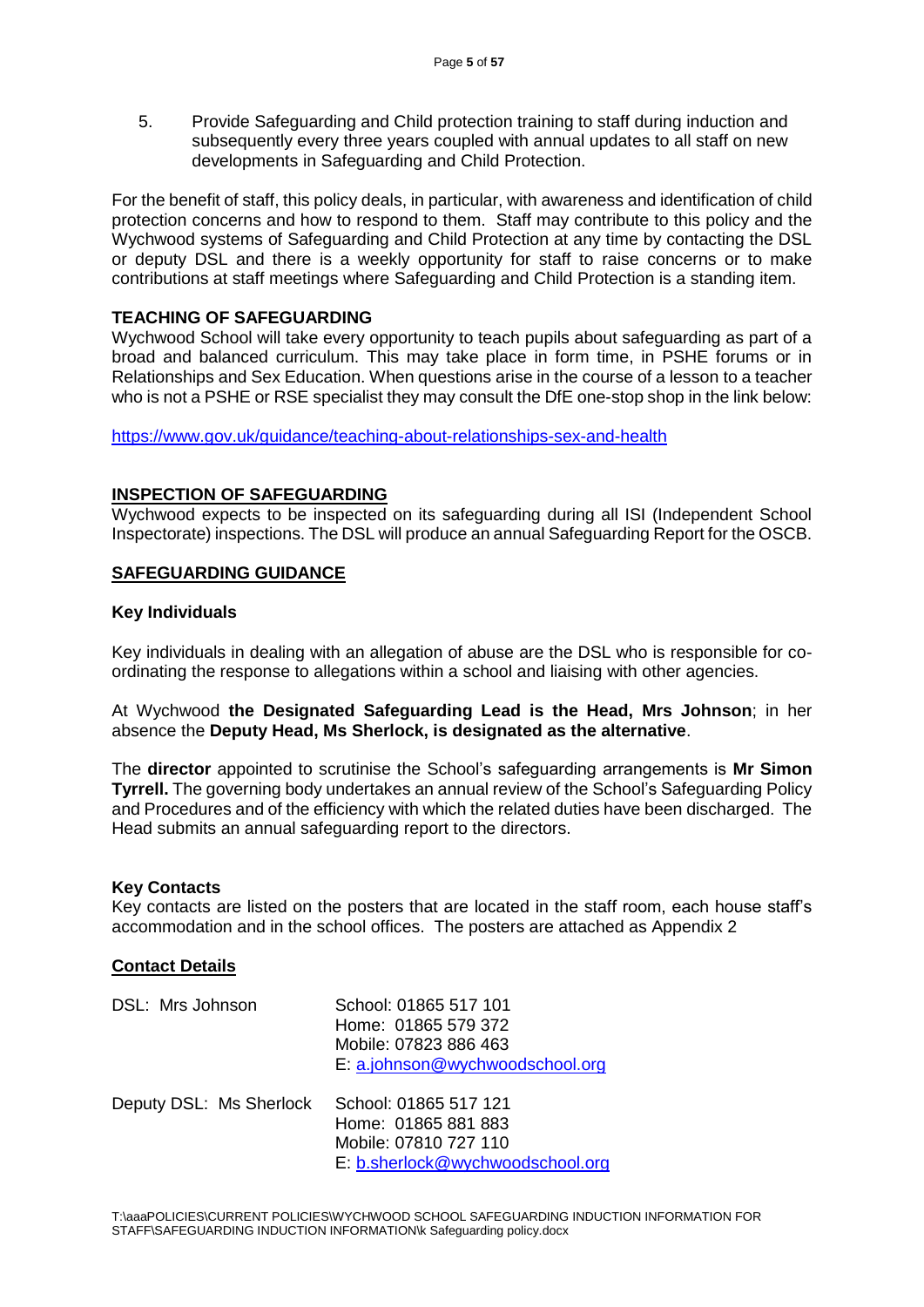Safeguarding Director: Mr Simon Tyrrell Home: Mobile: 07311 220888simon.tyrrell@albion-schools.com Wychwood School recognises that we have a collective and individual duty of care towards children in need and towards children at risk. Local authorities are under a duty to protect and promote the welfare of children in need in its area. To do this it must work with the family to provide support services that will enable children to be brought up within their own families. In Northern Ireland, the Health and Social Care Trusts (HSCTs) have a duty to safeguard and promote the welfare of children in need in their area.

## **Early Help – Locality & Community Support Service**

The Locality and Community Support Service (LCSS) has been created as part of Oxfordshire County Council's, Children's Services Integration Programme to support partner agencies across Oxfordshire. It is a professional facing service (including community/voluntary sector).

[Partners Guide to the Oxfordshire Locality Community Support Service \(LCSS\)](http://www.oscb.org.uk/wp-content/uploads/Guide_to_Oxfordshire_Locality_Community_Support_Service_LCSS.pdf)

#### **Contact details:**

| <b>LCSS North</b>   | Tel: 0345 2412703 |
|---------------------|-------------------|
| <b>LCSS Central</b> | Tel: 0345 2412705 |
| <b>LCSS South</b>   | Tel: 0345 2412608 |

Concerns that a child may be in need of Early Help are referred to and managed by the DSL, Mrs Johnson, although staff may choose to go directly to the Locality & Community Support Service (LCSS). If a member of staff goes directly to the LCSS then the DSL, Mrs Johnson, must also be informed as soon as possible.

#### **Local Safeguarding Partners**

Wychwood will work with the 3 local safeguarding partners as required. They are

- Yvonne Rees, Chief Executive of Oxfordshire County Council;
- Louise Patten, Accountable Officer, Clinical Commissioning Group;
- John Campbell, Chief Constable, delegated to Timothy De Meyer, Assistant Chief Constable, Thames Valley Police.

In deciding when to call the police, the National Police Chief's Council (NPCC) guide will be used:

[https://www.npcc.police.uk/documents/Children%20and%20Young%20people/When%20to](https://www.npcc.police.uk/documents/Children%20and%20Young%20people/When%20to%20call%20the%20police%20guidance%20for%20schools%20and%20colleges.pdf) [%20call%20the%20police%20guidance%20for%20schools%20and%20colleges.pdf](https://www.npcc.police.uk/documents/Children%20and%20Young%20people/When%20to%20call%20the%20police%20guidance%20for%20schools%20and%20colleges.pdf)

#### **Children in Need**

Children in need are defined in law as children who are aged under 18 and:-

- need local authority services to achieve or maintain a reasonable standard of health or development
- need local authority services to prevent significant or further harm to health or development
- are disabled.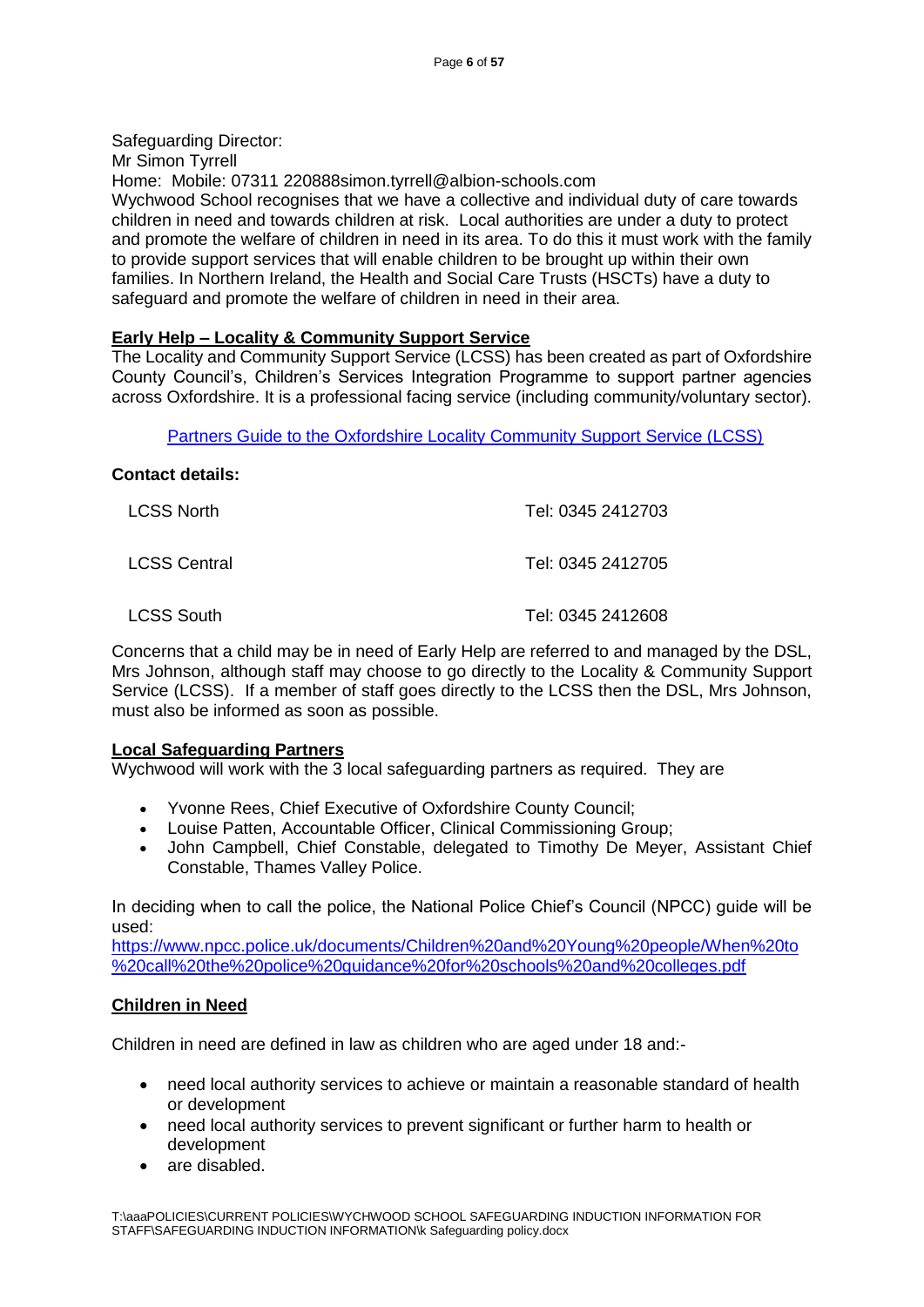The local authority must keep a register of children with disabilities in its area but does not have to keep a register of all children in need.

Concerns that a child may be in need are referred to and managed by the DSL, Mrs Johnson, although staff may choose to go directly to children's social care at the Multi Agency Safeguarding Hub (MASH). Children in need should be referred to the MASH. If a member of staff goes directly to the MASH then the DSL, Mrs Johnson, must also be informed as soon as possible.

## **Children at Risk**

A child at risk in Oxfordshire is regarded as being at risk of abuse or neglect. Wychwood, like all schools, is aware that pupils may suffer physical, sexual or emotional abuse, neglect or domestic abuse either at home or away from school, or within school itself. The School has clearly laid down and recognised procedures for dealing with abuse.

Concerns that a child may be at risk are referred to and managed by the DSL, Mrs Johnson, although staff may choose to go directly to children's social care at the MASH. Children at risk of abuse or neglect or at risk of danger or serious immediate harm should be referred to the MASH immediately (Tel: 0845 0507666;

[https://www.oxfordshire.gov.uk/business/information-providers/adult-social-care](https://www.oxfordshire.gov.uk/business/information-providers/adult-social-care-providers/referring-child)[providers/referring-child](https://www.oxfordshire.gov.uk/business/information-providers/adult-social-care-providers/referring-child) ).

Allegations against anyone working in Wychwood School or who works at Wychwood and other schools should be referred to the Local Authority Designated Officer (LADO), Alison Beasley – Designated Officer (LADO): [alison.beasley@oxfordshire.gov.uk](mailto:alison.beasley@oxfordshire.gov.uk) or Email: LADO.SafeguardingChildren@Oxfordshire.gov.uk Schools

Tel: Safeguarding Team: 01865 810603 within one working day.

Further useful links can be found within KCSIE 2021

If a crime has been committed then the matter should be reported to the police within one working day.

#### **Children with Special Educational Needs and Disabilities (SEND)**

Children with SEND or additional needs can face additional safeguarding challenges and staff should be alert to this and prevent adverse incidents from happening.

Additional barriers can exist when recognising abuse and neglect in this group of children. These can include:

• assumptions that indicators of possible abuse such as behaviour, mood and injury relate to the child's disability without further exploration

• children with SEND can be disproportionally impacted by things like bullying - without outwardly showing any signs

• communication barriers and difficulties in overcoming these barriers.

## **Pupils' Emergency Contacts**

Wychwood School will undertake to hold more than one emergency contact number for their pupils in case of incident or accident.

#### **Further Documentation**

We also have the following policies or documents:

- Missing Persons Policy
- Anti-Bullying Policy
- Pupil ICT, Network, Internet and Mobile Phone Use Policy and agreement
- Whistle-blowing Policy.
- Physical Intervention and Restraint Policy
- Health and Safety Policy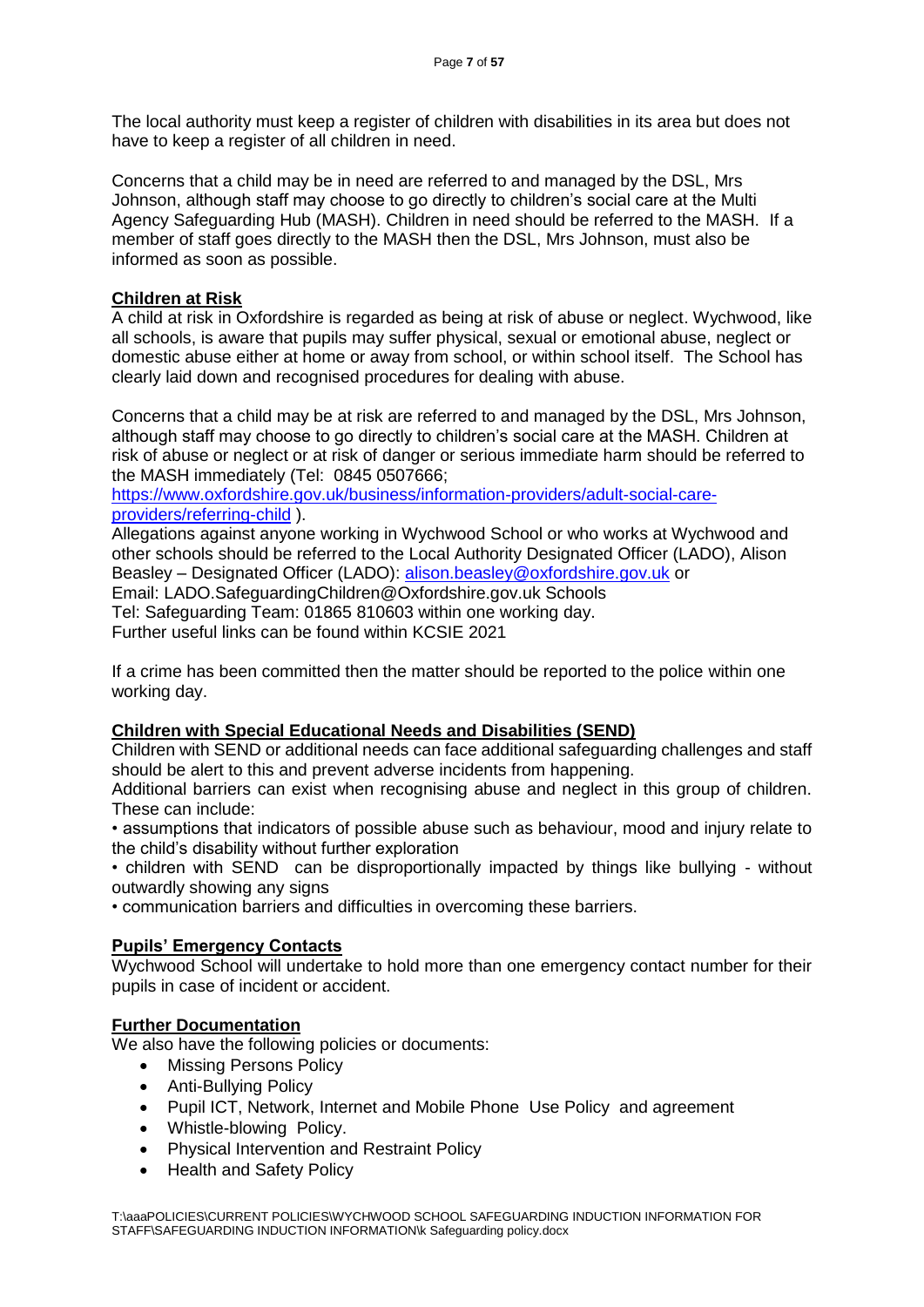- Searching Policy
- Confidentiality Guidelines
- Allegations against Staff Policy
- Wychwood School Staff Code of Conduct

## **SAFEGUARDING FILES**

All records of safeguarding incidents will be kept on file in a securely locked filing cabinet inside a locked office. Each file will refer to a single pupil. Previous schools will be asked for safeguarding files as part of the admissions process. Safeguarding files will be updated at Wychwood where necessary and this is recorded using with a front page chronology. Safeguarding files are audited annually in July. Safeguarding files are forwarded automatically to the next school when a pupil moves schools. For pupils over 18 their consent is sought to forward safeguarding files to institutions of tertiary education.

#### **DATA PROTECTION**

Confidentiality will be upheld in line with the General Data Protection Regulation (GDPR) and Data Protection Act 2018, the Data Protection Act 1998, the Human Rights Act 2002 and the Freedom of Information Act.

Wychwood School recognises that we must treat sensitive and personal information stored and shared for safeguarding purposes as 'special category personal data'. Special category data is personal data that needs more protection because it is sensitive. In order to lawfully process special category data, a lawful basis under Article 6 of the GDPR and a separate condition for processing under Article 9 must be identified. These do not have to be linked. The lawful basis under Article 6 is likely to be that processing is necessary for compliance with a legal obligation to which the controller is subject. The legal obligation is to safeguard children. The lawful basis under Article 9 is likely to be that processing is necessary for the purposes of carrying out the obligations and exercising specific rights of the controller or of the data subject in the field of social protection law.

All staff should understand that 'safeguarding of children and individuals at risk' is a processing condition that allows practitioners to share special category personal data. This includes allowing practitioners to share information without consent where there is good reason to do so, and that the sharing of information will enhance the safeguarding of a child in a timely manner but it is not possible to gain consent, it cannot be reasonably expected that a practitioner gains consent, or if to gain consent would place a child at risk.

Staff should also understand that they may withhold pupils' personal data if, by revealing it, they may harm a child or vulnerable adult or put them at risk of harm. Where staff are unsure of their duties under GDPR they may refer to:

<https://www.gov.uk/government/publications/data-protection-toolkit-for-schools>

## **TYPES OF ABUSE AND NEGLECT (from** *KCSIE 2021*

**Abuse**: a form of maltreatment of a child. Somebody may abuse or neglect a child by inflicting harm or by failing to act to prevent harm. Children may be abused in a family or in an institutional or community setting by those known to them or, more rarely, by others. Abuse can take place wholly online, or technology may be used to facilitate offline abuse. Children may be abused by an adult or adults or by another child or children.

**Physical abuse:** a form of abuse which may involve hitting, shaking, throwing, poisoning, burning or scalding, drowning, suffocating or otherwise causing physical harm to a child.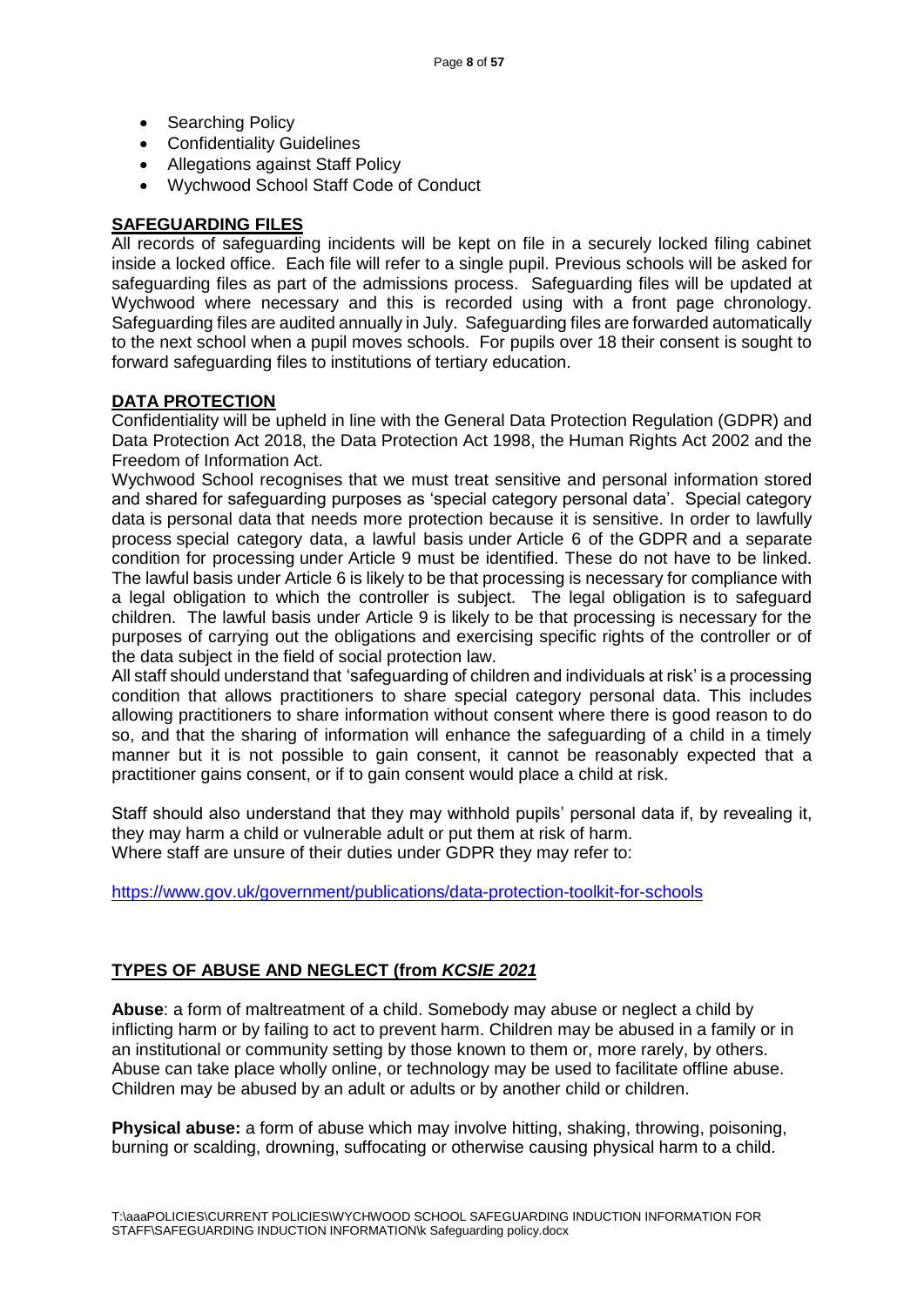Physical harm may also be caused when a parent or carer fabricates the symptoms of, or deliberately induces, illness in a child.

**Emotional abuse:** the persistent emotional maltreatment of a child such as to cause severe and adverse effects on the child's emotional development. It may involve conveying to a child that they are worthless or unloved, inadequate, or valued only insofar as they meet the needs of another person. It may include not giving the child opportunities to express their views, deliberately silencing them or 'making fun' of what they say or how they communicate. It may feature age or developmentally inappropriate expectations being imposed on children. These may include interactions that are beyond a child's developmental capability as well as overprotection and limitation of exploration and learning, or preventing the child participating in normal social interaction. It may involve seeing or hearing the ill-treatment of another. It may involve serious bullying (including cyberbullying), causing children frequently to feel frightened or in danger, or the exploitation or corruption of children. Some level of emotional abuse is involved in all types of maltreatment of a child, although it may occur alone.

**Sexual abuse**: involves forcing or enticing a child or young person to take part in sexual activities, not necessarily involving a high level of violence, whether or not the child is aware of what is happening. The activities may involve physical contact, including assault by penetration (for example rape or oral sex) or non-penetrative acts such as masturbation, kissing, rubbing and touching outside of clothing. They may also include non-contact activities, such as involving children in looking at, or in the production of, sexual images, watching sexual activities, encouraging children to behave in sexually inappropriate ways, or grooming a child in preparation for abuse. Sexual abuse can take place online and technology can be used to facilitate offline abuse. Sexual abuse is not solely perpetrated by adult males. Women can also commit acts of sexual abuse, as can other children. The sexual abuse of children by other children is a specific safeguarding issue (also known as peer on peer abuse) in education and all staff should be aware of it and of their school or colleges policy and procedures for dealing with it..

**Neglect**: the persistent failure to meet a child's basic physical and/or psychological needs, likely to result in the serious impairment of the child's health or development. Neglect may occur during pregnancy e.g. as a result of maternal substance abuse. Once a child is born, neglect may involve a parent or carer failing to: provide adequate food, clothing and shelter (including exclusion from home or abandonment); protect a child from physical and emotional harm or danger; ensure adequate supervision (including the use of inadequate care - givers); or ensure access to appropriate medical care or treatment. It may also include neglect of, or unresponsiveness to, a child's basic emotional needs.

## **OTHER TYPES OF ABUSE**

#### **Bullying (including cyberbullying)**

Bullying may be defined as deliberately hurtful behaviour, usually repeated over a period of time, where it is difficult for those bullied to defend themselves. It can take many forms, but the three main types are:

- $\triangleright$  physical (for example, hitting, kicking, theft)
- $\triangleright$  verbal (for example, racist or homophobic remarks, threats, name-calling)
- $\triangleright$  emotional (for example, isolating an individual from the activities and social acceptance of their peer group).

The damage inflicted by bullying (including cyberbullying) can frequently be underestimated. It can cause considerable distress to children, to the extent that it affects their health and development or, at the extreme, causes them significant harm (including self-harm). At Wychwood where children are living away from home the School will have in place rigorously enforced anti-bullying strategies.

*ISSRs Part 3, 10*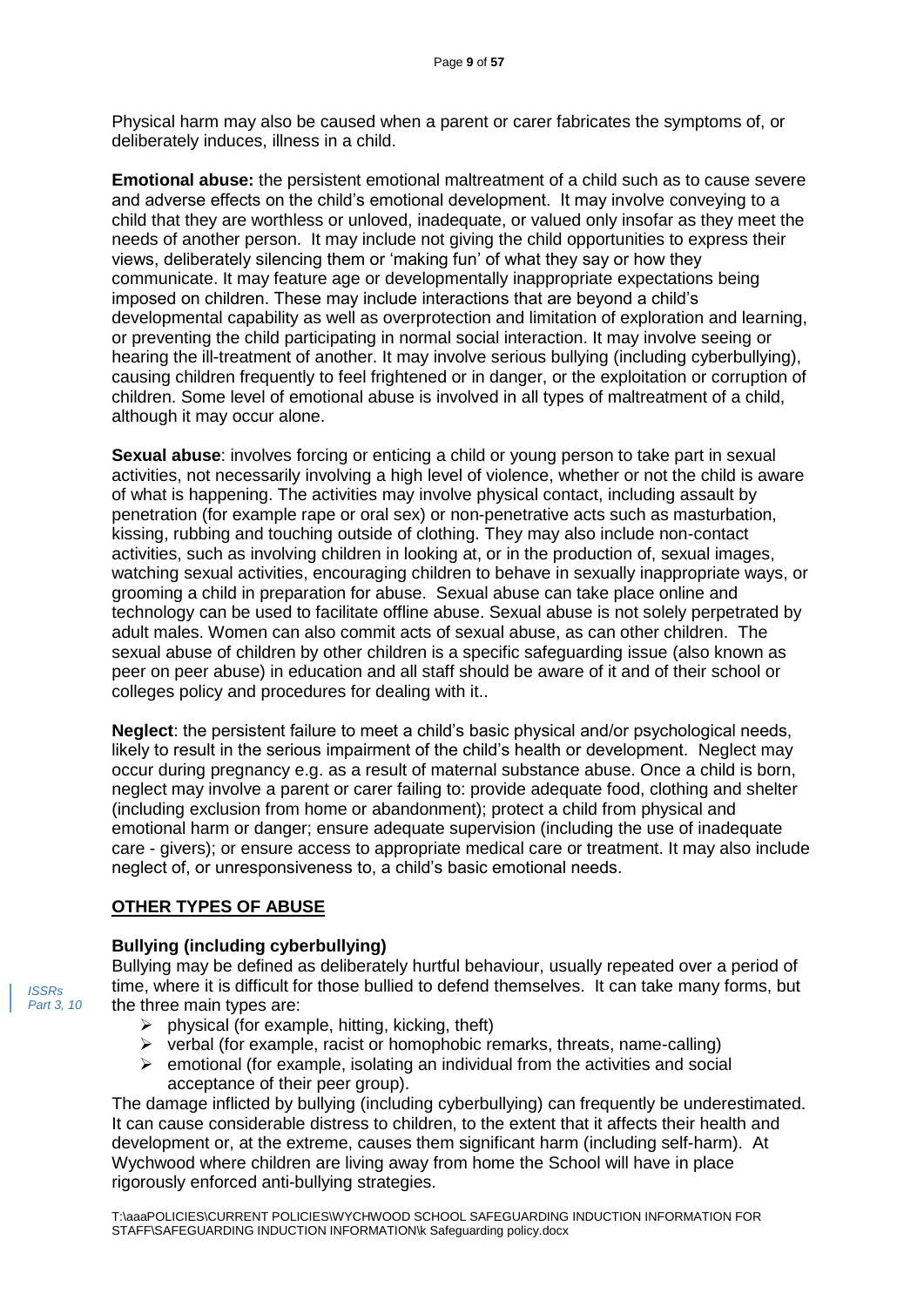Wychwood School will adjust the Anti Bullying policy and strategies according to the latest guidance (2014) which is to be found at

#### <https://www.gov.uk/government/publications/preventing-and-tackling-bullying>

#### **Child Drug Exploitation**

Wychwood staff must be aware that children can be exploited in many forms which includes selling drugs. Across the country, young people and vulnerable adults are being exploited by gangs to move and sell drugs on their behalf in suburban areas, market towns and coastal regions. This criminal activity is known as 'county lines', as young people travel to different regions where they are unknown to the police and can therefore operate undetected. These young people can be as young as 10 and are often subjected to threats, violence, and sexual abuse by the gangs. Criminal exploitation of children is a geographically widespread form of harm that is a typical feature of county lines criminal activity: drug networks or gangs groom and exploit children and young people to carry drugs and money from urban areas to suburban and rural areas, market and seaside towns. Key to identifying potential involvement in county lines are missing episodes, when the victim may have been trafficked for the purpose of transporting drugs and a referral to the National Referral Mechanism should be considered. Like other forms of abuse and exploitation, county lines exploitation:

• can affect any child or young person (male or female) under the age of 18 years

- can affect any vulnerable adult over the age of 18 years
- can still be exploitation even if the activity appears consensual

• can involve force and/or enticement-based methods of compliance and is often accompanied by violence or threats of violence

• can be perpetrated by individuals or groups, males or females, and young people or adults • is typified by some form of power imbalance in favour of those perpetrating the exploitation. Whilst age may be the most obvious, this power imbalance can also be due to a range of other factors including gender, cognitive ability, physical strength, status, and access to economic or other resources.

To safeguard vulnerable young people from being exploited by 'county line' gangs, the Home Office is working with Crime Stoppers, the DfE and local authorities to increase awareness among professionals, including teachers, who may encounter victims of the signs to spot and encourage staff to report their concerns to their safeguarding lead.

The signs to spot are:

- persistently going missing from school or home, or being found out-of-area
- unexplained acquisition of money, clothes, or mobile phones
- excessive receipt of texts or phone calls
- relationships with controlling, older individuals or gang association
- leaving home or care without explanation
- suspicion of self-harm, physical assault or unexplained injuries
- parental concerns
- significant decline in school performance
- self-harm or significant changes in emotional wellbeing

#### **Children Missing Education**

Wychwood School will act in accordance with Annex A of KCSIE 2021 and with the guidance Children Missing Education, September 2016.

[https://www.gov.uk/government/uploads/system/uploads/attachment\\_data/file/550416/Childr](https://www.gov.uk/government/uploads/system/uploads/attachment_data/file/550416/Children_Missing_Education_-_statutory_guidance.pdf) [en\\_Missing\\_Education\\_-\\_statutory\\_guidance.pdf](https://www.gov.uk/government/uploads/system/uploads/attachment_data/file/550416/Children_Missing_Education_-_statutory_guidance.pdf)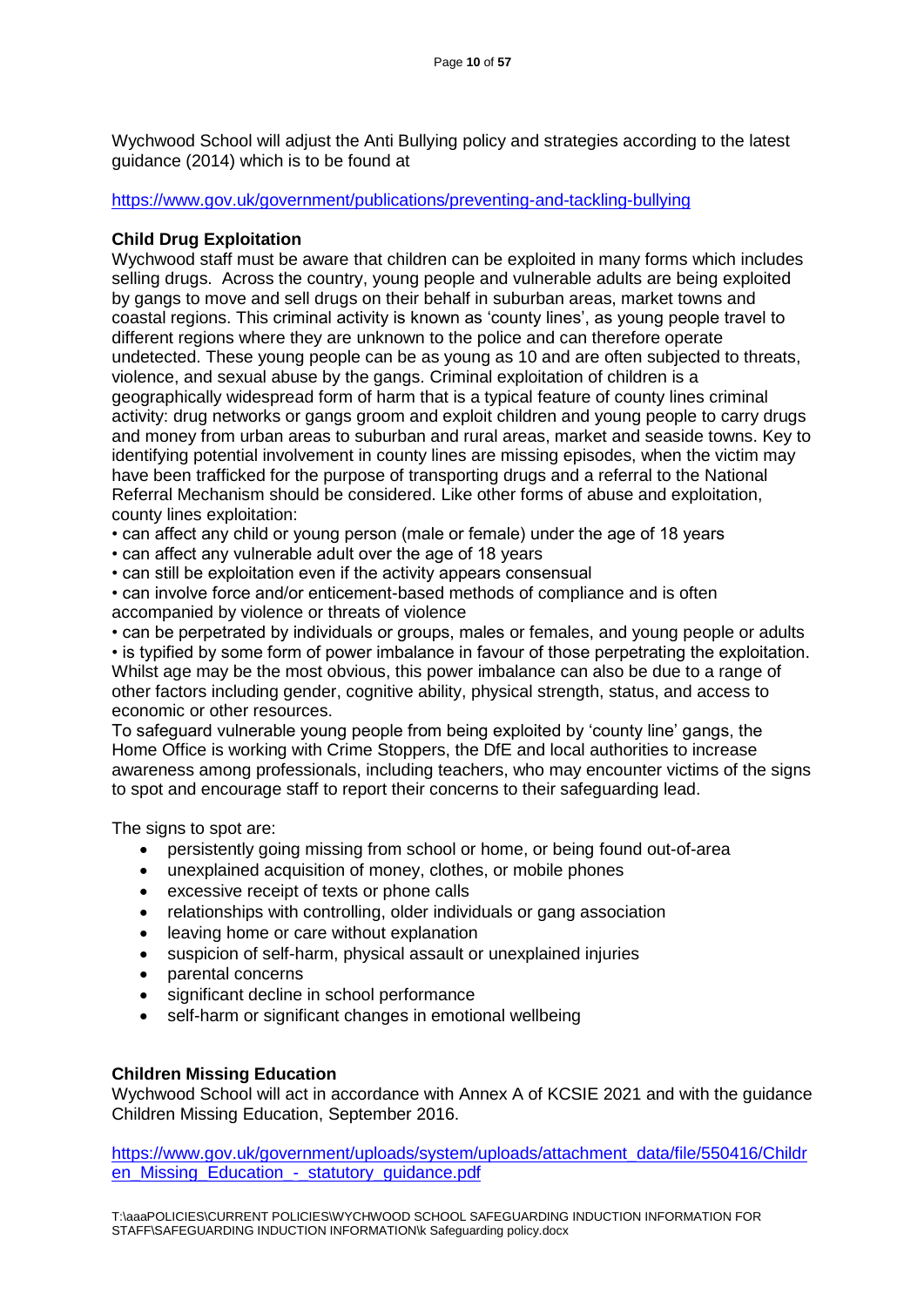Pupils' attendance is monitored through the daily register and is addressed if poor. Contact is made with parents of pupils who are regularly absent from school without good reason or have missed 10 school days or more without permission. Wychwood School will notify the local authority if a pupil is to be deleted from the admission register in order to be home schooled or if we do not know where the next school is to be if the child is under 18. Under the safeguarding duties of section 175 of the Education Act 2002 Wychwood School will investigate any unexplained absences.

#### **Children Missing from Home or Care**

Wychwood School will act in accordance with the statutory guidance Children who Run Away or Go Missing from Home or Care (January 2014) available to all staff in the Safeguarding Documents for all Staff folder in the staff shared area. The Missing Persons Policy applies.

[https://assets.publishing.service.gov.uk/government/uploads/system/uploads/attachment\\_da](https://assets.publishing.service.gov.uk/government/uploads/system/uploads/attachment_data/file/307867/Statutory_Guidance_-_Missing_from_care__3_.pdf) [ta/file/307867/Statutory\\_Guidance\\_-\\_Missing\\_from\\_care\\_\\_3\\_.pdf](https://assets.publishing.service.gov.uk/government/uploads/system/uploads/attachment_data/file/307867/Statutory_Guidance_-_Missing_from_care__3_.pdf)

#### **CCE – Child Criminal Exploitation**

CCE is a form of abuse and, like CSE, occurs where an individual or group takes advantage of an imbalance in power to coerce, manipulate or deceive a child into criminal activity. Whilst age may be the most obvious, this power imbalance can also be due to a range of other factors including gender, sexual identity, cognitive ability, physical strength, status, and access to economic or other resources. In some cases, the abuse will be in exchange for something the victim needs or wants and/or will be to the financial benefit or other advantage (such as increased status) of the perpetrator or facilitator. The abuse can be perpetrated by individuals or groups, males or females, and children or adults. The abuse can be a one-off occurrence or a series of incidents over time, and range from opportunistic to complex organised abuse. It can involve force and/or enticement-based methods of compliance and may, or may not, be accompanied by violence or threats of violence. Victims can be exploited even when activity appears consensual and it should be noted exploitation as well as being physical can be facilitated and/or take place online. It is important to note that the experience of girls who are criminally exploited can be very different to that of boys. The indicators may not be the same, however professionals should be aware that girls are at risk of criminal exploitation too. It is also important to note that both boys and girls being criminally exploited may be at higher risk of sexual exploitation.

**Child Sexual Exploitation** (CSE) The February 2017 definition of CSE from the DfE document *Child sexual exploitation Definition and a guide for practitioners, local leaders and decision makers working to protect children from child sexual exploitation* is Child sexual exploitation is a form of child sexual abuse. It occurs where an individual or group takes advantage of an imbalance of power to coerce, manipulate or deceive a **child or young**  person under the age of 18 into sexual activity (a) in exchange for something the victim needs or wants, and/or (b) for the financial advantage or increased status of the perpetrator or facilitator. The victim may have been sexually exploited even if the sexual activity appears consensual. Child sexual exploitation does not always involve physical contact; it can also occur through the use of technology.

Wychwood School will report suspected CSE to the Kingfisher team (see Appendix 2 for contact details). Threshold criteria for referral to Kingfisher can be found on the OSCB website or at the link below: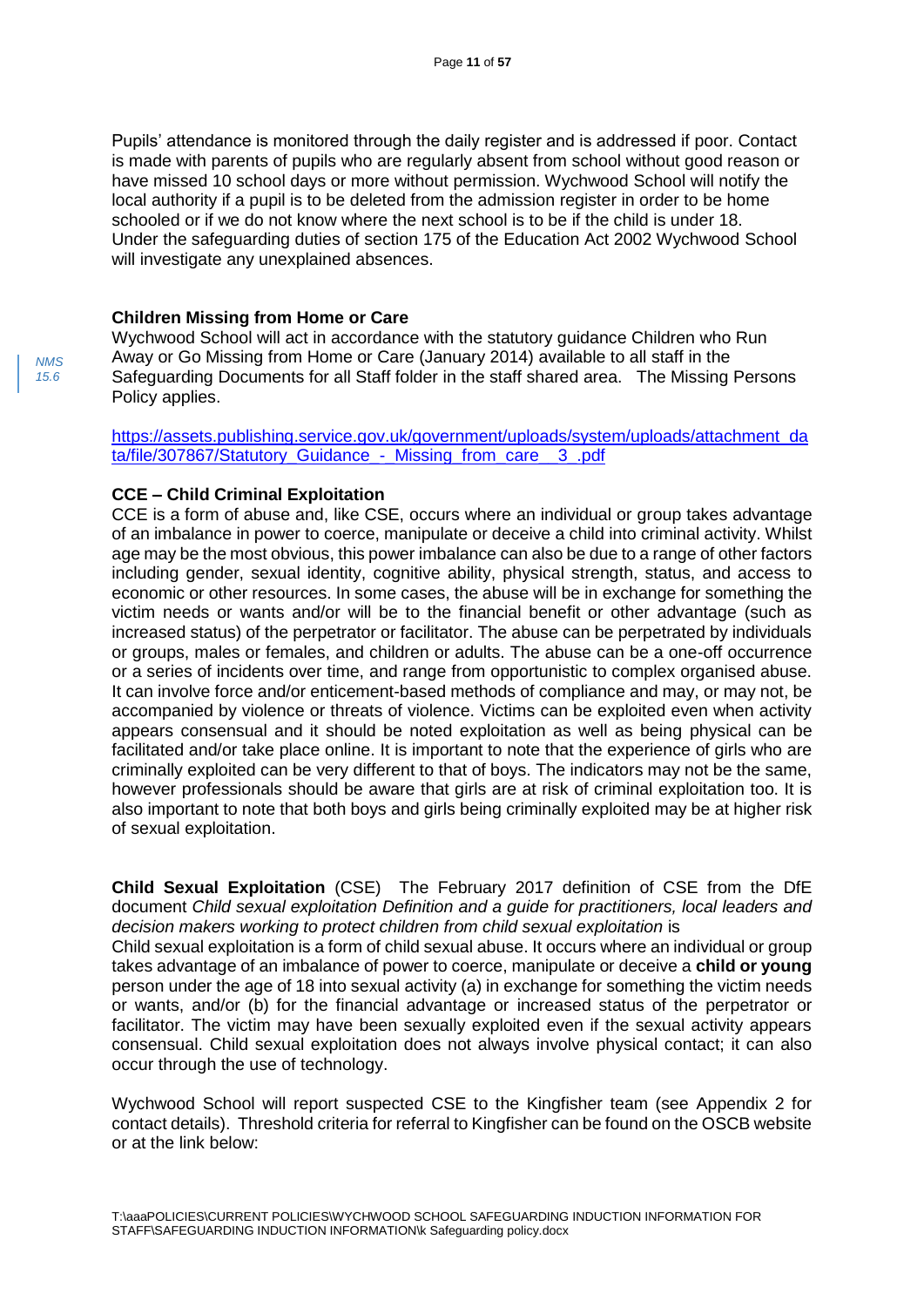## **[http://www.oscb.org.uk/wp-content/uploads/Threshold-Criteria-for-Allocation-to-the-](http://www.oscb.org.uk/wp-content/uploads/Threshold-Criteria-for-Allocation-to-the-Kingfisher-Team.pdf)[Kingfisher-Team.pdf](http://www.oscb.org.uk/wp-content/uploads/Threshold-Criteria-for-Allocation-to-the-Kingfisher-Team.pdf)**

The DSL regularly attend the schools' liaison meetings of the Kingfisher team.

## **Domestic abuse**

The cross-government definition of domestic violence and abuse is:

Any incident or pattern of incidents of controlling, coercive, threatening behaviour, violence or abuse between those aged 16 or over who are, or have been, intimate partners or family members regardless of gender or sexuality. The abuse can encompass, but is not limited to: • psychological

- physical
- sexual
- financial
- emotional

Exposure to domestic abuse and/or violence can have a serious, long lasting emotional and psychological impact on children. In some cases, a child may blame themselves for the abuse or may have had to leave the family home as a result. Advice on identifying children who are affected by domestic abuse and how they can be helped is available at: NSPCC- UK domestic-abuse signs symptoms effects

Refuge what is domestic violence/effects of domestic violence on children

#### **Drugs**

Wychwood School recognises that behaviours linked to drug taking put children in danger. The Substance Use and Misuse Policy applies.

#### **Fabricated or Induced Illness**

Staff should be aware that illness can be fabricated or induced in children by parents or carers and Wychwood School will act according to *Safeguarding Children in whom illness is fabricated or induced* (March 2008) which is available to staff in the Safeguarding Documents for all Staff folder in the staff shared area.

[https://assets.publishing.service.gov.uk/government/uploads/system/uploads/attachment\\_da](https://assets.publishing.service.gov.uk/government/uploads/system/uploads/attachment_data/file/277314/Safeguarding_Children_in_whom_illness_is_fabricated_or_induced.pdf) ta/file/277314/Safeguarding Children\_in\_whom\_illness\_is\_fabricated\_or\_induced.pdf

#### **Faith Abuse**

Staff should be aware that abuse can be linked to religious faith and should share their concerns with the DSL or deputy DSL. They should also consult the National action plan to tackle child abuse linked to faith or belief *(August 2012)* which is available to staff in the Safeguarding Documents for all Staff folder in the staff shared area, if they believe this to be taking place.

[https://assets.publishing.service.gov.uk/government/uploads/system/uploads/attachment\\_da](https://assets.publishing.service.gov.uk/government/uploads/system/uploads/attachment_data/file/175437/Action_Plan_-_Abuse_linked_to_Faith_or_Belief.pdf) ta/file/175437/Action\_Plan - Abuse\_linked\_to\_Faith\_or\_Belief.pdf

## **Female Genital Mutilation (FGM)**

All staff at Wychwood School must be alert to the possibility of a girl being at risk of FGM, or already having suffered FGM, with specific regard to our international children from countries known to practise FGM such as Kenya and Nigeria. There is a range of potential indicators that a child or young person may be at risk of FGM which individually may not indicate risk but if there are two or more indicators present, this could signal a risk to the child or young person. Professionals should note that girls at risk of FGM may not yet be aware of the practice or that it may be conducted on them, so sensitivity should always be shown when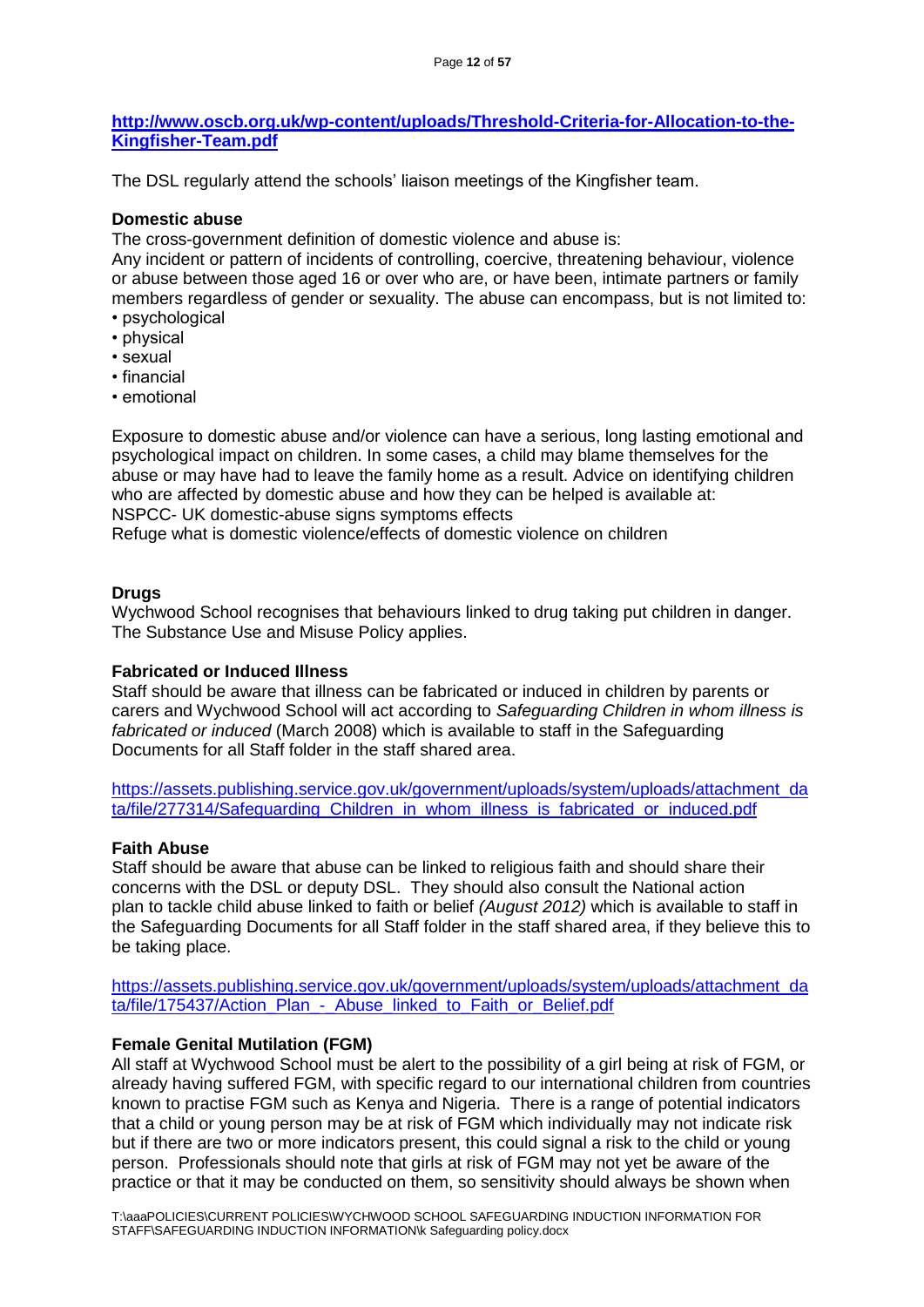approaching the subject. Warning signs and indicators that FGM may be about to take place, or may have already taken place, have been highlighted in the OSCB generalist safeguarding training given to all staff. **From October 2015 all teachers have a statutory duty to report to the police within one working day when an act of FGM appears to have been carried out upon an individual aged under 18.** The relevant age is the girl's age at the time of the disclosure/identification of FGM (i.e. it does not apply where a woman aged 18 or over discloses she had FGM when she was under 18). Complying with the duty does not breach any confidentiality requirement or other restriction on disclosure which might otherwise apply. At Wychwood, should this arise the teacher **must report directly and immediately to the police using the non-emergency line (101) and also to the DSL or deputy DSL**. **The duty is a personal duty which requires the individual professional who becomes aware of the case to make a report; the responsibility cannot be transferred**. The only exception to this is if you know that another individual from your profession has already made a report; there is no requirement to make a second. From the NSPCC Female Genital Mutilation (FGM) Advice: Signs, symptoms and effects A girl or woman who has had FGM may:

- have difficulty walking, sitting or standing
- spend longer than normal in the bathroom or toilet
- have unusual behaviour after an absence from school or college
- be particularly reluctant to undergo normal medical examinations
- ask for help, but may not be explicit about the problem due to embarrassment or fear.

The NSPCC FGM helpline is free, anonymous and open 24.7: 0800 028 3550 E: [fgmhelp@nspcc.org.ukhttps://www.nspcc.org.uk/what-is-child-abuse/types-of](mailto:fgmhelp@nspcc.org.uk)[abuse/female-genital-mutilation-fgm/](https://www.nspcc.org.uk/what-is-child-abuse/types-of-abuse/female-genital-mutilation-fgm/)

#### **Forced marriage**

A forced marriage is where one or both people do not (or in cases of people with learning disabilities, cannot) consent to the marriage and pressure or abuse is used. It is an appalling and indefensible practice and is recognised in the UK as a form of violence against women and men, domestic/child abuse and a serious abuse of human rights.

The pressure put on people to marry against their will can be physical (including threats, actual physical violence and sexual violence) or emotional and psychological (for example, when someone is made to feel as if they're bringing shame on their family). Financial abuse (taking your wages or not giving you any money) can also be a factor.

Forced marriage is NOT the same as arranged marriages where both parties give their consent. Staff should contact the DSL or Deputy DSL if a child is suspected at being of risk of forced marriage. Particular points in time are just prior to school holidays when a child may be taken abroad to be forced into marriage.

#### **<https://www.gov.uk/stop-forced-marriage>**

#### **Forced Marriage Unit**

[fmu@fco.gov.uk](mailto:fmu@fco.gov.uk) Telephone: 020 7008 0151

#### **Gangs and Youth Violence**

Advice for staff can be found in *Preventing youth violence and gang involvement v3 March 2015* in the Safeguarding Documents for all Staff folder in the staff shared area.Suspicions should be reported to the DSL or deputy DSL.

[https://www.gov.uk/government/uploads/system/uploads/attachment\\_data/file/418131/Preve](https://www.gov.uk/government/uploads/system/uploads/attachment_data/file/418131/Preventing_youth_violence_and_gang_involvement_v3_March2015.pdf) nting\_vouth\_violence\_and\_gang\_involvement\_v3\_March2015.pdf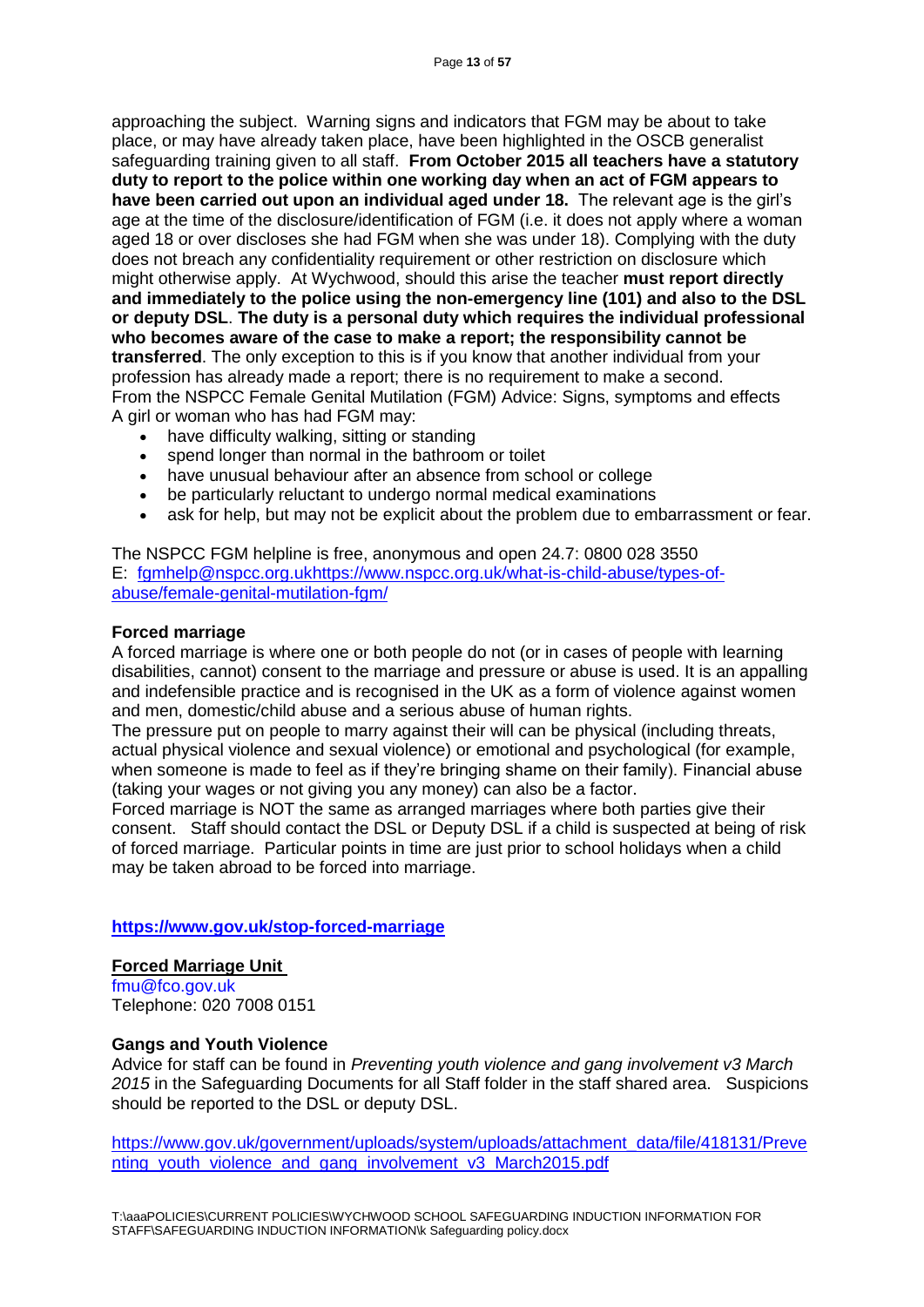## **Hate Crimes**

Crimes committed against someone because of their disability, gender-identity, race, religion or belief, or sexual orientation are hate crimes and should be reported to the police within one working day.

Hate crimes can include:

- threatening behaviour
- assault
- robbery
- damage to property
- inciting others to commit hate crimes
- harassment

Staff can report hate crime online at

#### [http://report-it.org.uk/your\\_police\\_force](http://report-it.org.uk/your_police_force)

or staff should call 999 if reporting a crime that's in progress or if someone is in immediate danger. The DSL or deputy DSL should also be informed.

Staff interested in further information on the prevention of hate crimes as well as the prevention of radicalisation and extremism can visit the government website Educate against Hate.

#### <http://educateagainsthate.com/>

#### **Honour Based Violence**

So-called 'honour-based' violence (HBV) encompasses incidents or crimes which have been committed to protect or defend the honour of the family and/or the community, including female genital mutilation (FGM), forced marriage, and practices such as breast ironing. Abuse committed in the context of preserving "honour" often involves a wider network of family or community pressure and can include multiple perpetrators. It is important to be aware of this dynamic and additional risk factors when deciding what form of safeguarding action to take. All forms of HBV are abuse (regardless of the motivation) and should be handled and escalated as such. If in any doubt, staff should speak to the designated safeguarding lead (or deputy). Professionals in all agencies, and individuals and groups in relevant communities, need to be alert to the possibility of a child being at risk of HBV, or already having suffered HBV.

If staff have a concern regarding a child that might be at risk of HBV, they should activate local safeguarding procedures, using existing national and local protocols for multiagency liaison with police and children's social care. Where FGM has taken place, since 31 October 2015 there has been a mandatory reporting duty placed on **teachers** that requires a different approach. FGM comprises all procedures involving partial or total removal of the external female genitalia or other injury to the female genital organs. It is illegal in the UK and a form of child abuse with long-lasting harmful consequences.

Section 5B of the Female Genital Mutilation Act 2003 (as inserted by section 74 of the Serious Crime Act 2015) places a statutory duty upon **teachers** along with regulated health and social care professionals in England and Wales, to report to the police where they discover (either through disclosure by the victim or visual evidence) that FGM appears to have been carried out on a girl under 18. Those failing to report such cases will face disciplinary sanctions. It will be rare for teachers to see visual evidence, and they should **not**  be examining pupils, but the same definition of what is meant by "to discover that an act of FGM appears to have been carried out" is used for all professionals to whom this mandatory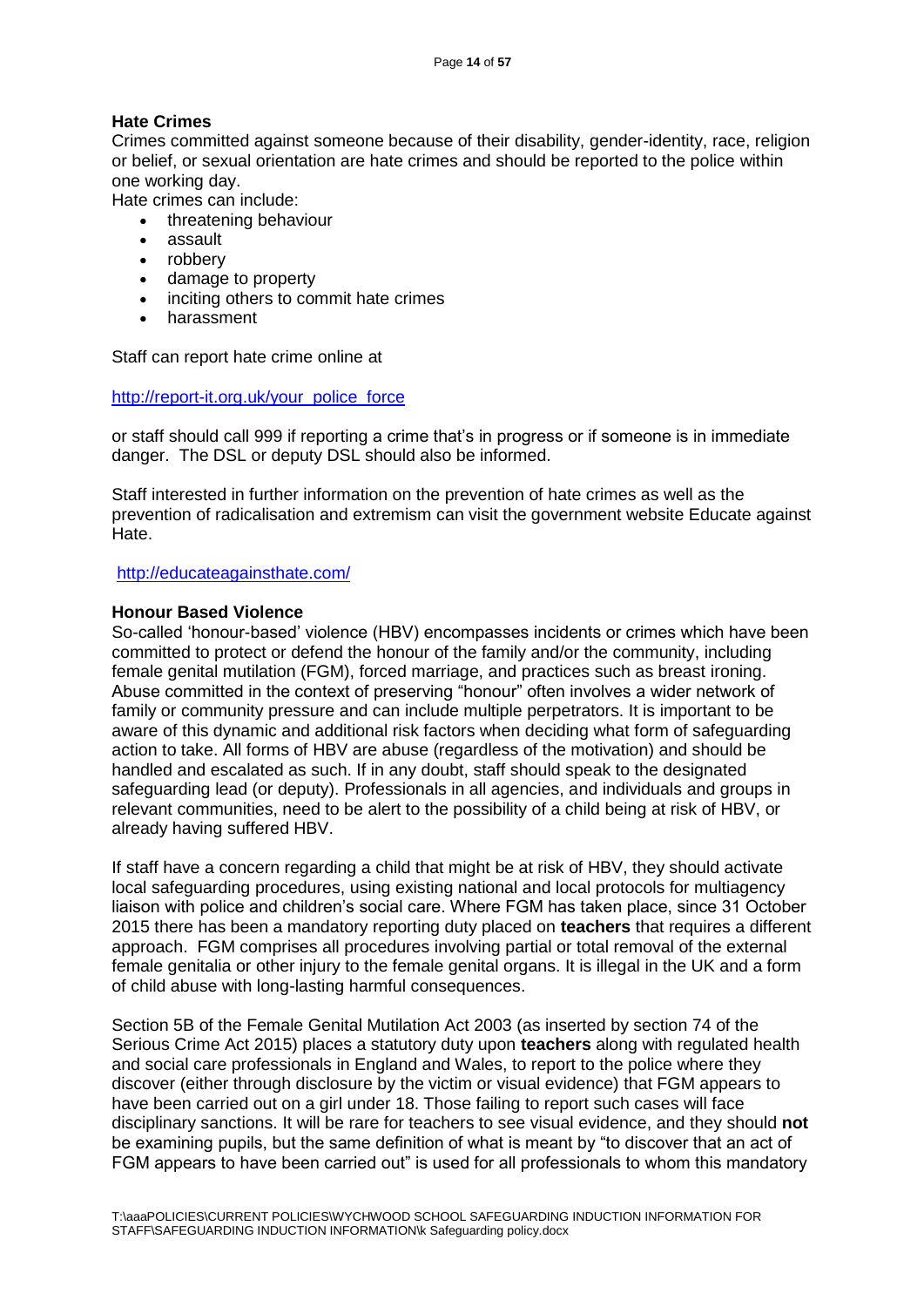reporting duty applies. Information on when and how to make a report can be found at Mandatory reporting of female genital mutilation procedural information.

Teachers **must** personally report to the police cases where they discover that an act of FGM appears to have been carried out. Unless the teacher has good reason not to, they should still consider and discuss any such case with the school or college's designated safeguarding lead (or deputy) and involve children's social care as appropriate. The duty does not apply in relation to at risk or suspected cases (i.e. where the teacher does not discover that an act of FGM appears to have been carried out, either through disclosure by the victim or visual evidence) or in cases where the woman is 18 or over. In these cases, teachers should follow local safeguarding procedures.

#### **Mental health**

Adults and children with mental health issues and illnesses can be abused. The Pupil Mental Health and Wellbeing Policy applies. All staff should also be aware that mental health problems can, in some cases, be an indicator that a child has suffered or is at risk of suffering abuse, neglect or exploitation. Only appropriately trained professionals should attempt to make a diagnosis of a mental health problem. Staff however, are well placed to observe children day-to-day and identify those whose behaviour suggests that they may be experiencing a mental health problem or be at risk of developing one. Where children have suffered abuse and neglect, or other potentially traumatic adverse childhood experiences, this can have a lasting impact throughout childhood, adolescence and into adulthood. It is key that staff are aware of how these children's experiences, can impact on their mental health, behaviour and education. If staff have a mental health concern about a child that is also a safeguarding concern, immediate action should be taken, following this safeguarding policy, by speaking to the designated safeguarding lead or a deputy. Best practice and advice can be accessed on the link below:

[https://assets.publishing.service.gov.uk/government/uploads/system/uploads/attachment\\_da](https://assets.publishing.service.gov.uk/government/uploads/system/uploads/attachment_data/file/755135/Mental_health_and_behaviour_in_schools__.pdf) [ta/file/755135/Mental\\_health\\_and\\_behaviour\\_in\\_schools\\_\\_.pdf](https://assets.publishing.service.gov.uk/government/uploads/system/uploads/attachment_data/file/755135/Mental_health_and_behaviour_in_schools__.pdf)

Wychwood does not have a mental health lead – instead the Senior Pastoral Team (SPT) take this responsibility with members responsible for different key stages sitting on the SPT. These are

KS 3 Mrs Helen Kirby (Chair) KS4 Mr Luis Jimenez KS5 Mr Mark Pennington Deputy Head Pastoral and DDSL Ms Bridget Sherlock

#### **Missing Children and Adults Strategy**

The Missing Persons Policy applies

#### **Modern Slavery and Trafficking**

Modern slavery is when children are tricked, forced or persuaded to leave their homes. Traffickers use grooming techniques to gain the trust of a child, family or community. They may threaten families, but this isn't always the case – in fact, the use of violence and threats to recruit victims has decreased (Europol, 2011).

Traffickers may promise children education or persuade parents their child can have a better future in another place.

Sometimes families will be asked for payment towards the 'service' a trafficker is providing – for example sorting out the child's documentation prior to travel or organising transportation. Traffickers make a profit from the money a child earns through exploitation, forced labour or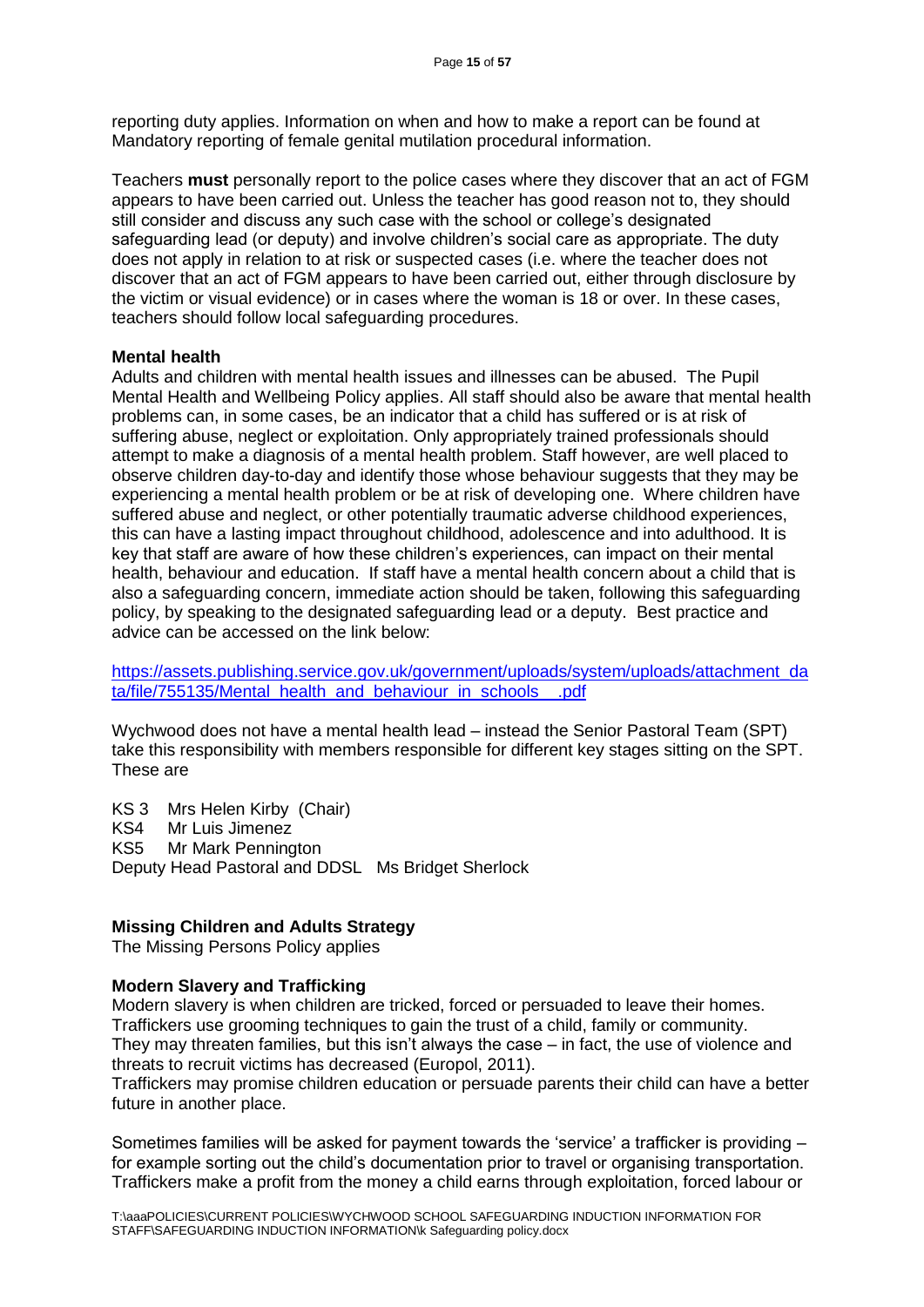crime. Often this is explained as a way for a child to pay off a debt they or their family 'owe' to the traffickers.

Although these are methods used by traffickers, coercion, violence or threats do not need to be proven in cases of child trafficking - a child cannot legally consent so child trafficking only requires evidence of movement and exploitation.

(With thanks NSPCC 2017)

<https://www.gov.uk/government/collections/modern-slavery>

#### **Peer on Peer Abuse**

Wychwood School is committed to minimising peer on peer abuse while recognising that relationships between young people can often be difficult as young people are not yet emotionally mature. Peer on peer abuse will be tackled whenever or wherever (inside or outside school) it occurs by investigation of the circumstances and discussion with the pupils concerned and their parents if appropriate or necessary. Pupils will be supported as appropriate to the situation: a peer mentor may be appointed, a staff mentor may be appointed, pupils (abuser and /or victim) may be sent to the school counsellor, or external support may be sought. All allegations of peer on peer abuse, the investigations and the outcomes will be recorded as conversation notes and in the Bullying record. All pupils and parents should be aware that there is a zero-tolerance approach to peer on peer abuse at Wychwood in all its forms.

All staff should be aware of how to manage a report of peer on peer abuse, especially one involving sexual violence or sexual harassment

Effective safeguarding practice includes:

• not promising confidentiality at this initial stage as it is very likely a concern will have to be shared further (for example, with the designated safeguarding lead or children's social care) to discuss next steps. Staff should only share the report with those people who are necessary in order to progress it. It is important that the victim understands what the next steps will be and who the report will be passed to

• recognising a child is likely to disclose to someone they trust: this could be **anyone** on the school or college staff. It is important that the person to whom the child discloses recognises that the child has placed them in a position of trust. They should be supportive and respectful of the child. The child should be taken seriously, kept safe and never be made to feel like they are creating a problem for reporting abuse, sexual violence or sexual harassment

• listening carefully to the child, being non-judgmental, being clear about boundaries and how the report will be progressed, not asking leading questions and only prompting the child where necessary with open questions – where, when, what, etc.

• considering the best way to make a record of the report. Best practice is to wait until the end of the verbal report and immediately write up a thorough summary. This allows the staff member to devote their full attention to the child and to listen to what they are saying. It may be appropriate to make notes during the report (especially if a second member of staff is present). However, if making notes, staff should be conscious of the need to remain engaged with the child and not appear distracted by the note taking. Either way, it is essential a written record is made. Records should include:

• a clear and comprehensive summary of the concern;

• details of how the concern was followed up and resolved;

• a note of any action taken, decisions reached and the outcome.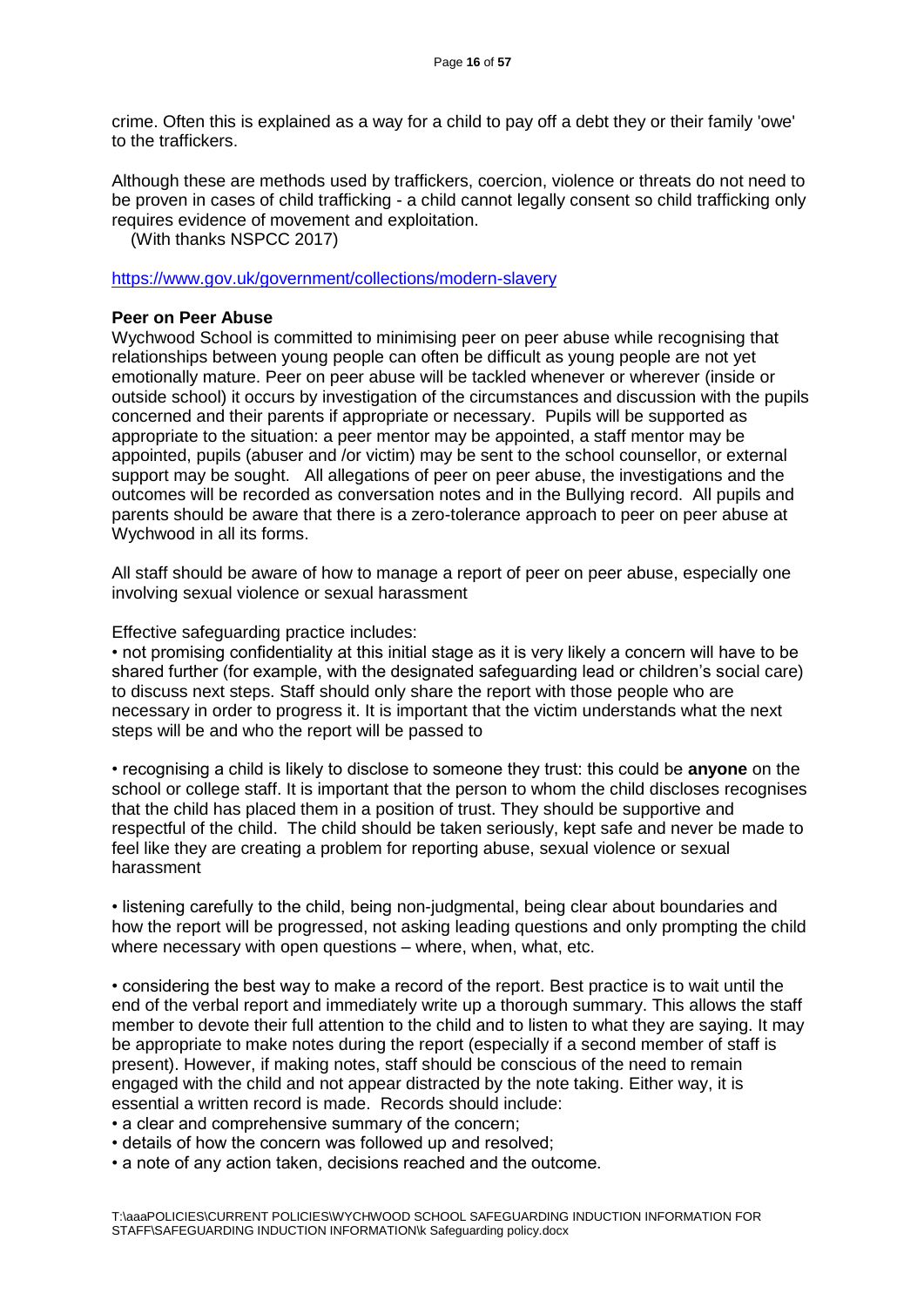• only recording the facts as the child presents them. The notes should not reflect the personal opinion of the note taker. Schools and colleges should be aware that notes of such reports could become part of a statutory assessment by children's social care and/or part of a criminal investigation

• where the report includes an online element, being aware of searching screening and confiscation advice (for schools)

[https://assets.publishing.service.gov.uk/government/uploads/system/uploads/attach](https://assets.publishing.service.gov.uk/government/uploads/system/uploads/attachment_data/file/674416/Searching_screening_and_confiscation.pdf) [ment\\_data/file/674416/Searching\\_screening\\_and\\_confiscation.pdf](https://assets.publishing.service.gov.uk/government/uploads/system/uploads/attachment_data/file/674416/Searching_screening_and_confiscation.pdf) and UKCCIS sexting advice (for schools and colleges)

[https://assets.publishing.service.gov.uk/government/uploads/system/uploads/attachment\\_da](https://assets.publishing.service.gov.uk/government/uploads/system/uploads/attachment_data/file/609874/6_2939_SP_NCA_Sexting_In_Schools_FINAL_Update_Jan17.pdf) [ta/file/609874/6\\_2939\\_SP\\_NCA\\_Sexting\\_In\\_Schools\\_FINAL\\_Update\\_Jan17.pdf](https://assets.publishing.service.gov.uk/government/uploads/system/uploads/attachment_data/file/609874/6_2939_SP_NCA_Sexting_In_Schools_FINAL_Update_Jan17.pdf)

## **The key consideration is for staff not to view or forward illegal images of a child.**

• if possible, managing reports with two members of staff present, (preferably one of them being the designated safeguarding lead or a deputy). However, this might not always be possible; and

• informing the designated safeguarding lead (or deputy), as soon as practically possible, if the designated safeguarding lead (or deputy) is not involved in the initial report.

The different forms peer on peer abuse can take, but are not limited to, are

- bullying (including cyberbullying, prejudice-based and discriminatory bullying);
- abuse in intimate personal relationships between peers;
- physical abuse such as hitting, kicking, shaking, biting, hair pulling, or otherwise causing physical harm (this may include an online element which facilitates, threatens and/or encourages physical abuse);
- sexual violence, such as rape, assault by penetration and sexual assault; (this may include an online element which facilitates, threatens and/or encourages sexual violence);
- sexual harassment, such as sexual comments, remarks, jokes and online sexual harassment, which may be standalone or part of a broader pattern of abuse;
- causing someone to engage in sexual activity without consent, such as forcing someone to strip, touch themselves sexually, or to engage in sexual activity with a third party;
- consensual and non-consensual sharing of nudes and semi nudes images and or videos13 (also known as sexting or youth produced sexual imagery);
- upskirting,14 which typically involves taking a picture under a person's clothing without their permission, with the intention of viewing their genitals or buttocks to obtain sexual gratification, or cause the victim humiliation, distress or alarm;
- initiation/hazing type violence and rituals (this could include activities involving harassment, abuse or humiliation used as a way of initiating a person into a group and may also include an online element).

Children, particularly but not exclusively those living away from home, are also vulnerable to physical, sexual and emotional bullying and abuse by their peers. This is most likely to include, but is not limited to: bullying (including cyberbullying), gender based violence, sexual harassment, sexual assaults and sexting. Such abuse should always be taken as seriously as abuse perpetrated by an adult. Whenever a child may have harmed another, all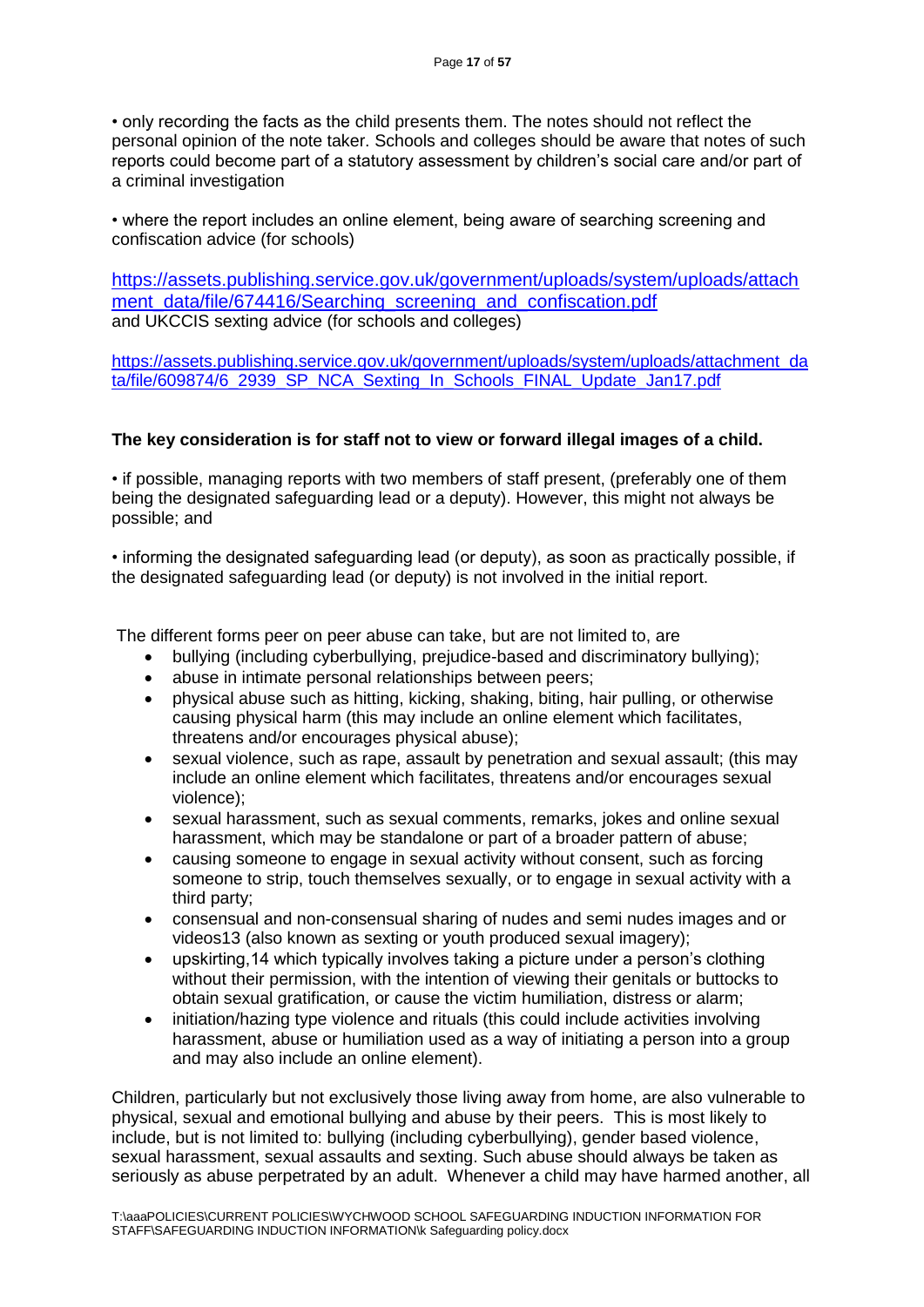staff must be aware of their responsibilities to **both** children and multi-agency management of both cases must reflect this. In all aspects of life at Wychwood staff should never tolerate unpleasant comments or tones of voice when pupils are speaking to one another: any form of behaviour that might make another pupil feel uncomfortable should be gently but firmly explained as unacceptable, in public if necessary as this spreads the requirement for courteous and considerate behaviour. If incidents are reported to staff rather than being witnessed, then they should be investigated and dealt with promptly, if necessary, under the Anti-Bullying policy.

Staff should also be alert to the possibility that a child or young person who has harmed another may well also be a victim. However, the best interests of the identified victim must always be the paramount consideration and professionals should also be alert to the fact that there is likely to be a risk to children other than the current victim.

#### **Peer on Peer Abuse - Sexual Violence and Sexual Harassment**

A significant proportion of sex offences are committed by teenagers and, on occasion, such offences are committed by younger children. Staff working with children, including carers of children living away from home, need clear guidance and training to identify the difference between consenting and abusive, and between appropriate and exploitative peer relationships. Staff should always respond and never dismiss some sexual behaviours as 'normal' between young people, and should not develop high thresholds before taking action.

Sexual violence and sexual harassment refers to sexual offences as described under the Sexual Offences Act 2003. This includes: rape, assault by penetration and sexual assault. However, KCSIE 2021 also sets out that sexual harassment is 'unwanted conduct of a sexual nature' that can occur online and offline. It is likely to violate a child's dignity, and/or makes them feel intimidated, degraded or humiliated and/or creates a hostile, offensive or sexualised environment. Sexual violence and sexual harassment can occur between two children of any sex. They can also occur through a group of children sexually assaulting or sexually harassing a single child or group of children. There is a continuum of children and young people's sexual behaviours which is helpful when considering any individual case (Hackett, 2010)



T:\aaaPOLICIES\CURRENT POLICIES\WYCHWOOD SCHOOL SAFEGUARDING INDUCTION INFORMATION FOR STAFF\SAFEGUARDING INDUCTION INFORMATION\k Safeguarding policy.docx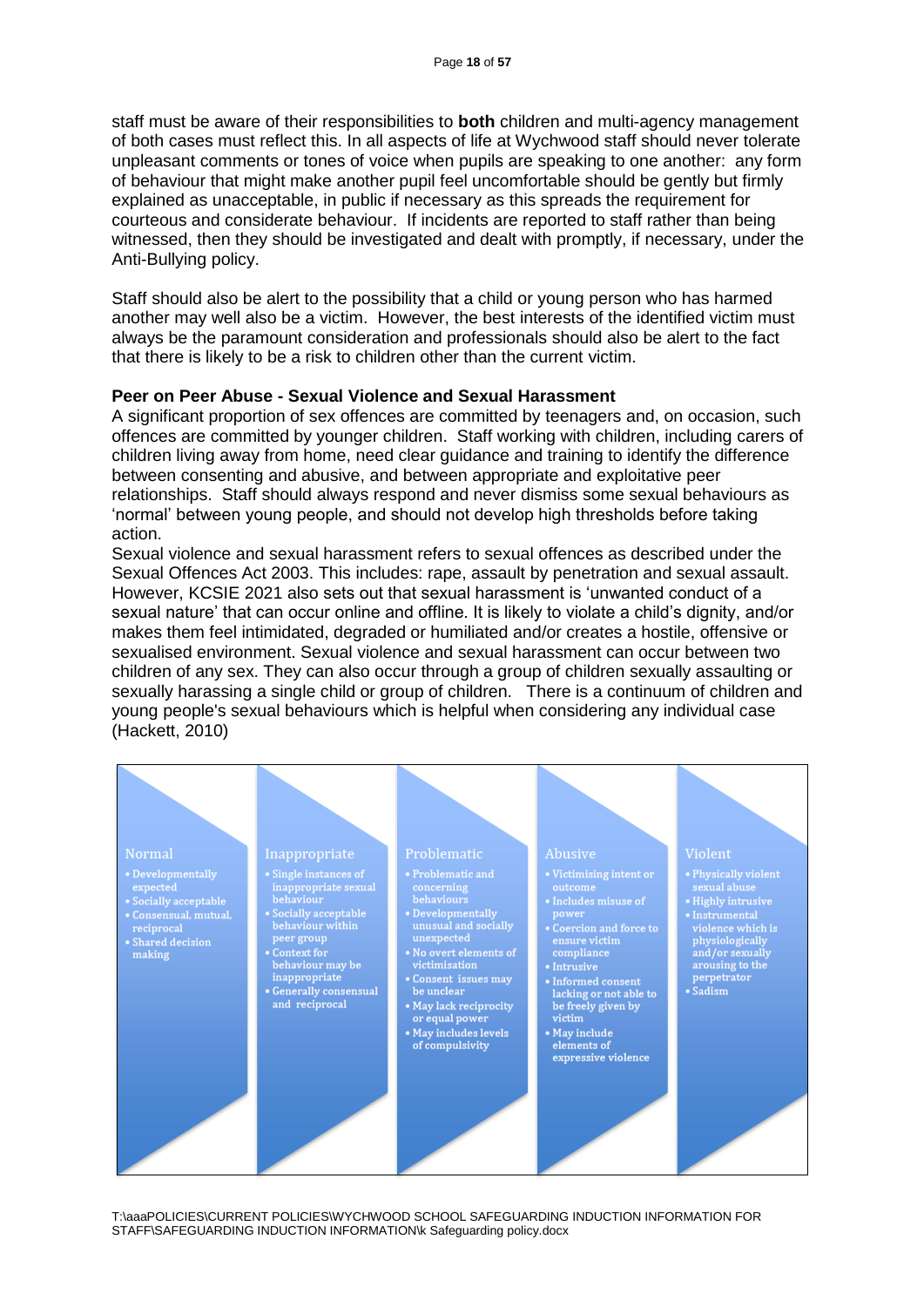Children who are victims of sexual violence and sexual harassment will likely find the experience stressful and distressing. This will, in all likelihood, adversely affect their educational attainment. Sexual violence and sexual harassment exist on a continuum and may overlap, they can occur online and offline (both physical and verbal) and are never acceptable. It is important that all victims are taken seriously and offered appropriate support.

Wychwood School should be aware that it is more likely that girls will be the victims of sexual violence and more likely that sexual harassment will be perpetrated by boys.

Schools and colleges should be aware of the importance of:

 early intervention with inappropriate behaviour even if it appears relatively innocuous as a means of possible prevention of problematic, abusive and/or violent behaviour in the future

• making clear that sexual violence and sexual harassment is not acceptable, will never be tolerated and is not an inevitable part of growing up

• not tolerating or dismissing sexual violence or sexual harassment as "banter", "part of growing up", "just having a laugh" or "boys being boys"; and

• challenging behaviours (which are potentially criminal in nature), such as grabbing bottoms, breasts, vaginas and penises.

Dismissing or tolerating such behaviours risks normalising them.

Children with Special Educational Needs and Disabilities (SEND) can be especially vulnerable. Disabled and deaf children are three times more likely to be abused than their peers. Additional barriers can sometimes exist when recognising abuse in SEND children

An allegation of sexual violence or harassment will be dealt with according to KCSIE 2021. Where there is suspicion or evidence of peer abuse immediate action must be taken to separate the girls involved and if they are boarders who share a room alternative accommodation must be made available on suspicion until the matter is resolved. The situation will be investigated with sensitivity and appropriate action taken dependent on the results of the investigation. This may involve invocation of the anti-bullying policy.

Inappropriate peer relationships also constitute peer abuse and girls at Wychwood should not exhibit public displays of heterosexual or homosexual affection. Girls over 16 may legally engage in sexual relationships but a school is a place of work and, as such, at Wychwood, professional standards apply to girls' behaviour at all time. Girls are not expected to engage in any form of sexual activity at school, or during any activity organised by school, either heterosexual or homosexual.

Much peer on peer abuse is gendered in its nature in that that it is more likely that girls will be victims and boys perpetrators. However actions like sexual touching, sexual assault, initiation rites or hazing are unacceptable forms of peer abuse.

Information on sexual violence and sexual harassment between children in schools and colleges can be found on the link below:

https://assets.publishing.service.gov.uk/government/uploads/system/uploads/attachment\_da ta/file/719902/Sexual\_violence\_and\_sexual\_harassment\_between\_children\_in\_schools\_and \_colleges.pdf

Whenever an allegation or report of sexual violence is made the DSL or DDSl must an immediate risk and needs assessment. Where there has been a report of sexual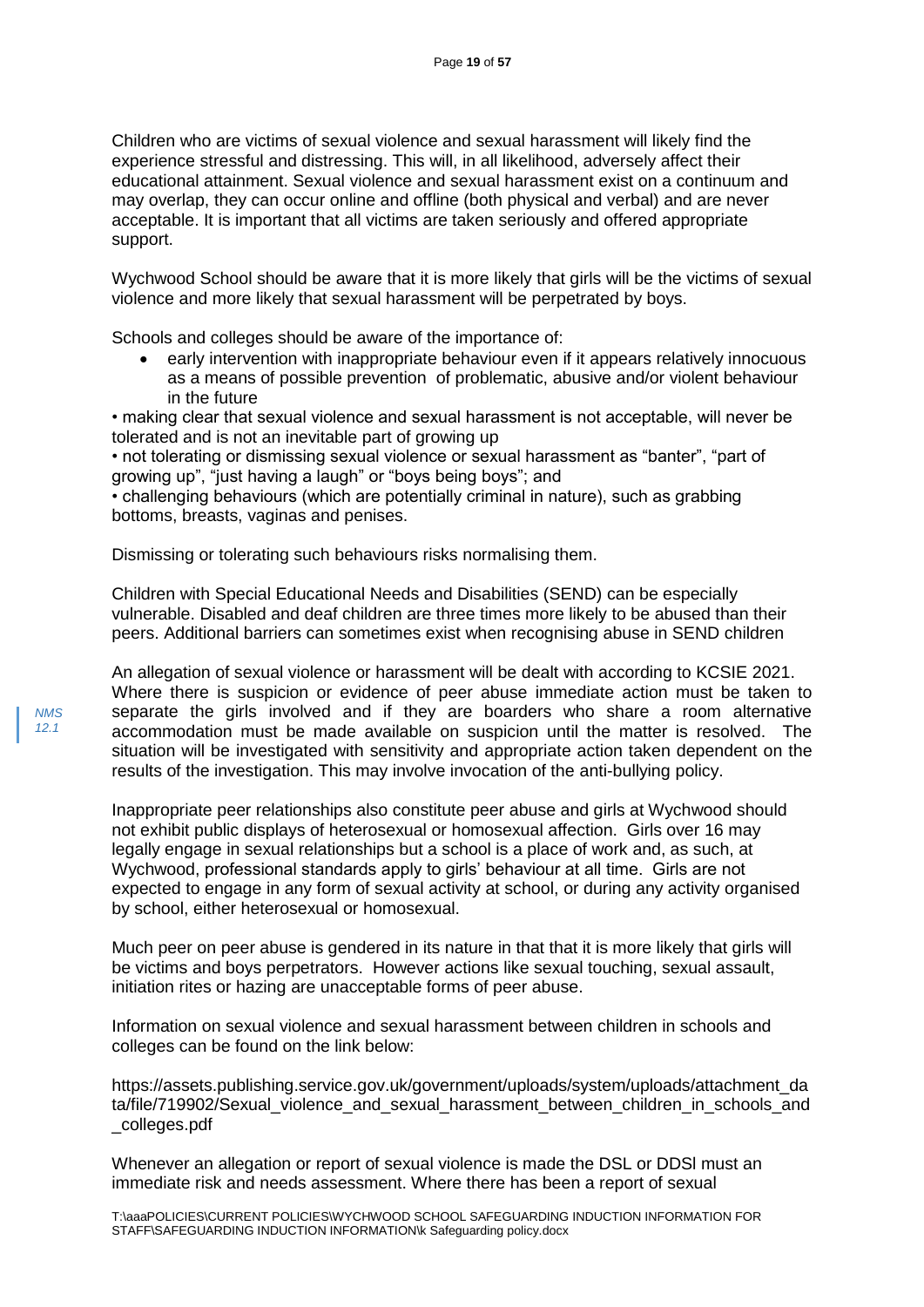harassment, the need for a risk assessment should be considered on a case-by-case basis. The risk and needs assessment should consider:

- the victim, especially their protection and support
- whether there may have been other victims
- the alleged perpetrator(s); and

• all the other children, (and, if appropriate, adult students and staff) at the school, especially any actions that are appropriate to protect them from the alleged perpetrator(s), or from future harms.

Risk assessments should be recorded (written or electronic) and should be kept under review. At all times, Wychwood should be actively considering the risks posed to all their pupils and students and put adequate measures in place to protect them and keep them safe. The designated safeguarding lead (or a deputy) should ensure they are engaging with children's social care and specialist services as required. Where there has been a report of sexual violence, it is likely that professional risk assessments by social workers and or sexual violence specialists will be required. The school risk assessment is not intended to replace the detailed assessments of expert professionals. Any such professional assessments should be used to inform the school's approach to supporting and protecting their pupils and students and updating their own risk assessment.

Staff should always inform the DSL of any allegation of sexual violence or harassment and supply their report as soon as practically possible – they may need time to write it up after speaking to the DSL but that should happen immediately. The DSL will decide on the school's response which should include consideration of

- the wishes of the victim in terms of how they want to proceed. This is especially important in the context of sexual violence and sexual harassment. Victims should be given as much control as is reasonably possible over decisions regarding how any investigation will be progressed and any support that they will be offered. This will however need to be balanced with the school's duty and responsibilities to protect other children
- any health needs (mental or physical) that may arise from the incident(s)
- the nature of the alleged incident(s), including whether a crime may have been committed and/or whether harmful sexual behaviour (HSB) has been displayed
- the ages of the children involved
- the developmental stages of the children involved
- any power imbalance between the children. For example, is the alleged perpetrator(s) significantly older, more mature or more confident? Does the victim have a disability or learning difficulty?
- if the alleged incident is a one-off or a sustained pattern of abuse (sexual abuse can be accompanied by other forms of abuse and a sustained pattern may not just be of a sexual nature)
- that sexual violence and sexual harassment can take place within intimate personal relationships between peers
- are there ongoing risks to the victim, other children, adult students or school or college staff
- other related issues and wider context, including any links to child sexual exploitation and child criminal exploitation.

As always when concerned about the welfare of a child, all staff should act in the best interests of the child.

Where HSB is deemed to have taken place the School will seek guidance in accordance with paragraph 463 of KCSIE 2021.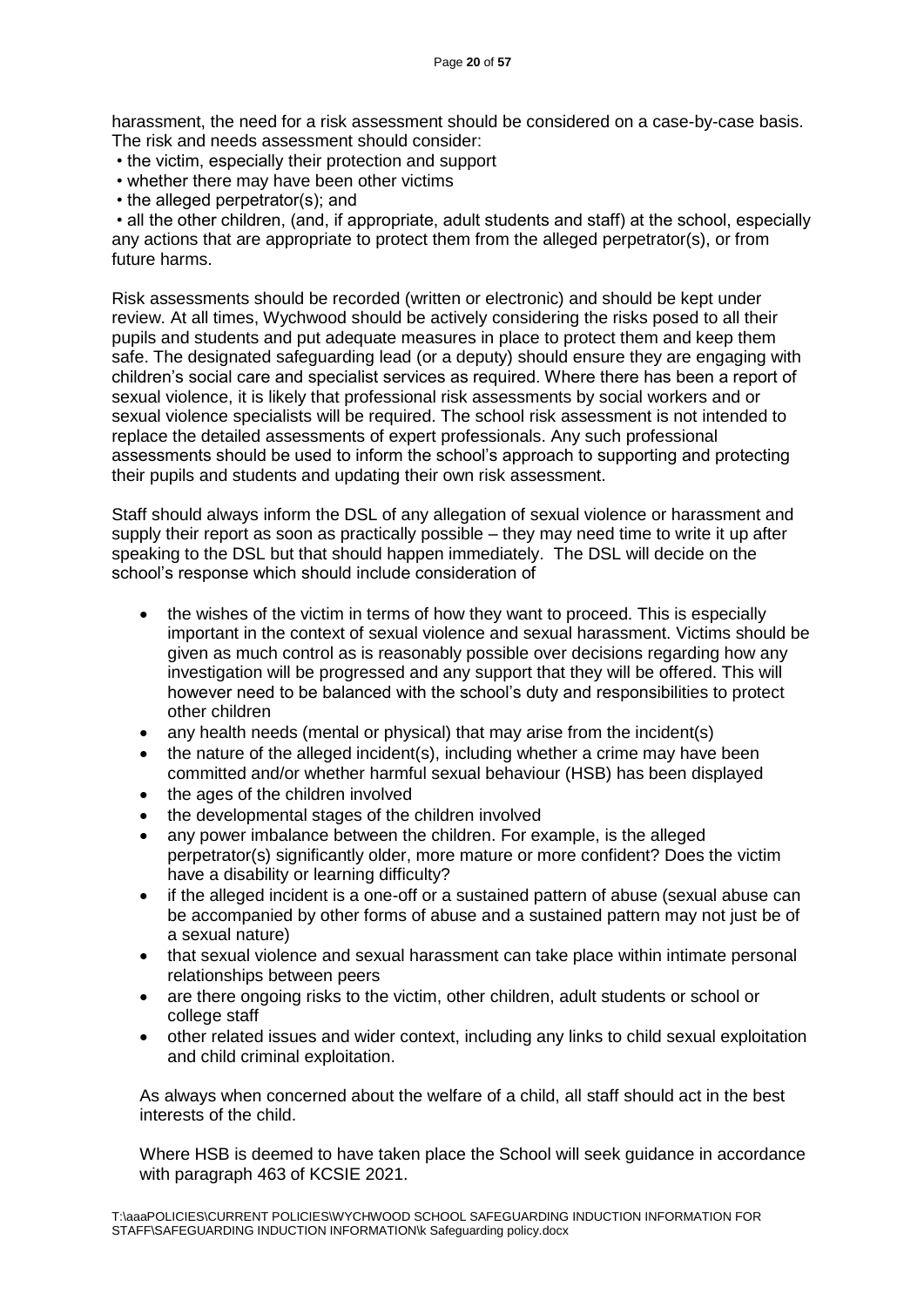#### **Peer on Peer Abuse – Physical Abuse**

All peer on peer incidents of physical abuse should be immediately reported to the DSL. This behaviour is never acceptable and will be dealt with at a level appropriate to the level of abuse. This may involve use of the Anti-Bullying Policy in mild cases or reporting to the police or the MASH in more serious cases.

#### **Peer on Peer Abuse – Emotional Abuse**

The line between teasing, banter and abuse is a fine one and staff should be aware that the former two are acceptable only if the recipient does not find them hurtful. Emotional abuse is much more common than is often perceived and any form of continuous or consistent or repetitive teasing or banter is likely to constitute abuse. Staff should also be aware that a single comment can be extremely hurtful and do lasting damage

Peer abuse is most likely to take place out of sight of staff and so a culture of trust is essential so that girls who feel uncomfortable with peer action can speak to a member of staff. However, at Wychwood abuse is abuse and should never be tolerated or passed off as "banter", "just having a laugh" or "part of growing up".

As already mentioned, much peer on peer abuse is gendered in its nature in that that it is more likely that girls will be victims and boys perpetrators, but in a single sex school girls will also be perpetrators. All peer on peer abuse is unacceptable and will be taken seriously.

#### **Peer on Peer Abuse – Sexting, consensual and non-consensual sharing of nudes and semi-nudes images and/or videos and Cyber Bullying**

Sexting, consensual and non-consensual sharing of nudes and semi-nudes images and/or videos or cyber bullying are not permitted at Wychwood.

We endeavour to educate girls regularly of the dangers and abusive potential of sexting and will take action to support any child found to be involved. Girls and staff should be aware that sexting is an illegal activity. Where a case of sexting arises, the DSL and deputy DSL will take the most up to date advice from the Child Exploitation and On-Line Protection Centre (CEOP) by searching for the most recent advice on their website and act accordingly. The DSL or deputy DSL will also consult the UK Council for Child Internet Safety (UKCCIS) website for the latest advice and act accordingly.

[https://www.gov.uk/government/publications/sharing-nudes-and-semi-nudes-advice-for](https://www.gov.uk/government/publications/sharing-nudes-and-semi-nudes-advice-for-education-settings-working-with-children-and-young-people/sharing-nudes-and-semi-nudes-advice-for-education-settings-working-with-children-and-young-people)[education-settings-working-with-children-and-young-people/sharing-nudes-and-semi-nudes](https://www.gov.uk/government/publications/sharing-nudes-and-semi-nudes-advice-for-education-settings-working-with-children-and-young-people/sharing-nudes-and-semi-nudes-advice-for-education-settings-working-with-children-and-young-people)[advice-for-education-settings-working-with-children-and-young-people](https://www.gov.uk/government/publications/sharing-nudes-and-semi-nudes-advice-for-education-settings-working-with-children-and-young-people/sharing-nudes-and-semi-nudes-advice-for-education-settings-working-with-children-and-young-people)

We would hope not to criminalise any child; whether perpetrator or victim but recognise that this may be unavoidable.

There are a number of forms of cyber bullying: cyber bullying includes, but is not limited to placing screen shots online or circulating screen shots, videoing girls or staff without consent and placing these online, exclusionary bullying via social media by making groups to which not all pupils to whom the group might apply are invited, placing tracking devices on other pupil's mobile phones with or without their consent, recording or taking pictures of a person or their home without the subject's consent and then circulating those, identifying the school or home area where a pupil lives online and making repeated unwanted contact by message, social media or phone.

#### **Peer on Peer Abuse – Hazing**

Hazing is described as any action or situation, with or without the consent of the participants, which recklessly, intentionally, or unintentionally endangers the mental, physical, or

*ISSRs Part 3, 10*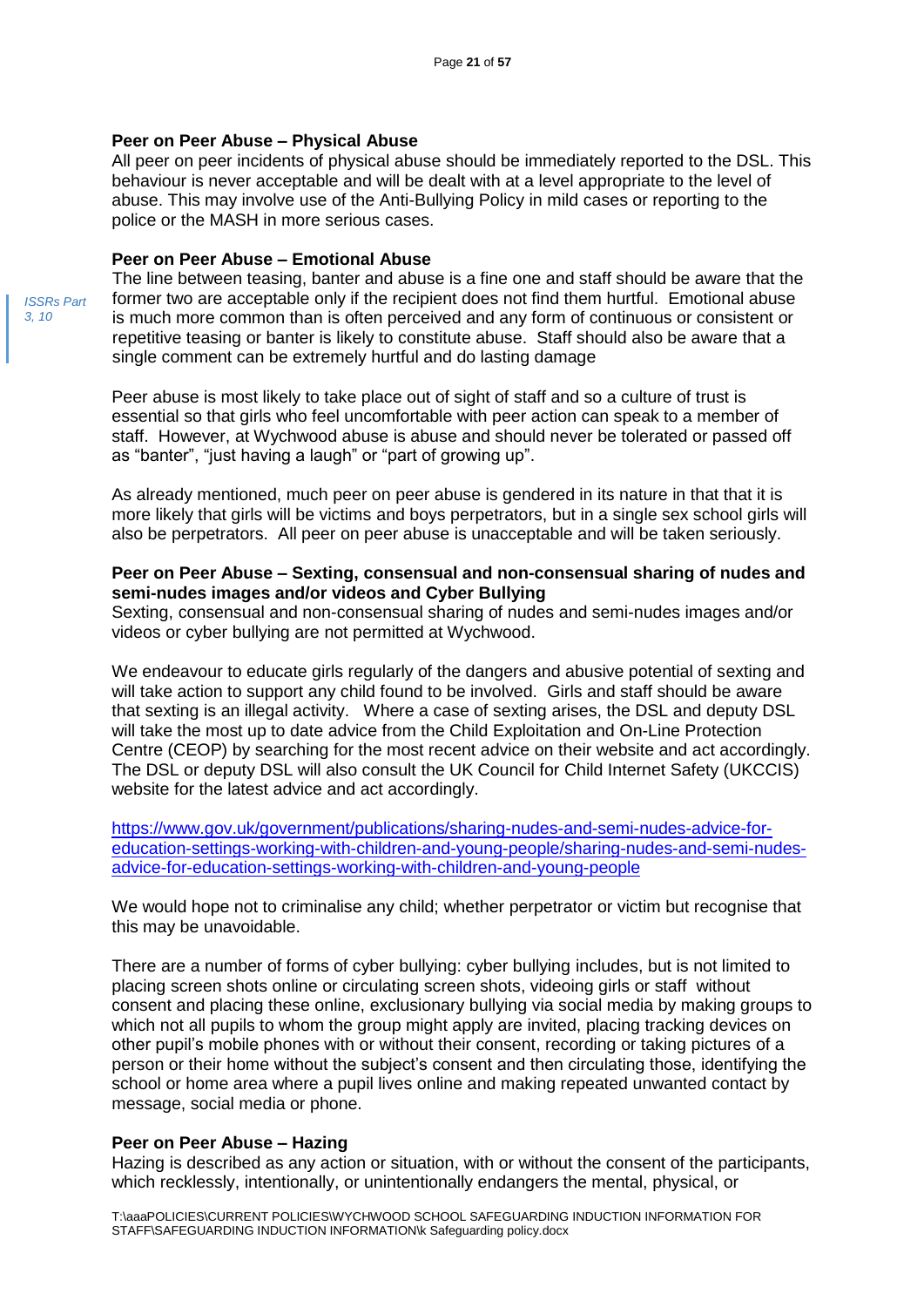academic health or safety of a pupil. Hazing includes, but is not limited to, any situation which:

- Creates a risk of injury to any individual or group
- Causes discomfort to any individual or group
- Causes embarrassment to any individual or group
- **Involves harassment of any individual or group**
- Involves degradation of any individual or group
- Involves humiliation of an individual or group
- Involves ridicule of an individual or group
- Involves or includes the wilful destruction or removal of public or private property for the purpose of initiation or admission into, affiliation with, or as a condition for continued membership in an organization

Hazing includes physical injury, assault or battery, kidnapping or imprisonment, intentionally placing at risk of mental or emotional harm (putting "over the edge"), degradation, humiliation, the compromising of moral or religious values, forced consumption of any liquid or solid, placing an individual in physical danger (at risk) which includes abandonment, and impairment of physical liberties which include curfews or other interference with academic endeavours.

## **Peer on Peer Abuse - Upskirting**

Upskirting is a criminal offence. Upskirting typically involves taking a picture under a person's clothing without them knowing with the intention of viewing their genitals or buttocks to obtain sexual gratification, or to cause the victim humiliation, distress or alarm.

#### <https://www.gov.uk/government/news/upskirting-law-comes-into-force>

#### **Serious Violent Crime**

If children become involved with criminal networks or gangs they may be at risk from serious violent crime. Indicators include increased absence from school, a change in friendships or relationships with older individuals or groups, significant decline in performance, signs of self-harm or a significant change in wellbeing, signs of assault or unexplained injuries, or unexplained gifts or new possessions.

All staff should be aware of the range of risk factors which increase the likelihood of involvement in serious violence, such as being male, having been frequently absent or permanently excluded from school, having experienced child maltreatment and having been involved in offending, such as theft or robbery. Advice can be accessed on the links below: [https://assets.publishing.service.gov.uk/government/uploads/system/uploads/attachment\\_da](https://assets.publishing.service.gov.uk/government/uploads/system/uploads/attachment_data/file/418131/Preventing_youth_violence_and_gang_involvement_v3_March2015.pdf) [ta/file/418131/Preventing\\_youth\\_violence\\_and\\_gang\\_involvement\\_v3\\_March2015.pdf](https://assets.publishing.service.gov.uk/government/uploads/system/uploads/attachment_data/file/418131/Preventing_youth_violence_and_gang_involvement_v3_March2015.pdf)

[https://www.gov.uk/government/publications/criminal-exploitation-of-children-and-vulnerable](https://www.gov.uk/government/publications/criminal-exploitation-of-children-and-vulnerable-adults-county-lines/criminal-exploitation-of-children-and-vulnerable-adults-county-lines)[adults-county-lines/criminal-exploitation-of-children-and-vulnerable-adults-county-lines](https://www.gov.uk/government/publications/criminal-exploitation-of-children-and-vulnerable-adults-county-lines/criminal-exploitation-of-children-and-vulnerable-adults-county-lines)

#### **Children with Family Members in Prison**

Wychwood will work with children who have family members in prison to support a positive sense of self and to help them to manage their emotions and needs. These children are at risk of poor outcomes including poverty, stigma, isolation and poor mental health. NICCO provides information designed to support professionals working with offenders and their children, to help mitigate negative consequences for those children**.** 

#### <https://www.nicco.org.uk/>

#### **Private Fostering**

Private fostering' is the name for an informal arrangement made by parents and carers for a child to live with another family. A child is automatically being 'privately fostered' if they are: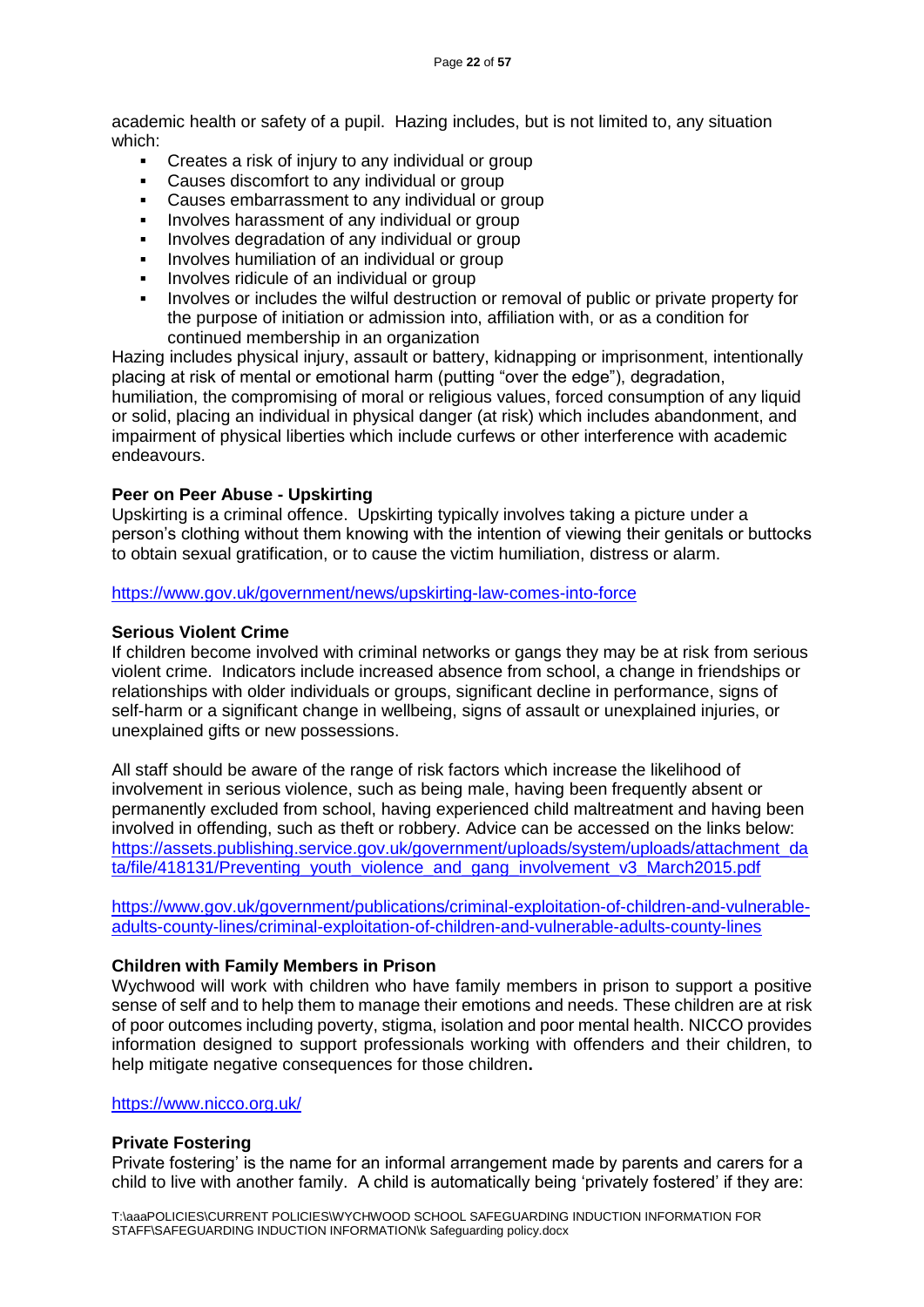Under the age of 16 (or 18 if the child is disabled)

## **And**

They are being cared for and provided with accommodation by someone who is not a close relative. (Close relatives are parents, grandparents, aunt, uncle or step parent (by marriage) but NOT a cousin, grand aunt or a family friend).

## **And**

The arrangement has lasted or is intended to last for 28 days or more.

Private fostering covers a wide range of situations. Some of the most common within Oxfordshire:

- Teenagers living with friends or extended family following problems at home<br>• Children who stav with another family while their own parents are unable to com-
- Children who stay with another family while their own parents are unable to care for them (due to hospital admission, prison sentence, or family crisis)
- Children sent to the UK for education or health care by birth parents living overseas. This can be the case with exchange students who stay with a Wychwood family and attend school here.

It is **not** private fostering if:

- The carer is the child's legal parent (by birth or adoption)
- The carer has a legal order which gives them parental responsibility
- The carer is an approved foster carer and/or the arrangement was made by social services

Private fostering is legal, but not notifying the local authority where an arrangement exists is against the law.

Oxfordshire Children's Services have a duty make sure that private fostering arrangements are satisfactory. They are required to visit the child in the private foster home and assess of the suitability and safety of the home placement. Wychwood staff should report any private fostering arrangement to the DSL who will contact children's services.

## **Preventing Radicalisation and Extremism**

Extremism goes beyond terrorism and is defined in the Government's Counter Extremism Strategy as vocal or active opposition to our fundamental values, including the rule of law, individual liberty and the mutual respect and tolerance of different faiths and beliefs. We also regard calls for the death of members of armed forces as extremism. Extremists often target the vulnerable – including the young – by seeking to sow divisions between communities on the basis of race, faith or denomination; justifying discrimination towards women and girls; seeking to persuade others that minorities are inferior; or arguing against the primacy of democracy and the rule of law in our society. There is no single way of identifying an individual who is likely to be susceptible to an extremist ideology. It can happen in many different ways and settings. Specific background factors may contribute to vulnerability which are often combined with specific influences such as family, friends or online, and with specific needs for which an extremist or terrorist group may appear to provide an answer. The internet and the use of social media in particular has become a major factor in the radicalisation of young people.

As with other safeguarding risks, staff should be alert to changes in children's behaviour which could indicate that they may be in need of help or protection. Staff should use their judgement in identifying children who might be at risk of radicalisation and act proportionately, which may include making a referral to the Channel programme.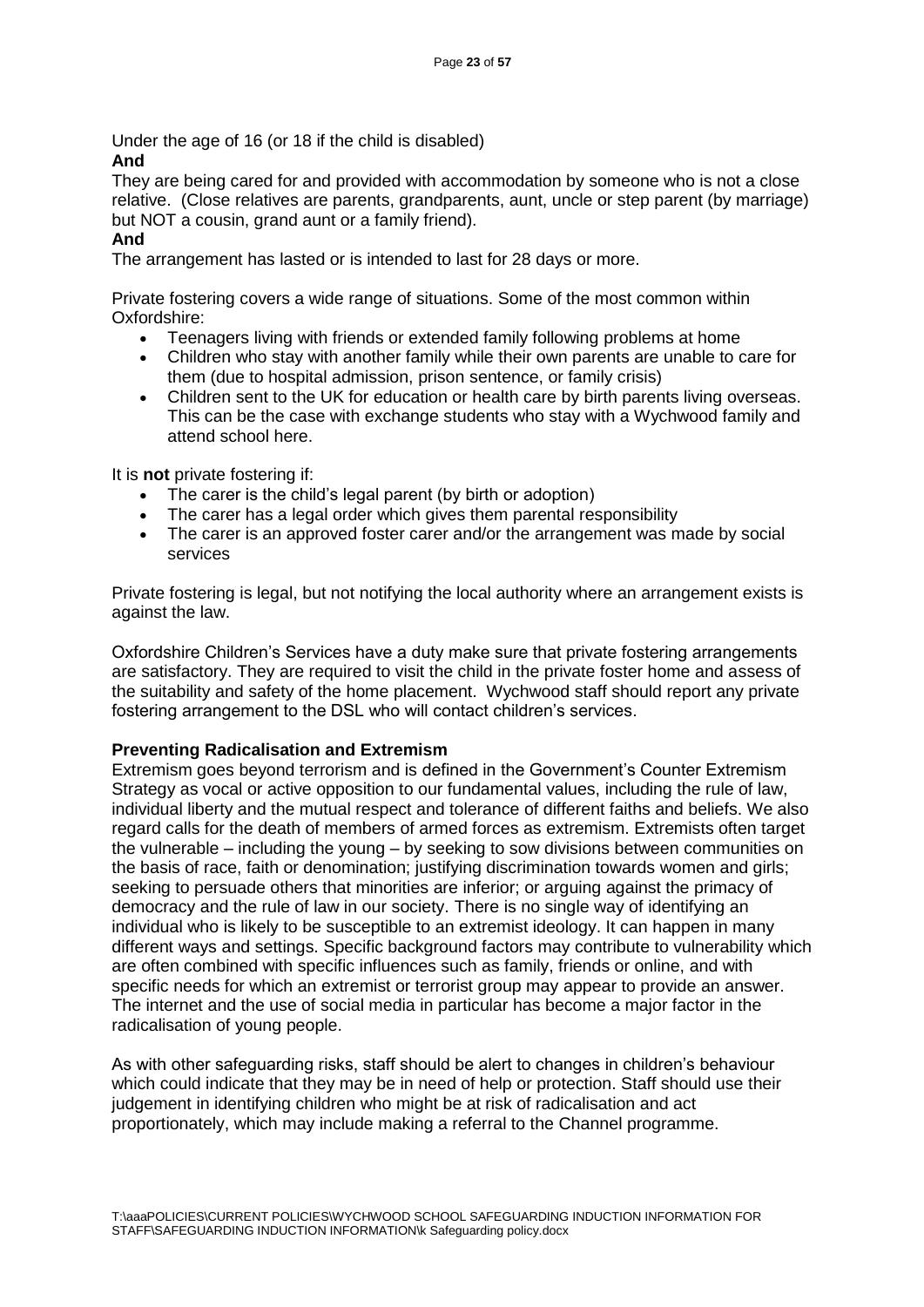The Wychwood staff code of conduct specifically requires staff to 'Respect the dignity, rights and opinions of others by:

- respecting cultural, ethnic and religious differences
- discouraging any form of discrimination and harassment
- valuing and acknowledging the contributions made by others in meeting school and departmental goals
- promoting equality and diversity in the workplace'

This will ensure that the duty placed upon education and other children's services by the Counter-Terrorism and Security Act 2015 to have due regard to the need to prevent people from being drawn into terrorism will be fulfilled at Wychwood. The following guidance is written with regard to the Home Office guidance **"Channel: Protecting Vulnerable People from Being Drawn into Terrorism"** (April 2015)

[https://assets.publishing.service.gov.uk/government/uploads/system/uploads/attachment\\_da](https://assets.publishing.service.gov.uk/government/uploads/system/uploads/attachment_data/file/425189/Channel_Duty_Guidance_April_2015.pdf) [ta/file/425189/Channel\\_Duty\\_Guidance\\_April\\_2015.pdf](https://assets.publishing.service.gov.uk/government/uploads/system/uploads/attachment_data/file/425189/Channel_Duty_Guidance_April_2015.pdf) and **"Channel: Vulnerability Assessment Framework"** (October 2012)

[https://assets.publishing.service.gov.uk/government/uploads/system/uploads/attachment\\_da](https://assets.publishing.service.gov.uk/government/uploads/system/uploads/attachment_data/file/118187/vul-assessment.pdf) [ta/file/118187/vul-assessment.pdf](https://assets.publishing.service.gov.uk/government/uploads/system/uploads/attachment_data/file/118187/vul-assessment.pdf)

There is no place for extremist views of any kind in our school. Our pupils see our school as a safe place where they can explore controversial issues safely and where our teachers encourage and facilitate this. As a school we recognise that extremism and exposure to extremist views can lead to poor outcomes for children and so should be addressed as a safeguarding concern. We also recognise that if we fail to challenge extremist views we are failing to protect our pupils.

## **Engagement:**

Examples of needs, susceptibilities, motivations and contextual influences that make individuals **vulnerable** to engagement with an extremist group, cause or ideology include:

- feelings of grievance and injustice
- feeling under threat
- a need for identity, meaning and belonging
- a desire for status
- a desire for excitement and adventure
- a need to dominate and control others
- susceptibility to indoctrination
- a desire for political or moral change
- opportunistic involvement
- family or friends' involvement in extremism
- being at a transitional time of life
- being influenced or controlled by a group
- relevant mental health issues

#### **Example indicators that an individual** *is* **engaged with an extremist group, cause or ideology include:**

- spending increasing time in the company of other suspected extremists
- changing their style of dress or personal appearance to accord with the group
- their day-to-day behaviour becoming increasingly centred around an extremist ideology, group or cause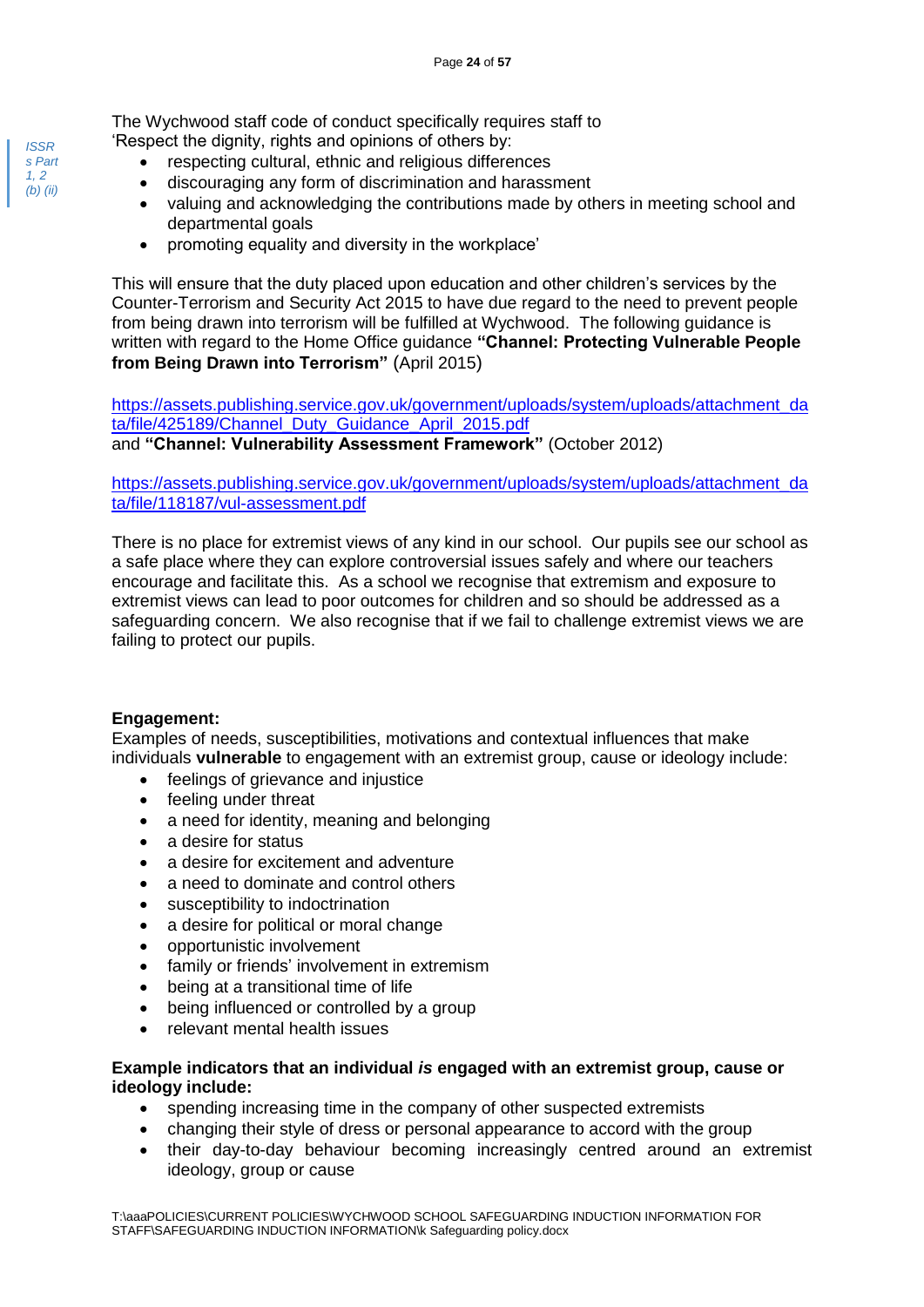- loss of interest in other friends and activities not associated with the extremist ideology, group or cause
- possession of material or symbols associated with an extremist cause (e.g. the swastika for far right groups)
- attempts to recruit others to the group/cause/ideology
- communication with others that suggest identification with a group/cause/ideology

## **Intent to cause harm:**

Not all those who become engaged by a group, cause or ideology go on to develop an intention to cause harm, so this dimension is considered separately. Intent factors describe the mind-set that is associated with a *readiness to use violence* and address what the individual would do and to what end. They can include:

- over-identification with a group or ideology
- **'Them and Us' thinking**
- dehumanisation of the enemy
- attitudes that justify offending
- harmful means to an end
- harmful objectives

Example indicators that an individual has an *intention to use violence* or other illegal means include:

- clearly identifying another group as threatening what they stand for and blaming that group for all social or political ills
- using insulting or derogatory names or labels for another group
- speaking about the imminence of harm from the other group and the importance of action now
- expressing attitudes that justify offending on behalf of the group, cause or ideology
- condoning or supporting violence or harm towards others
- plotting or conspiring with others

#### **Capability to cause harm:**

Not all those who have a wish to cause harm on behalf of a group, cause or ideology are capable of doing so, and plots to cause widespread damage take a high level of personal capability, resources and networking to be successful. What the individual is capable of is therefore a key consideration when assessing risk of harm to the public. Example indicators that an individual is capable of directly or indirectly causing harm include:

- having a history of violence
- being criminally versatile and using criminal networks to support extremist goals
- having occupational skills that can enable acts of terrorism (such as civil engineering, pharmacology or construction)
- having technical expertise that can be deployed (e.g. IT skills, knowledge of chemicals, military training or survival skills).

Pupils are supported in building resilience to extremism and radicalisation by use of assemblies, discussion in PSHE and other relevant lessons and individual intervention should this be deemed necessary.

Being aware of the Prevent Duty means that Wychwood staff will raise any child who is a cause for concern with the DSL or deputy DSL. It is NOT necessary to consult with parents or pupils first if there is reasonable grounds to believe that the pupil is at risk of significant harm. The DSL or deputy DSL will consult with Children's Social Care and then decide whether to refer to the local Channel Panel. However this does not sit full time as Oxfordshire has a Counter Terrorism Local Profile that is assessed as low risk. The Prevent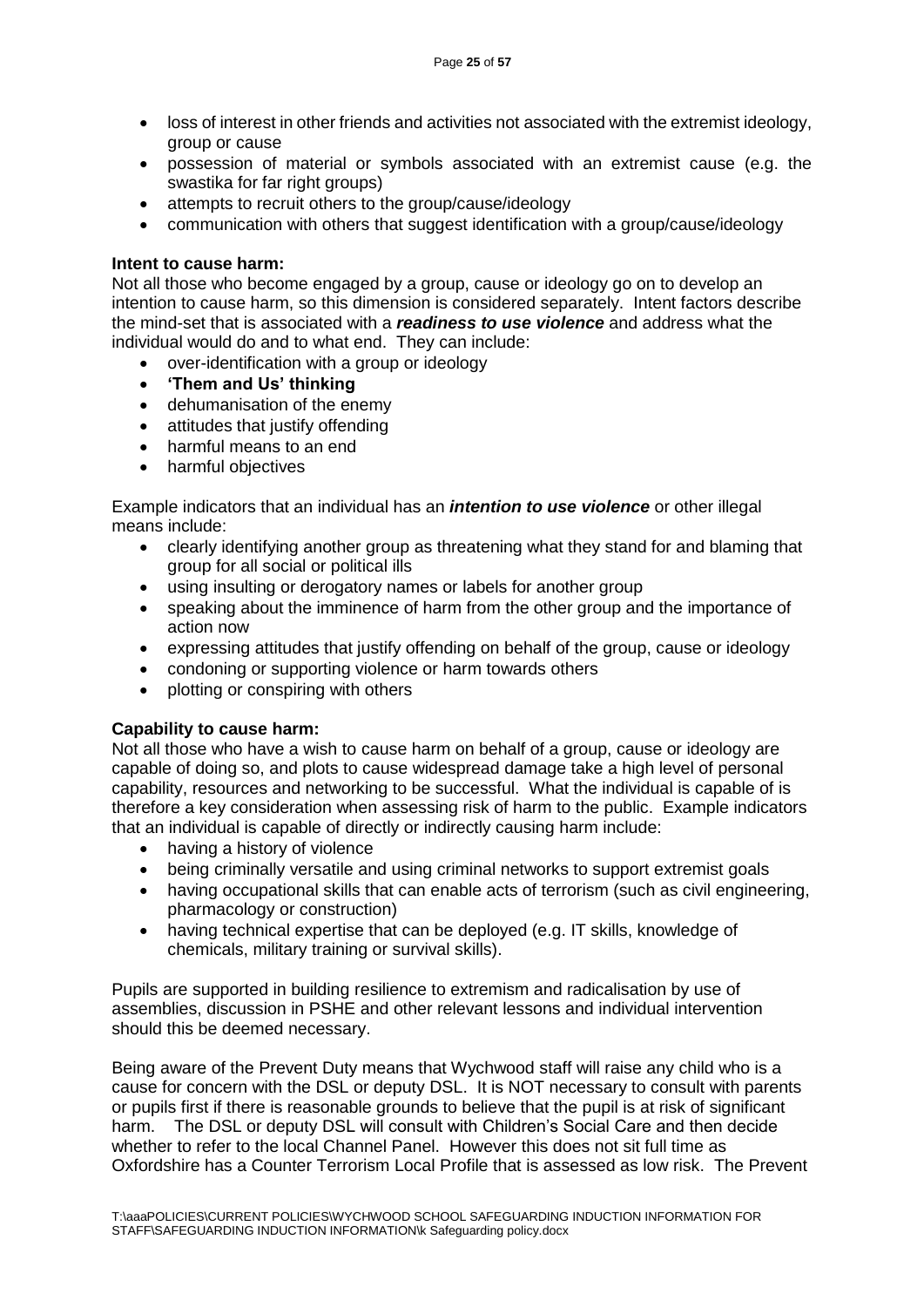Duty Information from Oxfordshire County Council is available to staff in the Safeguarding Documents for All Staff as is the Revised Prevent Duty Guidance: for England and Wales

There is no Prevent Lead in Oxfordshire as Oxfordshire is not a Prevent priority area. If you suspect someone of extremism or in cases of potential vulnerability to radicalisation,

- 1. Call 0845 050 7666 during office hours and ask to be put through to the Oxfordshire MASH (for a child) OR
- 2. Contact the local police on the 101 (non-emergency) number OR
- 3. Use the Department for Education (DfE) dedicated telephone helpline 020 7340 7264 (see Safeguarding information for staff) OR
- 4. Use the DfE dedicated mailbox counter-extremism@education.gsi.gov.uk (see Safeguarding information for staff)

#### **Relationship Abuse**

For the purposes of this policy, Relationship Abuse is covered under Domestic Abuse above.

#### **Trafficking**

Wychwood School will act in accordance with the guidance *Safeguarding Children who may have been trafficked* available to all staff in the Safeguarding Documents for all Staff folder in the staff shared area. Suspicions should be reported to the DSL or deputy DSL.

#### **Looked After Children**

If Wychwood accepts a looked after child or children as part of the school, then a designated teacher will also be appointed to promote the educational achievement of those children. Wychwood School would then ensure that this designated teacher had appropriate and sufficient training.

Local authorities are the corporate parent to looked after children who leave care – so-called care leavers. The local authority under a duty to help further the education and career aspirations and ambitions of care leavers in their area, including through participation in further education. The Wychwood DSL and designated teacher should therefore have details of the local authority Personal Advisor that has been appointed to guide and support the care leaver, and should liaise with them as necessary regarding any issues of concern affecting the care leaver.

#### **Online/E-SAFETY**

Wychwood School will act in accordance with the guidance from the DfE *Teaching online safety in schools* and Annex D of KCSIE 2021

[https://assets.publishing.service.gov.uk/government/uploads/system/uploads/attachment\\_da](https://assets.publishing.service.gov.uk/government/uploads/system/uploads/attachment_data/file/811796/Teaching_online_safety_in_school.pdf) [ta/file/811796/Teaching\\_online\\_safety\\_in\\_school.pdf](https://assets.publishing.service.gov.uk/government/uploads/system/uploads/attachment_data/file/811796/Teaching_online_safety_in_school.pdf)

#### The four main areas of risk to pupils online are:

- content: being exposed to illegal, inappropriate or harmful content, for example: pornography, fake news, racism, misogyny, self-harm, suicide, anti-Semitism, radicalisation and extremism.
- contact: being subjected to harmful online interaction with other users; for example: peer to peer pressure, commercial advertising and adults posing as children or young adults with the intention to groom or exploit them for sexual, criminal, financial or other purposes'.
- conduct: personal online behaviour that increases the likelihood of, or causes, harm; for example, making, sending and receiving explicit images (e.g consensual and nonconsensual sharing of nudes and semi-nudes and/or pornography, sharing other explicit images and online bullying; and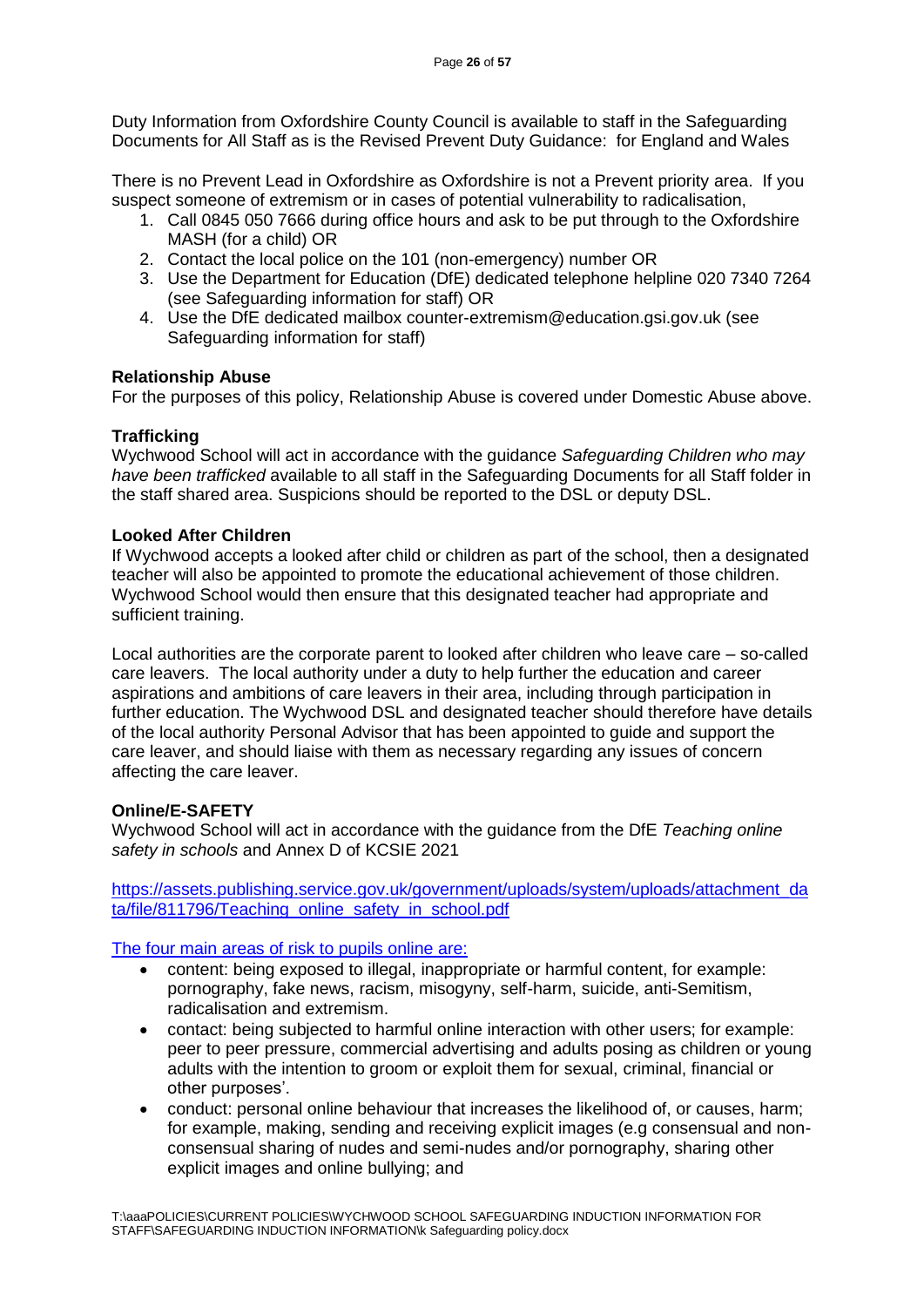commerce - risks such as online gambling, inappropriate advertising, phishing and or financial scams.

E-safety is taught to children in Information and communications technology (ICT) lessons, in PSHE lessons, by the use of assemblies and of specialist forums. All girls sign an Acceptable Use document annually. All staff sign an Acceptable Use document on arrival at Wychwood. Additional help is also available in Annex D of KCSIE 2021. The internet is filtered using SOPHOS. Age-appropriate filtering is employed.

## **GUIDANCE ON SIGNS OF ABUSE**

## **1. Physical Abuse**

There are multiple possible signs and indicators, each of which may or may not indicate abuse:

- Bruises and abrasions around the face
- Fingertip bruising
- Unexplained bruises
- Bite marks
- Burns or scalds.
- Multiple or unusual injuries
- Injuries suggesting beatings (strap marks, welts)
- Covering arms and legs when hot
- Aggressive behaviour or severe temper outbursts

## **However concerns should also be signalled by the following**:

- Injuries that need to be accounted for
- Inadequate or inconsistent explanations
- Delay in seeking treatment

## **2. Emotional Abuse**

Some indicators:

- Over-reaction to mistakes
- Lack of self-confidence/esteem
- Sudden speech disorders
- Self-harming
- Extremes of passivity and/or aggression
- Compulsive stealing
- Drug, alcohol or solvent abuse
- Fear of parents being contacted
- Unwillingness or inability to play
- Excessive need for approval, attention and affection

## **3. Sexual Abuse**

This list of indicators is not exhaustive and may not in isolation be an indication of abuse:

- Sudden changes in behaviour and school performance
- Displays of affection which are sexual and age inappropriate
- Self-harming, self-mutilation or attempts at suicide
- Alluding to secrets which they cannot reveal
- Tendency to cling or need constant reassurance
- Regression to younger behaviour
- Distrust of familiar adults, anxiety about being left with relatives, child minders, lodgers etc.
- Unexplained gifts or money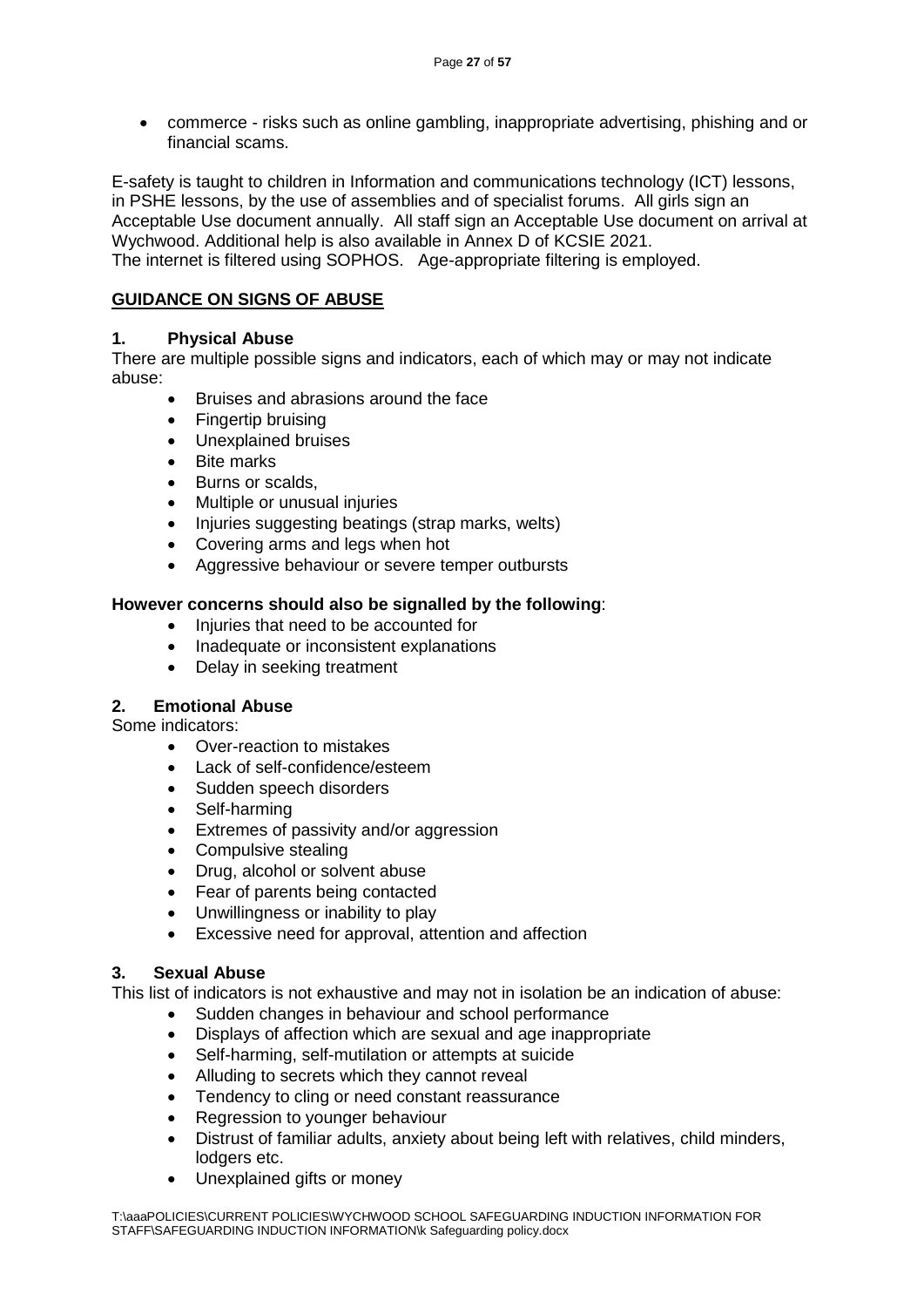- Depression or withdrawal
- Fear of undressing for gym activities
- Sexually transmitted disease
- Fire setting

## **4. Child sexual exploitation**

Some indicators:

- Going missing from school/home/care placement or non-attendance
- Associating with older people/adults
- Isolation from family/friends/peer group
- Physical symptoms including bruising/ Sexually transmitted infections (STIs)
- Substance misuse
- Mental health problems (e.g. self-harming)
- Unexplained possessions, goods and or money

**The indicators can be spotted when speaking to the young person themselves or family/friends. Children may be too ashamed to exhibit signs or share concerns.** 

## **5. Neglect**

Some indicators:

- Constant hunger
- Poor personal hygiene
- Constant tiredness
- Inadequate clothing
- Frequent lateness or non-attendance at school
- Untreated medical problems
- Poor relationship with peers
- Compulsive stealing or scavenging
- Rocking, hair twisting and thumb sucking
- Running away
- Loss of weight or being constantly underweight (the same applies to weight gain, or being excessively overweight)
- Low self-esteem
- Poor dental hygiene

#### 6**. Indications that a Child is missing School**

This is noted from the attendance registers taken twice daily.

#### **Other abusive situations**

- Bullying (Our Anti-bullying Policy **must** make a difference)
- Substance misusing parents
- Domestic violence
- Children and young people who sexually abuse (of the 110,000 convicted sex offenders in the UK approximately 25% are under 18 and may even be in schools)
- Child prostitution
- Female genital mutilation (FGM Act 2003).
- Forced marriages (not arranged marriages)
- Fabricated or induced illness

#### **Allegations of abuse**

Procedures for the management of allegations of abuse must be conducted with an "open and enquiring mind", in a manner and at a pace that reflects the seriousness of the underlying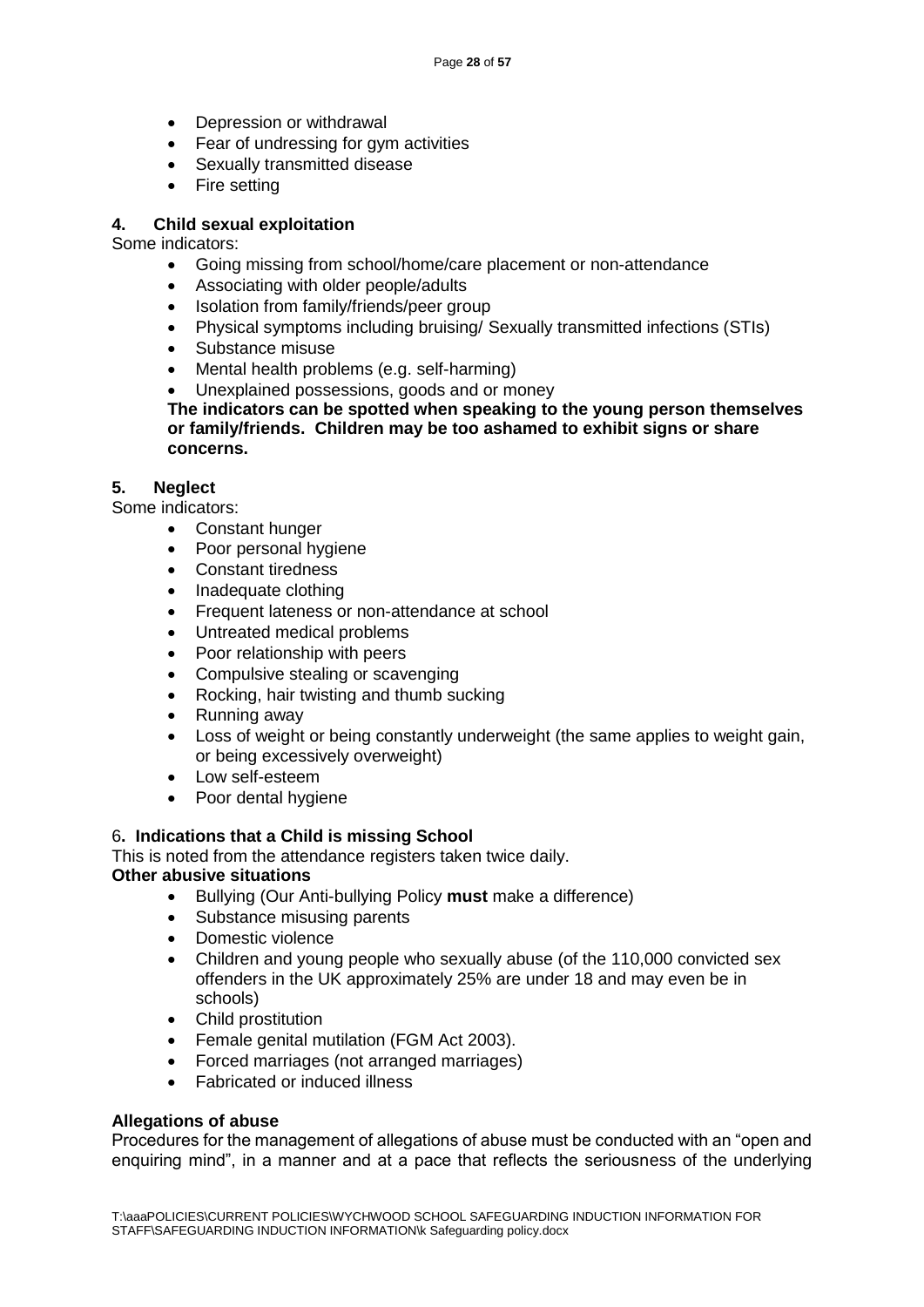charges. At the same time, care must be taken to avoid ill-considered judgements and actions, including decisions to suspend. Please also see Allegations against Staff Policy

The following points taken from the OSCB Generalist Safeguarding Training materials, July 2018, give essential guidance for staff on what to do and what not to do:

#### **RECOGNISE**

- 1. Always stop and listen
- 2. Never make a promise
- 3. Keep calm, don't panic, and don't appear shocked or angry
- 4. Avoid making judgements
- 5. Avoid criticising the alleged perpetrator **RECORD**
- 6. Do not ask leading questions
- 7. Make brief notes
- 8. Tell the child they are not to blame and have done the right thing by telling you **REPORT**
- 9. Never attempt to carry out an investigation
- 10. Report the incident to the Designated Person
- 11. Referral to Assessment Teams / Police CAIU
- 12. Protect the child
- 13. Keep the young person informed
- 14. Personal support

*At Wychwood senior pupils – Study I and Study II, to include all girl councillors, Study boarders and heads of bedrooms and houses – are briefed annually on appropriate action to take should they receive allegations of abuse. This takes the form of OSCB Generalist Safeguarding Training and is delivered by the DSL.*

#### **Suspicions of abuse**

*If you suspect that a girl is being abused*:

- make a written record of your concerns, discussions, decisions made and reasons for those decisions
- **share your concerns with the DSL**

All members of staff within the School should be aware of the indicators of child abuse and the procedures to be followed in suspected cases. They will be made aware of this by reading the relevant sections of KCSIE 2021 and they are then required to follow those procedures. Any staff having a concern or making an allegation about school practices, or the behaviour of pupils or colleagues, including supply or temporary cover staff, which are likely to put other pupils at risk of abuse or other serious harm **is advised to** report this to the DSL who is the Head or to the Deputy Head. Any member of staff may also refer their concerns directly to the MASH via the LADO at the OSCB or to the police. If there is a risk of immediate serious harm this referral should be made immediately. In other cases the DSL should consider whether referral to the MASH is indicated or whether school action and monitoring is appropriate. If in doubt, the case should be discussed with the MASH. Where there is a valid concern, the school may not carry out internal investigation in case they thus compromise subsequent police or social services investigations. Staff who "whistleblow" in good faith will be immune from retribution or disciplinary action.

Contact Details: **OSCB Tel. 01865 815843, website address [www.oscb.org.uk](http://www.oscb.org.uk/) (LADO Email: LADO.SafeguardingChildren@Oxfordshire.gov.uk Schools Tel: Safeguarding Team: 01865 810603**

*NMS 12.1 NMS 19.1. KCSIE 2021*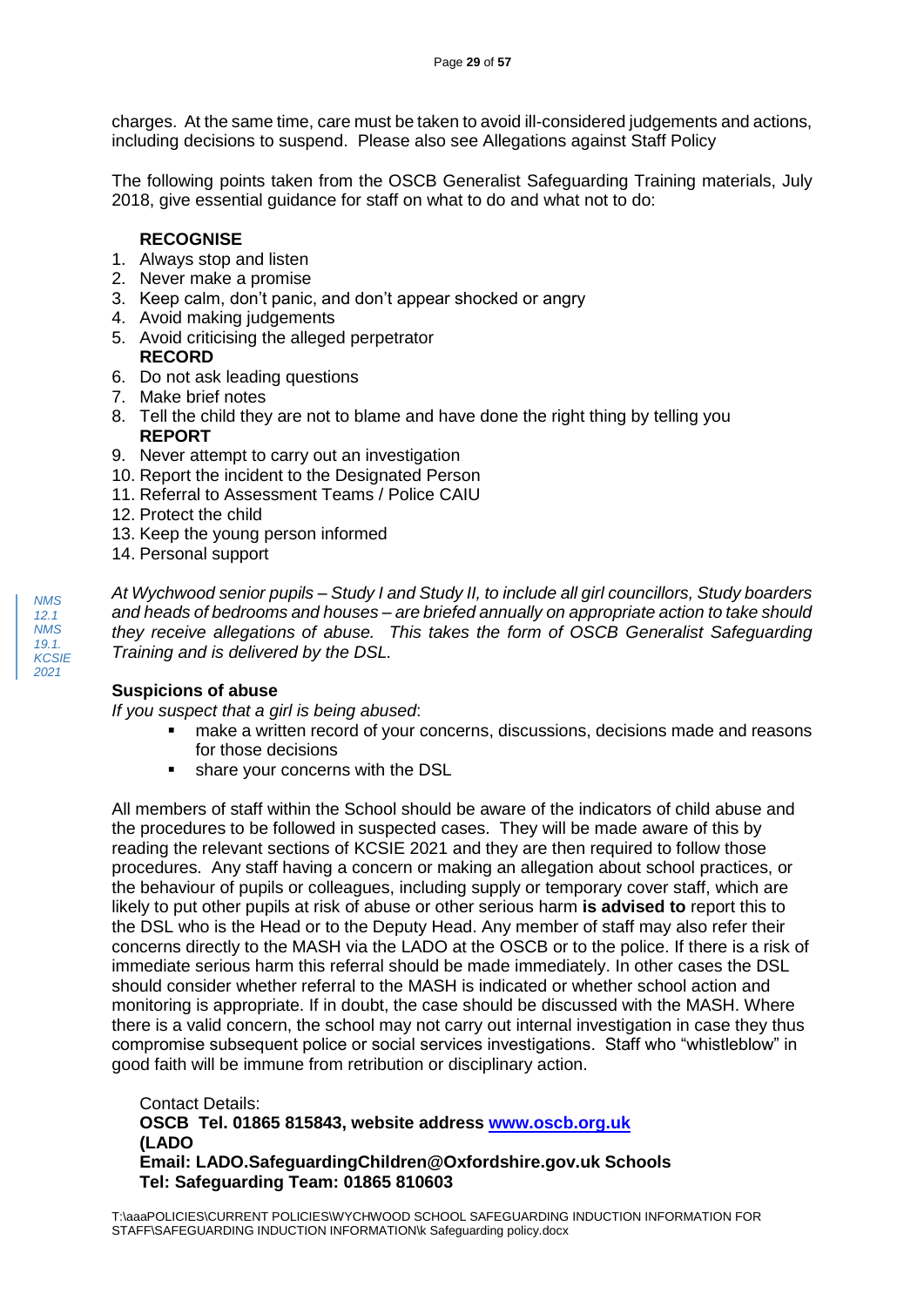Where injuries have been sustained, keep a careful note of when and how the marks were observed (e.g. when the children were changing for PE). If the child or parents themselves make reference to the marks, write down these comments – endeavouring to record the exact words used. Such references may be a thinly veiled request for help and should not be ignored.

If the child is absent from school, the absence may itself be suspicious and should also be reported: it is possible that the child has been kept away in order to hide new bruising or cuts.

#### **Referrals**

Professionals who phone local authority children's social care or MASH should confirm their referrals in writing within 48 hours. School staff are advised to inform the DSL before they make a referral to ensure that they are in full possession of all the facts. Parents do not have to be contacted for consent prior to a referral.

The advice from the Oxfordshire MASH on reporting child abuse is as follows:

Report child abuse: What to do if you think a child is at risk of abuse or neglect.

A special helpline is available if you are concerned that a child you know is being [sexually](https://www.oxfordshire.gov.uk/cms/content/child-sexual-exploitation)  [exploited:](https://www.oxfordshire.gov.uk/cms/content/child-sexual-exploitation) **01865 335276.**

Immediate danger

#### **If you think a child is in immediate danger, call the police on 999.**

Reporting abuse

If you are a child or young person and you are being abused or neglected or:

- you are concerned that a child may be suffering physical, sexual or emotional abuse or is being neglected
- or you are a parent or carer and you feel you are harming your child or are close to doing so,

#### **please contact us on one of the following numbers:**

- Office hours (8.30am-5pm, Monday to Thursday, 8.30am-4pm, Friday): Multi-Agency Safeguarding Hub: **0845 050 7666**
- Outside office hours: Emergency Duty Team: **0800 833 408**

See *Working Together to Safeguard Children (July 2018)* [https://assets.publishing.service.gov.uk/government/uploads/system/uploads/attachment\\_da](https://assets.publishing.service.gov.uk/government/uploads/system/uploads/attachment_data/file/722305/Working_Together_to_Safeguard_Children_-_Guide.pdf) [ta/file/722305/Working\\_Together\\_to\\_Safeguard\\_Children\\_-\\_Guide.pdf](https://assets.publishing.service.gov.uk/government/uploads/system/uploads/attachment_data/file/722305/Working_Together_to_Safeguard_Children_-_Guide.pdf)

Staff should note that reporting to the MASH does NOT pass the responsibility over to the MASH until you have been assured in writing that this has occurred. Should there be no response within 48 hours, then it remains the responsibility of the DSL or reporting staff member to escalate the report. This means they should contact the MASH again and repeat the report. The time interval will depend on the seriousness of the incident being reported. Staff have a duty to escalate a concern if they feel it is not being dealt with appropriately.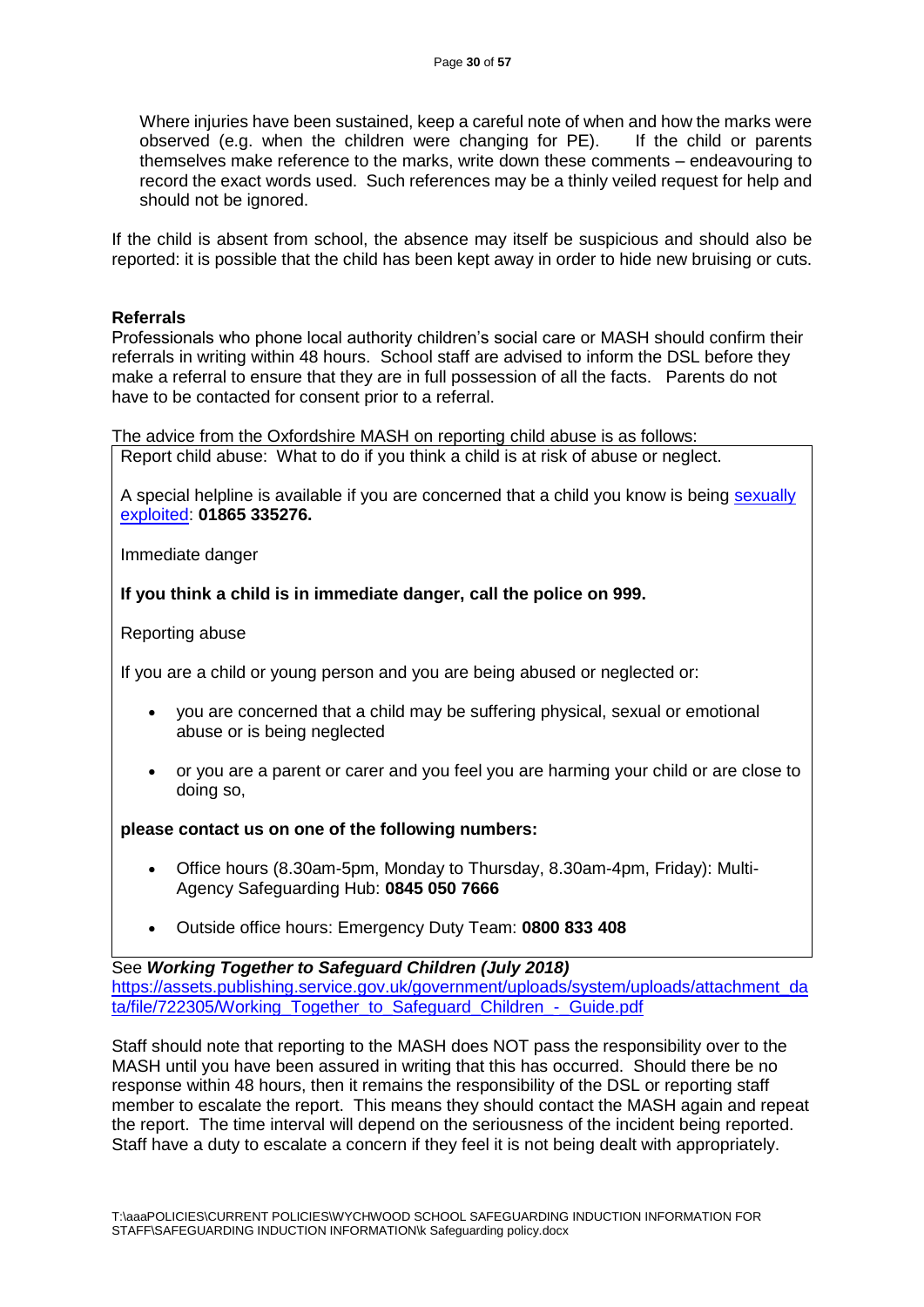When considering a referral, the child's reactions, her perceptions, and wishes and feelings should be ascertained and the local authority should give them due consideration, so far as is reasonably practicable and consistent with the child's welfare and having regard to the child's age and understanding.

## Children have said that they need

- Vigilance: to have adults notice when things are troubling them
- Understanding and action: to understand what is happening; to be heard and understood; and to have that understanding acted upon
- Stability: to be able to develop an on-going stable relationship of trust with those helping them
- Respect: to be treated with the expectation that they are competent rather than not
- Information and engagement: to be informed about and involved in procedures, decisions, concerns and plans
- Explanation: to be informed of the outcome of assessments and decisions and reasons when their views have not met with a positive response
- Support: to be provided with support in their own right as well as a member of their family
- Advocacy: to be provided with advocacy to assist them in putting forward their views

When deciding whether to make a referral, following an allegation or suspicion of abuse, the Head as DSL should not make the decision over what appear to be borderline cases, but rather the doubts and concerns should be discussed with the LADO. This may be done tentatively and on a no-names basis in the first instance. What appears trivial at first can later be revealed to be much more serious, and an allegation of child abuse or neglect may lead to a criminal investigation. Thus, the School should not do anything that may jeopardise a police investigation, such as asking a child leading questions or attempting to investigate the allegations of abuse.

In Oxfordshire, children who have been referred are assessed according to a Threshold of Needs matrix as

**Positive Universal Level 1 Strengths Vulnerable Level 2 Needs Children in Need/Significant Level 3 Needs Critical Level 4 Needs**

The decision as to which level of need a child is at is one taken by the MASH. The DSL will refer to the MASH and take their advice. For further information on the Threshold of Needs Matrix please see:

**[http://www.oscb.org.uk/wp-content/uploads/Oxfordshire-Threshold-of-](http://www.oscb.org.uk/wp-content/uploads/Oxfordshire-Threshold-of-Needs_Final.pdf)[Needs\\_Final.pdf](http://www.oscb.org.uk/wp-content/uploads/Oxfordshire-Threshold-of-Needs_Final.pdf)**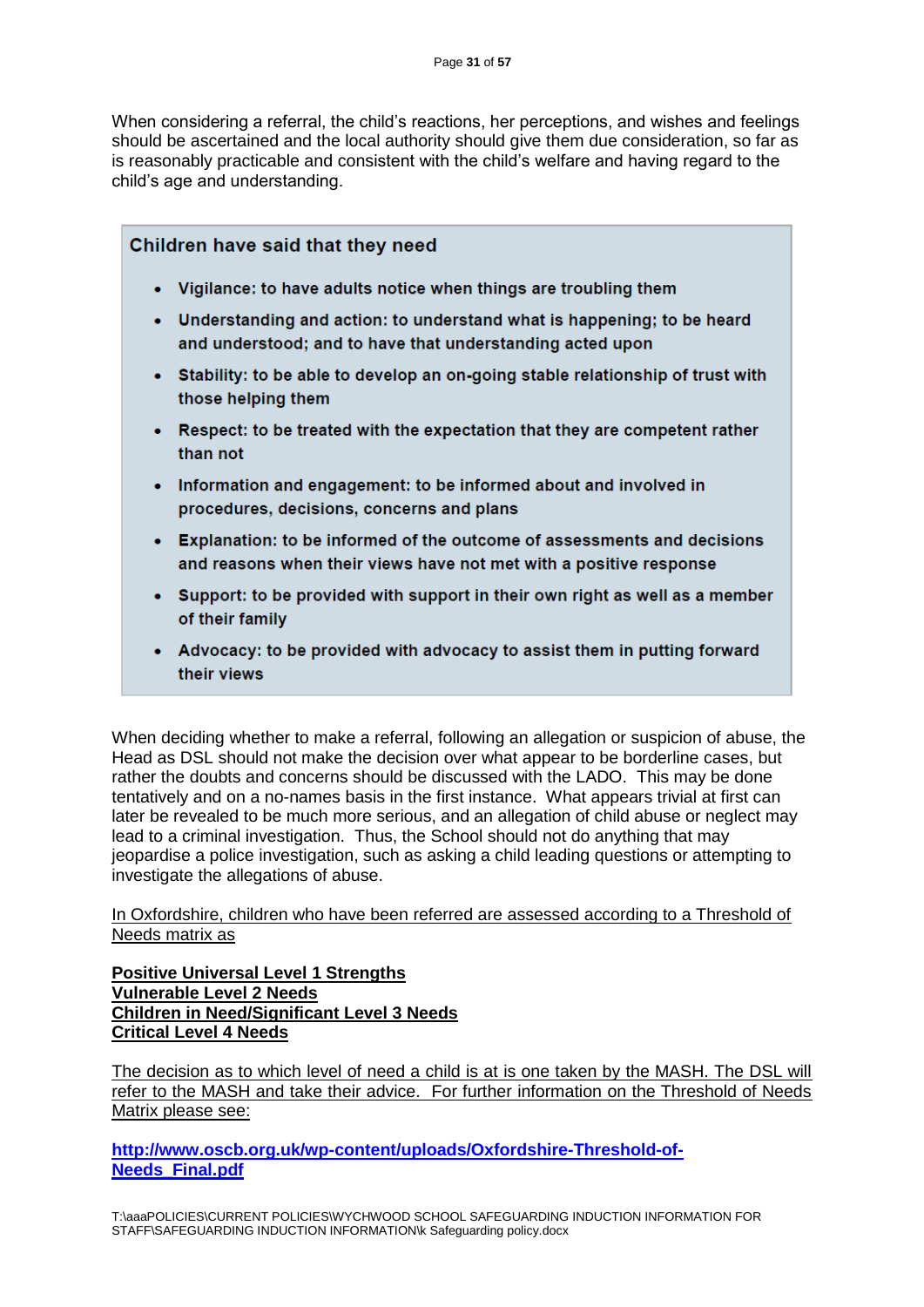## **INFORMATION TO STAFF**

The DSL and deputy DSL at Wychwood will be guided by *Information sharing Advice for practitioners providing safeguarding services to children, young people, parents and carers* (July 2018) which is available to them and all staff in the Safeguarding Documents for All Staff folder in the Staff Shared area of the School ICT network.

Volunteers and temporary staff will only be informed if they have a need to be informed and other permanent staff who have roughly equivalent standing as the temporary staff or volunteer have also been informed.

## **INFORMATION SHARING**

Staff should abide by the seven golden rules for information sharing

- 1. Remember that the Data Protection Act is not a barrier to sharing information but provides a framework to ensure that personal information about living persons is shared appropriately.
- 2. Be open and honest with the person (and/or their family where appropriate) from the outset about why, what, how and with whom information will, or could be, shared, and seek their agreement, unless it is unsafe or inappropriate to do so.
- 3. Seek advice if you are in any doubt, without disclosing the identity of the person where possible.
- 4. Share with consent where appropriate and, where possible, respect the wishes of those who do not consent to share confidential information. You may still share information without consent if, in your judgement, that lack of consent can be overridden in the public interest. You will need to base your judgement on the facts of the case.
- 5. Consider safety and wellbeing: base your information-sharing decisions on considerations of the safety and wellbeing of the person and others who may be affected by their actions.
- 6. Necessary, proportionate, relevant, accurate, timely and secure: ensure that the information you share is necessary for the purpose for which you are sharing it, is shared only with those people who need to have it, is accurate and up to date, is shared in a timely fashion, and is shared securely.
- 7. Keep a record of your decision and the reasons for it whether it is to share information or not. If you decide to share, then record what you have shared, with whom and for what purpose.

## **[http://publications.everychildmatters.gov.uk/eOrderingDownload/00807-2008BKT-EN-](http://publications.everychildmatters.gov.uk/eOrderingDownload/00807-2008BKT-EN-March09.pdf)[March09.pdf](http://publications.everychildmatters.gov.uk/eOrderingDownload/00807-2008BKT-EN-March09.pdf)**

## **CHILD PROTECTION FILES**

Where child protection or safeguarding issues exist, a child will be given a separate child protection or safeguarding file (CPS file) which will be kept in the head's office in a locked filing cabinet. Where children leave the school or college, the designated safeguarding lead should ensure their child protection file is transferred to the new school or college as soon as possible. This should be transferred separately from the main pupil file, ensuring secure transit, and confirmation of receipt should be obtained. A copy will be retained at Wychwood School if a Child Protection or Safeguarding incident occurred while the pupil was at Wychwood.

#### **LISTENING TO CHILDREN**

**At Wychwood relationships between the staff and girls are such that all girls are encouraged to speak to any member of staff with whom they feel comfortable over any issue and it is our experience that they do so. Each child has a form teacher and**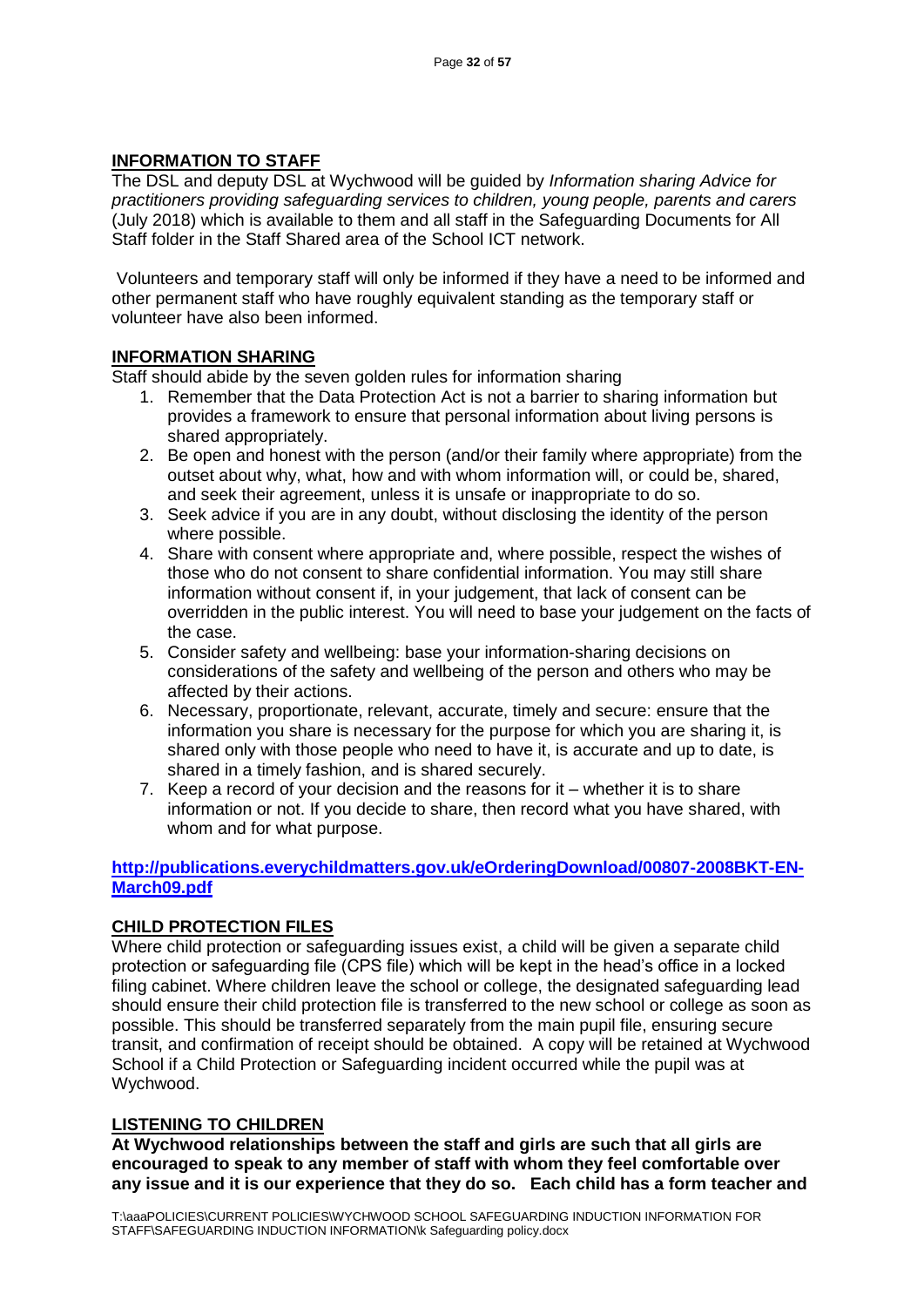**a progress tutor (who may be the same person) to talk to as the most immediate points of contacts. The Senior Pastoral Team has an overview of the progress team and of pastoral issues and often act as a second line of staff for girls. Girls often initially raise issues with subject teachers, house staff or Gap assistants with whom they feel comfortable.** 

Relationships between girls of different ages are also strong and girls will often speak to a former house mother, a current Citizen or Councillor or any member of the Study to raise an issue.

All girls have access to the school Counsellor whose contact details are advertised throughout the School and who has an anonymous contact box outside Balcony, the room on the middle landing of 74 Banbury Road – The House.

Boarders have access to a number of boarding-related help lines that are advertised in the boarding houses.

#### **RECRUITMENT**

In order to ensure that children are protected whilst at this school, and in compliance with Independent School Standards regulations and the National Minimum Standards, we will ensure that our staff and volunteers are carefully selected, screened, trained and supervised.

The following checks will be completed before a person takes up a position in the School:

- During interview the applicant's suitability to work with children will be discussed.
- Previous employment history will be examined and any gaps accounted for.
- An enhanced Disclosure and Barring Service (DBS) check will be obtained with barred list information for all applicants who will engage in regulated activity. Regulated activity for the purposes of Wychwood School will include all teachers, house staff, Gap assistants, office support staff, domestic staff, facilities staff and most volunteers. (This will also include identity checks to establish that applicants are who they claim to be, e.g. through birth certificate, passport, new style driving licence, etc.) The certificate will be obtained before or, as soon as practicable, after appointment. Until the check is satisfactorily completed, the individual will be appropriately supervised and a risk assessment completed. Regulated activity is as discussed in KCSIE 2021, para 217 and Annex F.
- Foreign nationals' right to work in the UK will be checked using the gov.uk website.
- Where the appointee has lived outside the United Kingdom, further checks as are considered appropriate will be made where obtaining a DBS Disclosure is not sufficient to establish suitability to work with children (such as a certificate of good conduct from the country or countries they have been living in). The School will also take note of the latest guidance from the Home Office on *Criminal Record Checks for Overseas Applicants* and *Recruit Teachers from Overseas*

[https://www.gov.uk/government/publications/criminal-records-checks-for-overseas](https://www.gov.uk/government/publications/criminal-records-checks-for-overseas-applicants)[applicants](https://www.gov.uk/government/publications/criminal-records-checks-for-overseas-applicants) <https://www.gov.uk/guidance/recruit-teachers-from-overseas>

If it is deemed appropriate, the School will obtain a letter of professional standing from

*ISSRs Part 4 NMS 14*

*NMS 2.3*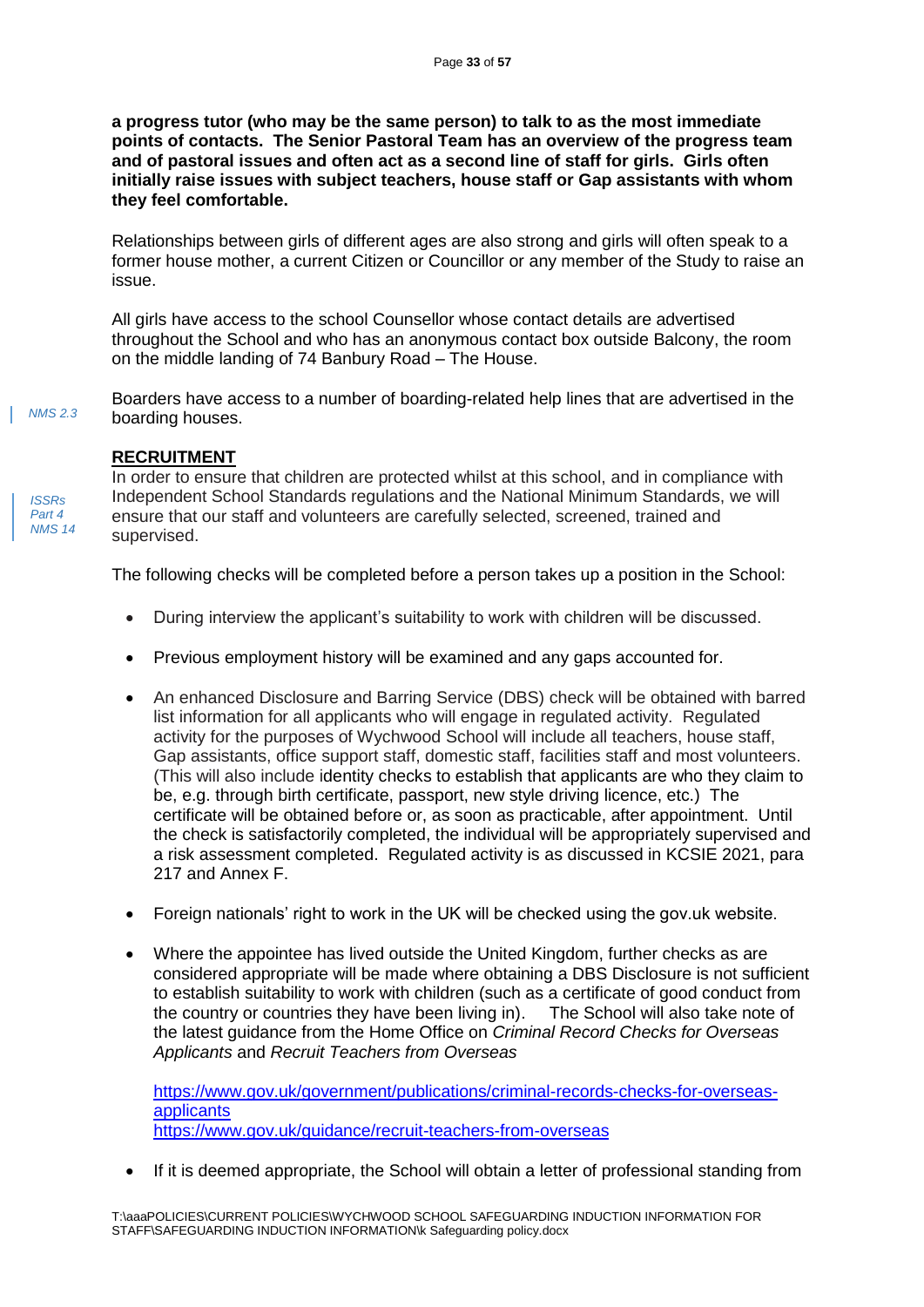the professional regulating authority in the country in which the applicant has worked. Advice about which regulatory or professional body applicants should contact is available from the National Recognition Information Centre for the United Kingdom.

#### <https://www.naric.org.uk/>

 Teachers are checked to ensure they are not prohibited from teaching with the TRA Teacher Services System.

Historic General Teaching Council for England (GTCE) sanctions and restrictions are also checked via the TRA as there remain a number of individuals who are still subject to disciplinary sanctions, which were imposed by the GTCE (prior to its abolition in 2012).

- For management positions a Section 128 check will be carried out.
- Academic qualifications will be checked, where relevant, to ensure that qualifications are genuine. (Required by Safer Recruitment).
- Two satisfactory references will be requested prior to confirming employment. These references will be verified with a telephone call to the referee.
- The candidate's mental and physical fitness to carry out the role and its associated responsibilities will be checked by means of the medical questionnaire. (Safer Recruitment).
- School directors should have an enhanced DBS check and a TRA Section 128 (Prohibition from Management) check as part of the appointment process as a director. Directors will not be allowed unsupervised access to the pupils except in the case of former teachers who occasionally teach classes in school. Directors must also provide proof of identity before taking up their posts.
- Written notification will be obtained from any agency or third-party organisation that provide staff to the school that the agency or third-party organisation has carried out all the relevant checks on each and every candidate. Identity checks will also be carried out to ensure the person presenting themselves from an agency or third-party organisation is the same person for whom the checks have been made.

Where parents request that external professionals such as therapists or tutors teach or see girls within Wychwood this may only happen if the professional has an enhanced DBS check that can be checked against the Updates service or which falls within the 3 month rule. The three month rule is that there is **no requirement** to obtain an enhanced DBS certificate or carry out checks for events that may have occurred outside the UK if, during a period which ended not more than three months before the person's appointment, the applicant has worked:

- In a school in England in a post:
- which brought the person regularly into contact with children or young persons
- to which the person was appointed on or after 12th May 2006 and which did not bring the person regularly into contact with children or young persons; or
- in an institution within the further education sector in England in a post which involved the provision of education which brought the person regularly into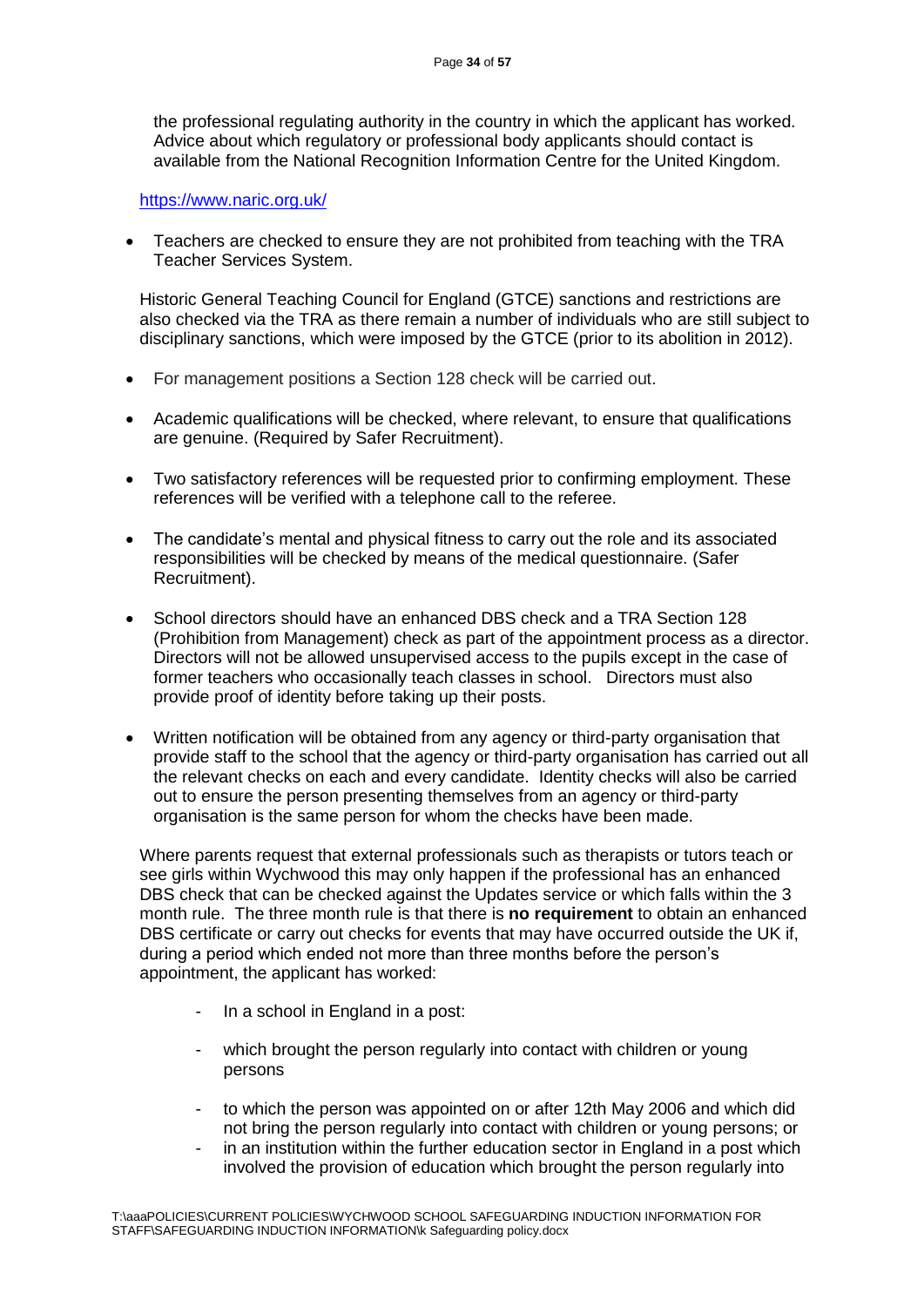contact with children or young persons.

 External contractors who work regularly within school such as the school gardener must have an enhanced DBS check and must read KCSIE 2021 and the safeguarding induction documentation.

Recruitment of all staff is additionally subject to safe recruitment practices as detailed in *Keeping Children Safe in Education September 2021*.

[https://assets.publishing.service.gov.uk/government/uploads/system/uploads/attachment\\_](https://assets.publishing.service.gov.uk/government/uploads/system/uploads/attachment_data/file/828312/Keeping_children_safe_in_education.pdf) [data/file/828312/Keeping\\_children\\_safe\\_in\\_education.pdf](https://assets.publishing.service.gov.uk/government/uploads/system/uploads/attachment_data/file/828312/Keeping_children_safe_in_education.pdf)

For all adults who begin to live in the same premises as children/pupils (for example adult members of staff households) but are not employed by the School, there is a verifiable DBS check completed at the standard level.

The School has a satisfactory system for carrying out DBS checks on agency staff with regular contact with boarders. These staff are not given unsupervised access to boarders unless the School has written evidence that the agency has carried out the necessary checks within the last 3 months or the School has obtained a DBS check itself. *NMS 14*

> The School has taken reasonably practicable steps to carry out DBS checks on taxi drivers booked by the School to drive boarders unaccompanied by staff. In order to drive a taxi in Oxford, the City Council requires all drivers to have a DBS check. We take a copy of the DBS check for drivers of any private hire vehicles that transport Wychwood pupils.

Staff coming from overseas: the School will request a criminal record check from the country of origin/previous residence in addition to a DBS check on arrival in the UK. Where the School has short-term interns who have not been resident in the UK prior to coming to Wychwood (e.g. Swiss teaching students or ICT interns) the intern cannot take up work unless their Criminal Record check from their country of origin has been seen. A barred list check will be done but an enhanced DBS check will not be carried out. The intern will be supervised at all times.

Contractors will have their identity checked on arrival at the School. This is recorded in the Visitors Book.

#### **VOLUNTEERS**

Any volunteers in the School, in whatever capacity, will be given the same consideration as paid staff.

Where a parent or other volunteer helps on a one-off basis, he/she will only work under the direct supervision of a member of staff, and at no time have one-to-one contact with children other than their own children. However, if a parent or other volunteer is to be in school regularly or over a longer period then they will be DBS checked to ensure their suitability to work with children. A DBS check will not be made if the volunteer is not engaged in regulated activity as defined in KCSIE 2021.

The School will obtain assurance that staff employed by another organisation and working with the school's pupils on another site (e.g. local swimming pool, Duke of Edinburgh expeditions etc.) will have undergone appropriate child protection checks and procedures.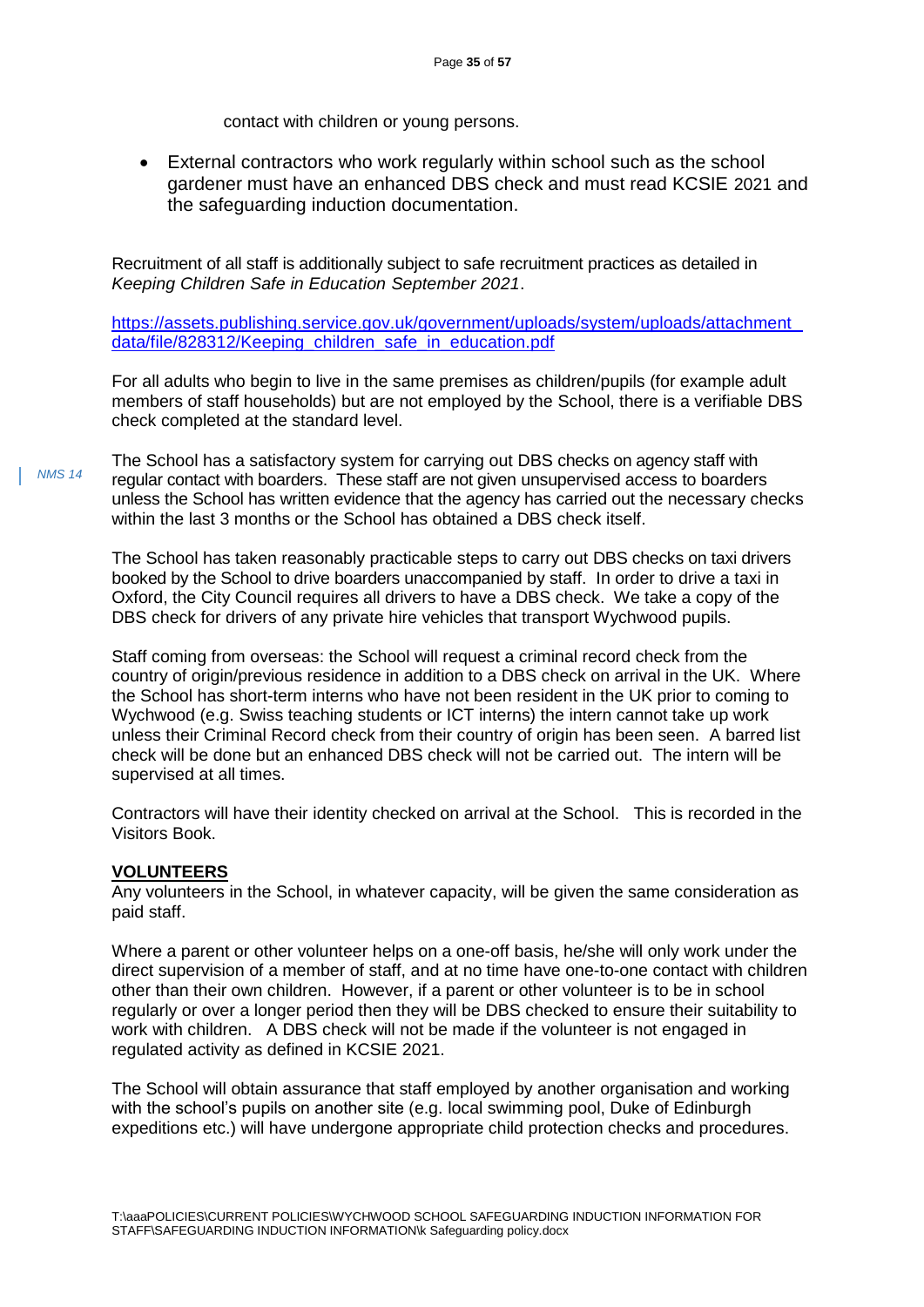Should there be an allegation against a volunteer this will be referred to the Head in the first instance rather than the DSL, should the DSL not be the Head.

#### **INDUCTION & TRAINING**

As part of their safeguarding induction training all new staff at the School will read through this policy, the Wychwood Staff Code of Conduct, the Whistle-blowers Policy on the Staff Shared area (T:drive, aaaPolicies, aaaCurrent Policies). They will be asked to sign to say that they have done so. The DSL will be identified. All staff are required to read the relevant sections of KCSIE 2021 during induction and to undergo Safeguarding training. There is always Safeguarding and CP training with the DSL for new staff on one of the two staff training and meeting days before term starts. All staff (teaching, volunteers, temporary and support) will be expected to attend this training on safeguarding children that will enable them to fulfil their responsibilities in respect of child protection effectively. Whole School (level 1) training will be provided for an individual usually every three years. At Wychwood the Head, as DSL, and Deputy Head as deputy DSL, will attend training in child protection, safeguarding and interagency working, to be updated every two years. She or the deputy DSL will also attend regular OSCB meetings for independent schools.

Staff will be issued with a dated certificate to indicate that they have undergone safeguarding training for use in other schools if appropriate. A copy will be kept on each member of staff's file from December 2015.

All staff (teaching, volunteers, and support) do the on-line Channel Awareness training to enable them to identify young people at risk of radicalisation and extremism. This will be repeated on a three yearly basis.

#### [http://course.ncalt.com/Channel\\_General\\_Awareness/01/index.html](http://course.ncalt.com/Channel_General_Awareness/01/index.html)

#### **CONDUCT OF STAFF**

The School has a duty to ensure that professional behaviour applies to relationships between staff and children, and that all members of staff are clear about what constitutes appropriate behaviour and professional boundaries. This is set out in the Staff Code of Conduct, available to parents on request from the school office.

At all times, members of staff are required to work in a professional way with children. All staff should be aware of the dangers inherent in:

- working alone with a child
- transporting a pupil in a private car without parental or Senior Management Team (SMT) approval
- physical interventions
- cultural and/or gender stereotyping
- dealing with sensitive information
- giving to and receiving gifts from children and parents
- contacting children through private telephones, private emails, messaging services or social media
- disclosing personal details inappropriately
- meeting pupils outside school hours or school duties

All members of staff must understand that any allegation that they have assaulted a child or placed a child at risk of harm will be dealt with through a multi-agency forum, involving the Police and Children's Services.

All staff should understand that the School will interpret 'boys' and 'girls' to include children who identify as boys or girls.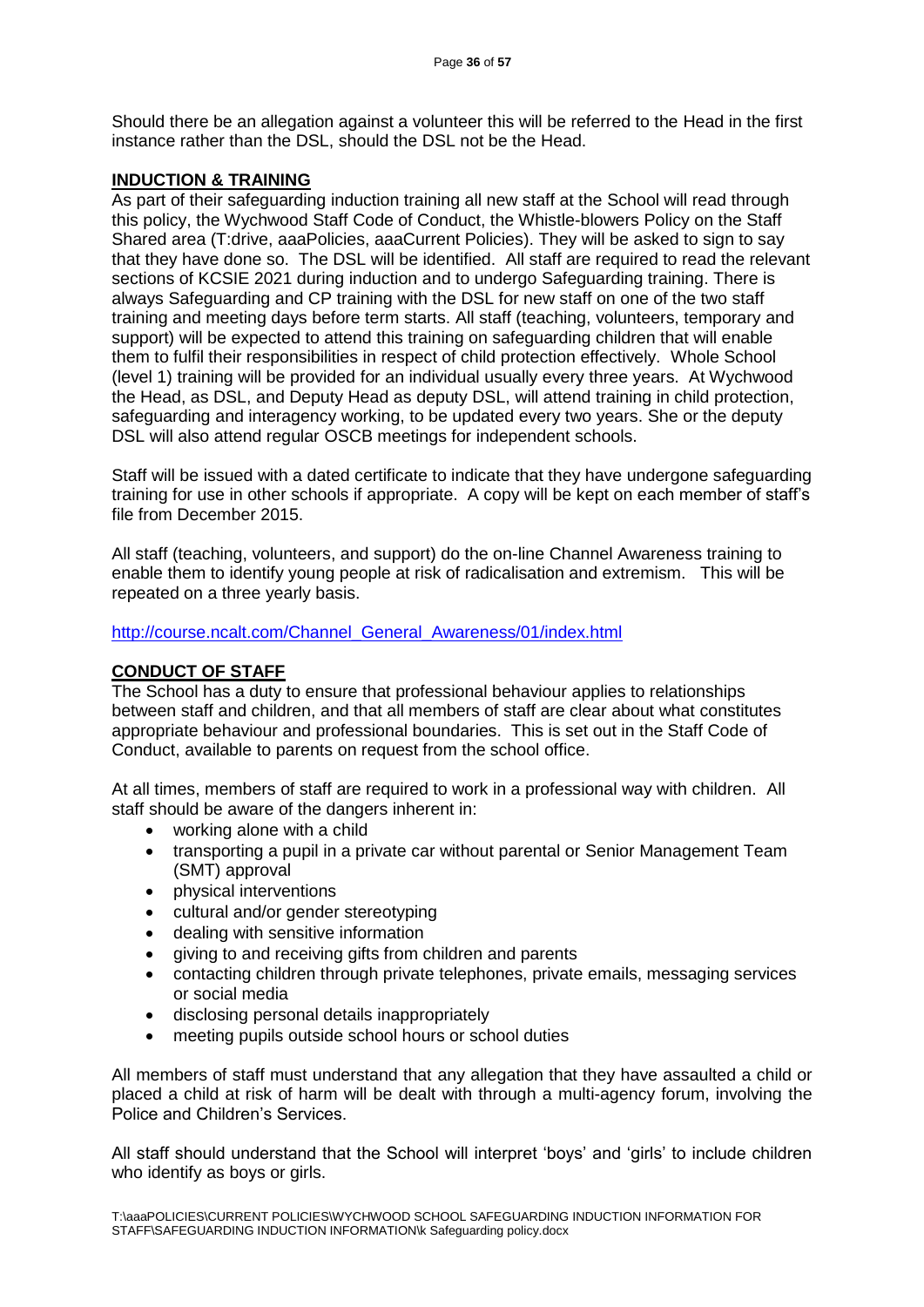Corporal punishment is prohibited at Wychwood. It is neither used nor threatened.

## **PHYSICAL CONTACT & RESTRAINT**

Members of staff may have to make physical interventions with children. Members of staff should only do this where:

- It is necessary to protect the child, or another person, from immediate danger, or
- Where the member of staff has received suitable training

(See separate policy on Physical Intervention and Restraint.)

## **STAFF FACING AN ALLEGATION OF ABUSE (see also Allegations Against Staff Policy)**

By virtue of their day-to-day contact with children, those working in education play an important role in the prevention of abuse and neglect. Moreover, such close contact also leaves education staff vulnerable to unfounded charges, whether maliciously motivated or otherwise. Consequently, procedures for dealing fairly and thoroughly with allegations must exist. These should be applied with common sense and judgement.

#### **Managing allegations of abuse against staff**

Once an allegation against a member of staff has been made, the member of staff who has received the allegation should report immediately to the Head as DSL, who should obtain a written report of the allegation from that member of staff. The written report should be signed and dated by both the member of staff and the Head. If the Head is absent, the allegation should be passed to the Chair of Directors who will consult with the DSL or the deputy DSL as soon as possible. If the allegation is against the Head, then the chair of directors should consult the nominated director Mr Simon Tyrrell (simon.tyrrell@albionschools.com) (**WITHOUT INFORMING THE HEAD) and refer to the LADO**. The person dealing with the allegation is termed the case manager. Allegations against volunteers should be made to the head. Allegations against the Head (i.e. the DSL) should be made to the chair of directors or the nominated director. Where the member of staff is a supply teacher and Wychwood School is therefore not the employer, allegations must still be dealt with properly in accordance with KCSIE 2021 and with the best interest of the child in mind.

If the allegation meets the harm threshold i.e. the member of staff concerned

- behaved in a way that has harmed a child, or may have harmed a child;
- possibly committed a criminal offence against or related to a child; or
- behaved towards a child or children in a way that indicates they may pose a risk of harm to children
- behaved or may have behaved in a way that indicates they may not be suitable to work with children.

A case manager must be appointed (in cases not involving the DSL this will be the DSL). After receiving the allegation, the case manager should initially and immediately deal with the allegation. As per KCSIE 2021, the case manager must discuss the allegation with the current LADO.

Email: LADO.SafeguardingChildren@Oxfordshire.gov.uk Schools Tel: Safeguarding Team: 01865 810603

At this point an initial decision must be taken whether to make a referral under local child protection procedures established by the OSCB. A referral must be made within one working day if a potential criminal act has been alleged, or if the child indicates she has suffered, is suffering, or is likely to suffer, immediate and or significant harm. If there is evidence of a possible criminal offence or serious harm, Children's Social Care and the police should be informed from the outset within one working day. In other cases the LADO can advise whether police involvement is necessary.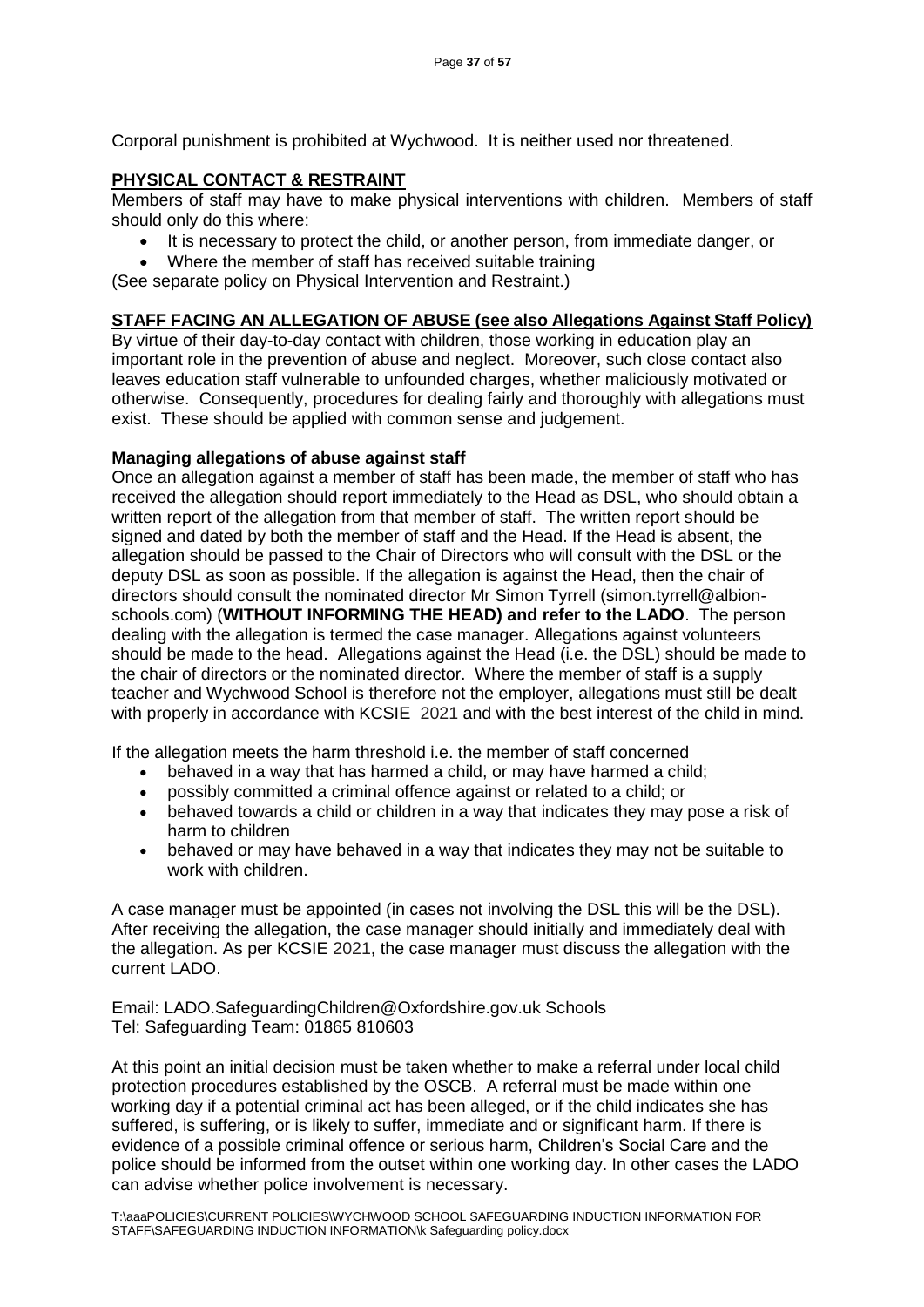Every effort must be made to maintain confidentiality and guard against unwanted publicity while an allegation is being investigated or considered as per the Education Act 2011. The case manager should take advice from the LADO, police and MASH services to agree the following:

- who needs to know and, importantly, exactly what information can be shared
- how to manage speculation, leaks and gossip
- what, if any, information can be reasonably given to the wider community to reduce speculation; and how to manage press interest if and when it should arise.

The Education Act 2002 introduced reporting restrictions preventing the publication of any material that may lead to the identification of **a teacher in a school** who has been accused by, or on behalf of, a pupil from the same school (where that identification would identify the teacher as the subject of the allegation). These reporting restrictions ONLY apply to teachers. The reporting restrictions apply until the point that the accused person is charged with an offence, or until the Secretary of State or the General Teaching Council for Wales publishes information about an investigation or decision in a disciplinary case arising from the allegation. The reporting restrictions are disapplied if the individual to whom the restrictions apply effectively waives their right to anonymity by going public themselves or by giving their written consent for another to do so or if a judge lifts restrictions in response to a request to do so. The provisions commenced on 1 October 2012.

The LADO's function is to deal with concerns over professionals working with children. Staff may go directly to the LADO but are advised to go to the DSL first. Where staff have concerns about a professional or volunteer who works with children, or they need to report them, the LADO will be involved. A LADO covers all settings where people work with children (e.g. football clubs, church groups, child minders).

They should be made aware of all cases in which it is alleged that a person who works with children has:

- behaved in a way that has harmed a child, or may have harmed a child;
- possibly committed a criminal offence against or related to a child; or
- behaved towards a child or children in a way that indicates they may pose a risk of harm to children
- behaved or may have behaved in a way that indicates they may not be suitable to work with children.

Where an allegation does not meet the harms threshold above they are referred to as 'low level concerns'. The term 'low-level' concern does not mean that the concern is insignificant, it simply means that the behaviour towards a child does not meet the harms threshold. A low-level concern is any concern – no matter how small, and even if no more than causing a sense of unease or a 'nagging doubt' - that an adult working in or on behalf of the school or college may have acted in a way that:

• is inconsistent with the staff code of conduct, including inappropriate conduct outside of work; and

• does not meet the allegations threshold or is otherwise not considered serious enough to consider a referral to the LADO.

Examples of such behaviour could include, but are not limited to:

- being over friendly with children;
- having favourites;
- engaging with a child on a one-to-one basis in a secluded area or behind a closed door;
- using inappropriate sexualised, intimidating or offensive language.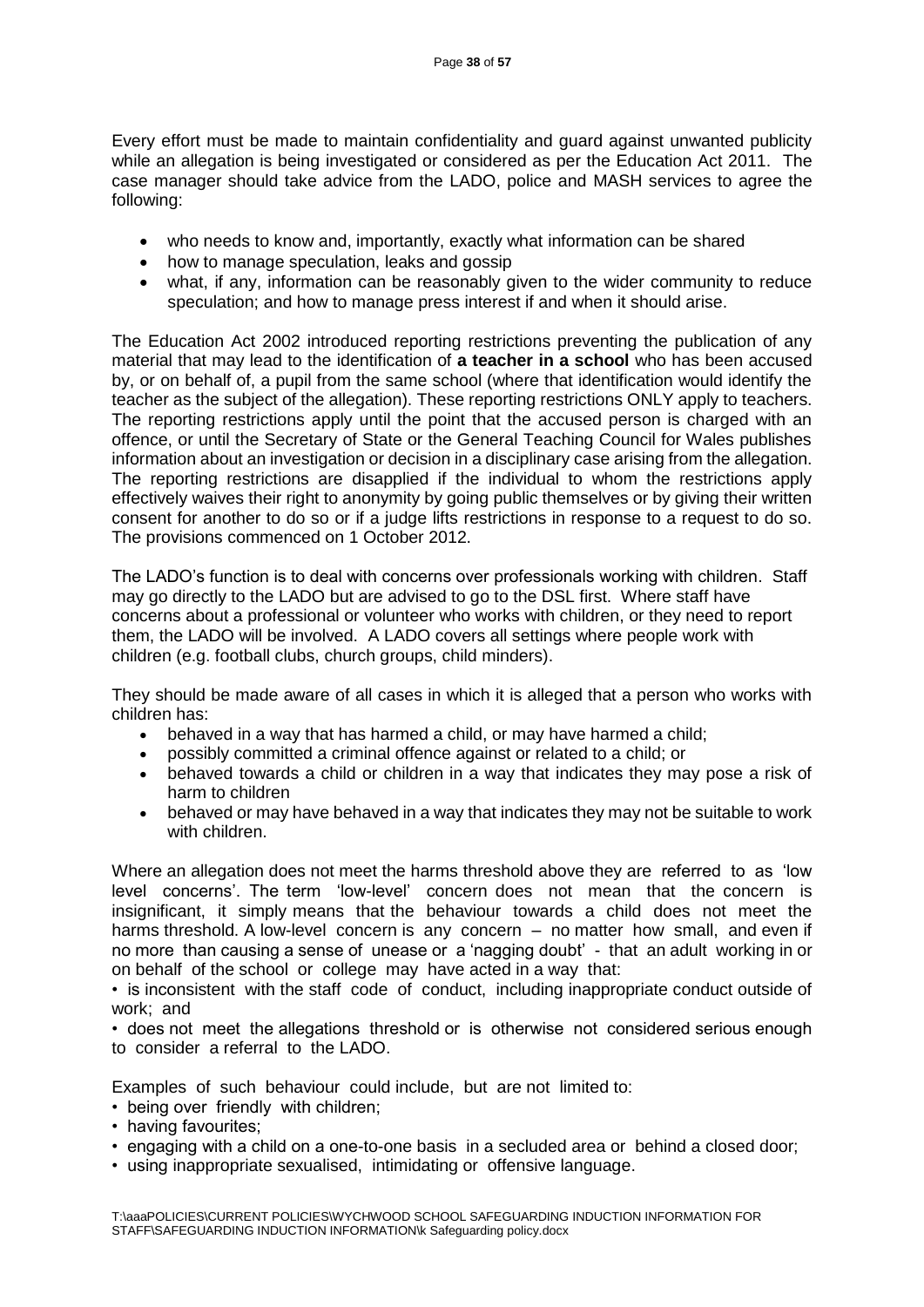Such behaviour can exist on a wide spectrum, from the inadvertent or thoughtless, or behaviour that may look to be inappropriate, but might not be in specific circumstances, through to that which is ultimately intended to enable abuse. It is crucial that any such concerns, including those which do not meet the harm threshold are shared responsibly with the DSL, and are recorded and dealt with appropriately. Ensuring they are dealt with effectively should also protect those working in or on behalf of schools and colleges from potential false allegations or misunderstandings.

#### **Who to contact**

For allegations against staff and volunteers, including schools LADO Email: LADO.SafeguardingChildren@Oxfordshire.gov.uk Schools Tel: Safeguarding Team: 01865 810603 Alison Beasley, LADO Tel: 01865 816382 [alison.beasley@oxfordshire.gov.uk](mailto:donna.crozier@oxfordshire.gov.uk) Team number 01865 81060[3](mailto:LADO.SafeguardingChildren@oxfordshire.gov.uk) [LADO.SafeguardingChildren@oxfordshire.gov.uk](mailto:LADO.SafeguardingChildren@oxfordshire.gov.uk)

Social Care Safeguarding Team Contacts - Children and Families Assessment Duty Teams

- South Assessment Team 01865 323041
- Oxford City Assessment Team 01865 323563
- North Assessment Team 01865 323039
- Emergency Out of Hours 0845 050 7666

Safeguarding Service Manager

 Hannah Farncombe Tel: 01865 815273

#### **Referrals**

In cases where a decision to make a referral to MASH services or the police service has been taken, subsequent action will be governed by local child protection procedures established by the OSCB and in accordance with *Working Together to Safeguard Children* (*July 2018*)

[https://assets.publishing.service.gov.uk/government/uploads/system/uploads/attachment\\_da](https://assets.publishing.service.gov.uk/government/uploads/system/uploads/attachment_data/file/722305/Working_Together_to_Safeguard_Children_-_Guide.pdf) [ta/file/722305/Working\\_Together\\_to\\_Safeguard\\_Children\\_-\\_Guide.pdf](https://assets.publishing.service.gov.uk/government/uploads/system/uploads/attachment_data/file/722305/Working_Together_to_Safeguard_Children_-_Guide.pdf)

[https://assets.publishing.service.gov.uk/government/uploads/system/uploads/attach](https://assets.publishing.service.gov.uk/government/uploads/system/uploads/attachment_data/file/828312/Keeping_children_safe_in_education.pdf) [ment\\_data/file/828312/Keeping\\_children\\_safe\\_in\\_education.pdf](https://assets.publishing.service.gov.uk/government/uploads/system/uploads/attachment_data/file/828312/Keeping_children_safe_in_education.pdf)

The guidance stresses that preliminary examinations to establish whether to make a referral should be undertaken in such a way as not to prejudice future investigations. Acceptable preliminary enquiries can include finding out whether

- the individual was in the school at the time of the allegations?
- the individual could have come into contact with the child?
- there are any witnesses?
- there is any CCTV footage?

The school will ensure that contact is made with the LADO within 24 hours of a disclosure or suspicions of abuse. Neither education staff nor directors should interfere with evidence, for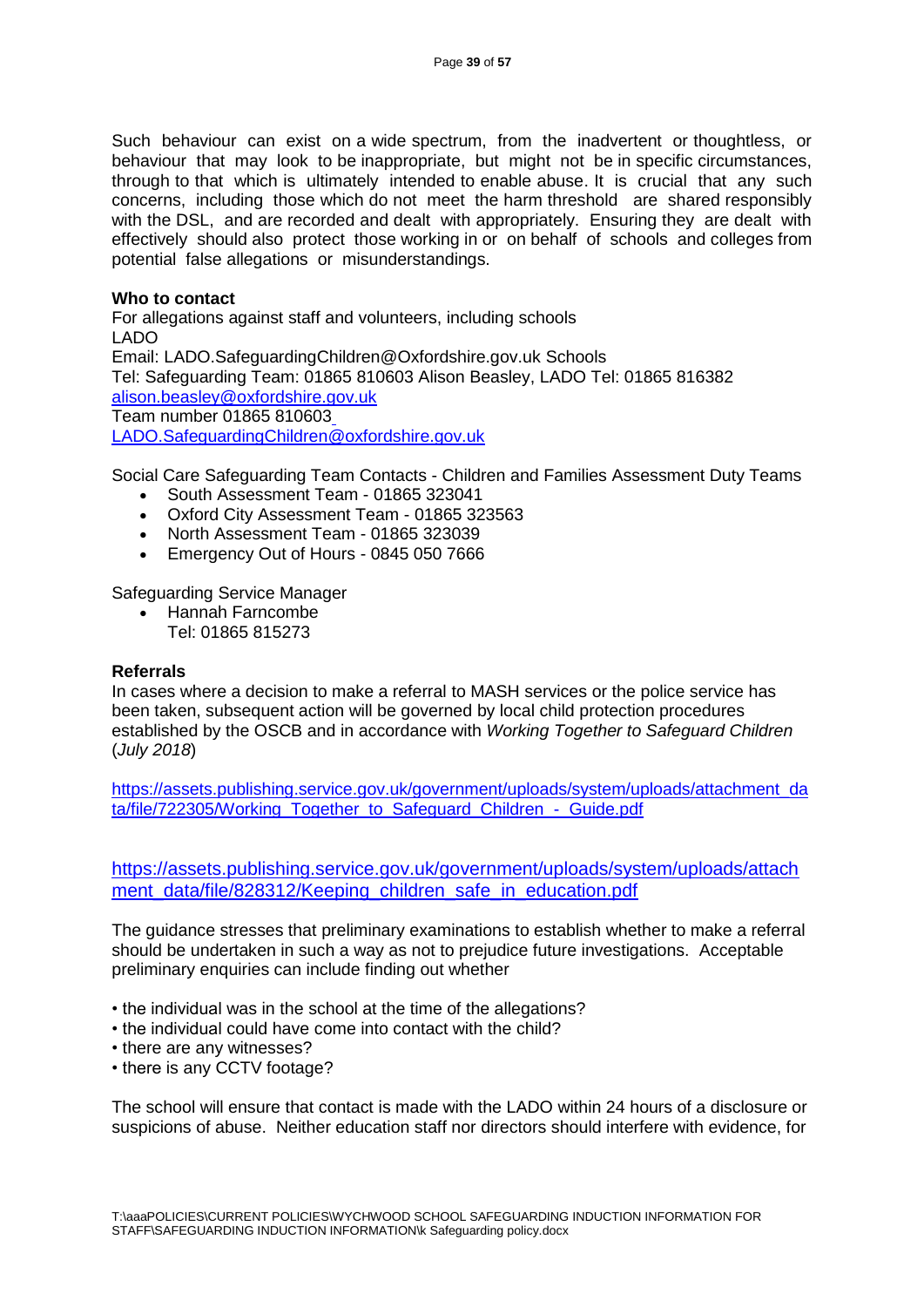example by attempting to interview the child making the allegation, other children or the member of staff against whom the allegation is made.

Under the following circumstances, a decision not to make a referral can be taken:

- 1. Where the allegation involves use of reasonable force to restrain a pupil.
- 2. Where the allegation concerns poor practice on the part of staff.
- 3. Where it is absolutely clear that it is impossible for the allegation to be true.

Allegations involving the use of reasonable force to restrain are to be dealt with by the Head at school level.

A determination not to make a referral is not, however, equivalent to a determination that no further action is warranted. Only when the allegation is wholly unfounded or of a trivial nature should there be no further action.

In other instances, further assessment of the situation should be undertaken. Where a decision has been reached not to make a referral, but where further action is called for, this will be dealt with under the School's own disciplinary procedures.

If no further action is the outcome of the acceptable enquiries and the advice from the LADO then the case manager and the LADO should:

• record the decision and justification for it;

• agree on what information should be put in writing to the individual concerned and by whom.

Where further enquiries are deemed necessary the LADO and the case manager will discuss how to proceed and will proceed according to the guidance outlined in KCSIE 2021 Part 4.

#### **False Accusations (see Allegation against staff policy)**

In the event that an initial determination is made that the allegation is "demonstrably false" the Head, after consultation with the alternate designated teacher, should inform the member of staff against whom the allegation has been made, both orally and in writing, of the facts of the allegation, indicating that no further action is going to be taken.

With regard to the child making the accusation, the guidance stresses that demonstrably false accusations of abuse against members of staff may be indicative of abuse being perpetrated by others. In light of this, inter-agency referral may be the best course of action. In any event, consideration should be given to recommending counselling for the child, and to the possibility of other subsequent action, particularly if the false allegation is deemed to have been malicious. The Head should then inform the parents or carers of the child of the facts of the allegation and its disposition.

Even where the allegation was not made by the alleged victim, consideration should still be given to informing the parents and carers of the facts of the allegation and its disposition.

When parents and carers are informed they should also be made aware of the prohibition on reporting or publishing allegations about teachers in section 141F of the Education Act 2002.

Finally, the Head should prepare a written report detailing the communications that have been made, and providing reasons for the conclusion that the allegation was "demonstrably false".

#### **Allegations against the Head**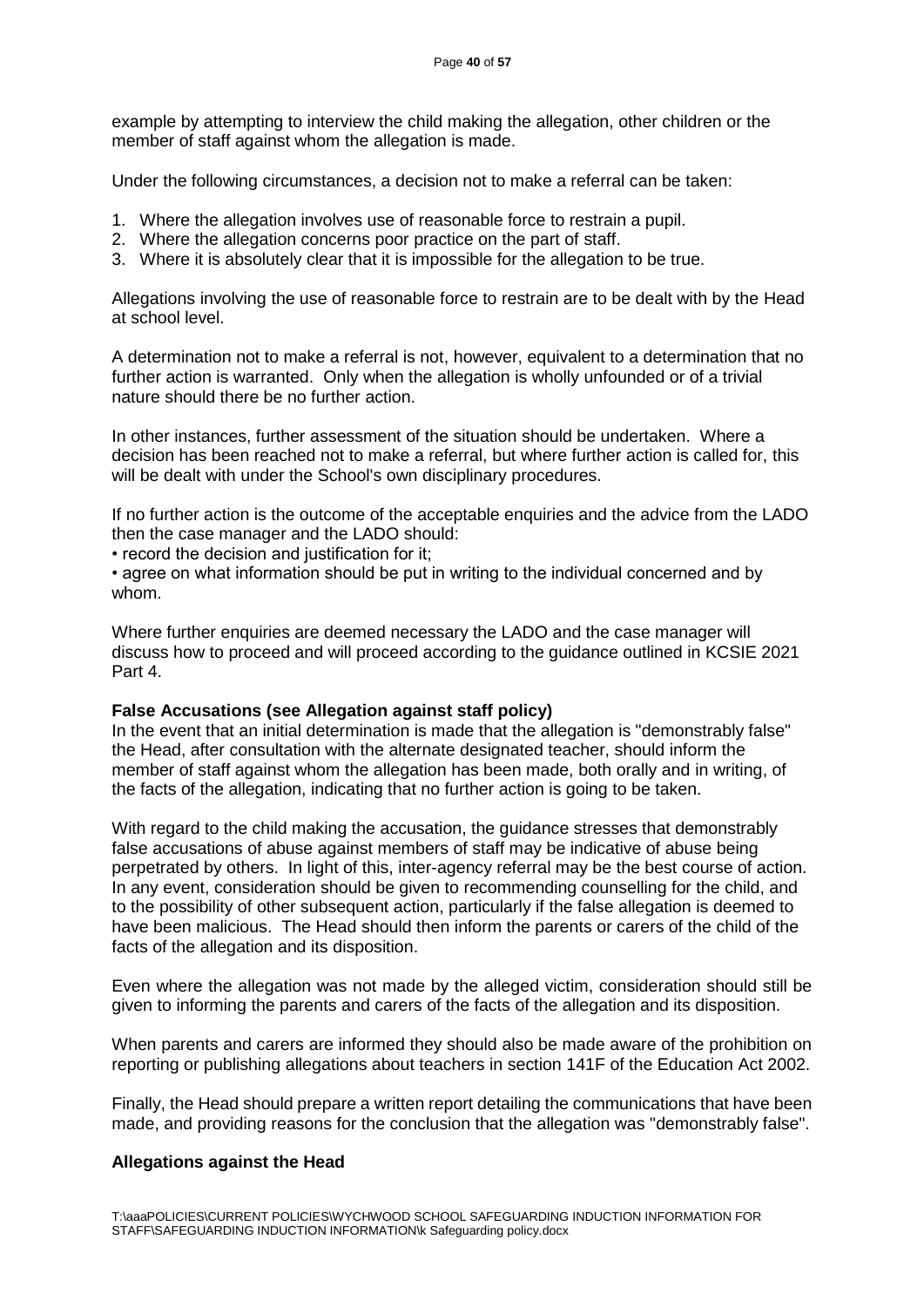In the event that the allegation of abuse has been made against the Head to the Chair of Directors and the nominated safeguarding director, the role taken by the Head in receiving the report of the allegation and making the initial decision as to referral is assumed by the nominated director Simon Tyrrell (simon.tyrrell@albion-schools.com). The report should be made without informing the Head. This will then be referred to the LADO. Staff may contact the LADO directly but should also inform the safeguarding director.

Situations where further school action is deemed appropriate fall into two classes:

- 1. Those where a referral has been made.
- 2. Those to be conducted solely under school disciplinary procedures.

#### **Internal and external investigations**

Disciplinary procedures should be clearly distinct from any investigation conducted under referral, whether that referral has caused a police investigation or OSCB child protection investigation. Either type of external investigation should also take precedence over any internal disciplinary proceedings, and be conducted first. The nominated director should not conduct an internal investigation concurrent with an external investigation in case the external investigation is prejudiced.

#### **Suspension**

It is possible that the LADO, child protection agency or police may request suspension of a member of staff as a protective action. Such decisions remain with the Head and / or the Board of Directors.

Decisions to suspend a member of staff should not be made automatically on the basis of an allegation alone. Suspension is not to be considered a disciplinary penalty, and consequently will be on full pay. Voluntary alternatives to suspension, including paid leave of absence and alternative duties may be considered.

Suspension would be appropriate where a child is at risk. Consequently, where a decision has been taken to make a referral, suspension is a likely outcome. Suspension is also deemed to be appropriate when the conduct alleged is so egregious that dismissal for gross negligence is possible, or when it is deemed necessary during the conduct of an external investigation.

Where consideration is being given to suspension, an interview should be conducted with the member of staff against whom the allegation has been made. The member of staff should seek advice from his or her trade union, and is entitled to bring a trade union representative to the interview. If the member of staff is not a member of a trade union, he or she may be accompanied by a friend. The member of staff should be informed of the allegation and of the possibility of suspension. He or she should be provided with all possible information not prejudicial to the conduct of the investigation. During the interview, the reasons for the possible suspension should be set out, and the member of staff should be given the opportunity to respond. If a decision to suspend is taken, the member of staff should be so advised, and be sent written notification, setting forth the reasons, within one day of the initial oral notification.

Should the member of staff suspended be a member of the boarding team, then alternative accommodation must be found for that member of staff until the issue is brought to a close. The member of staff would then be allowed back into the boarding house alone only if cleared. If not cleared, then they would be required to pack under close supervision and then required to vacate the boarding house, returning all keys and other means of access. The keypad codes would then be changed.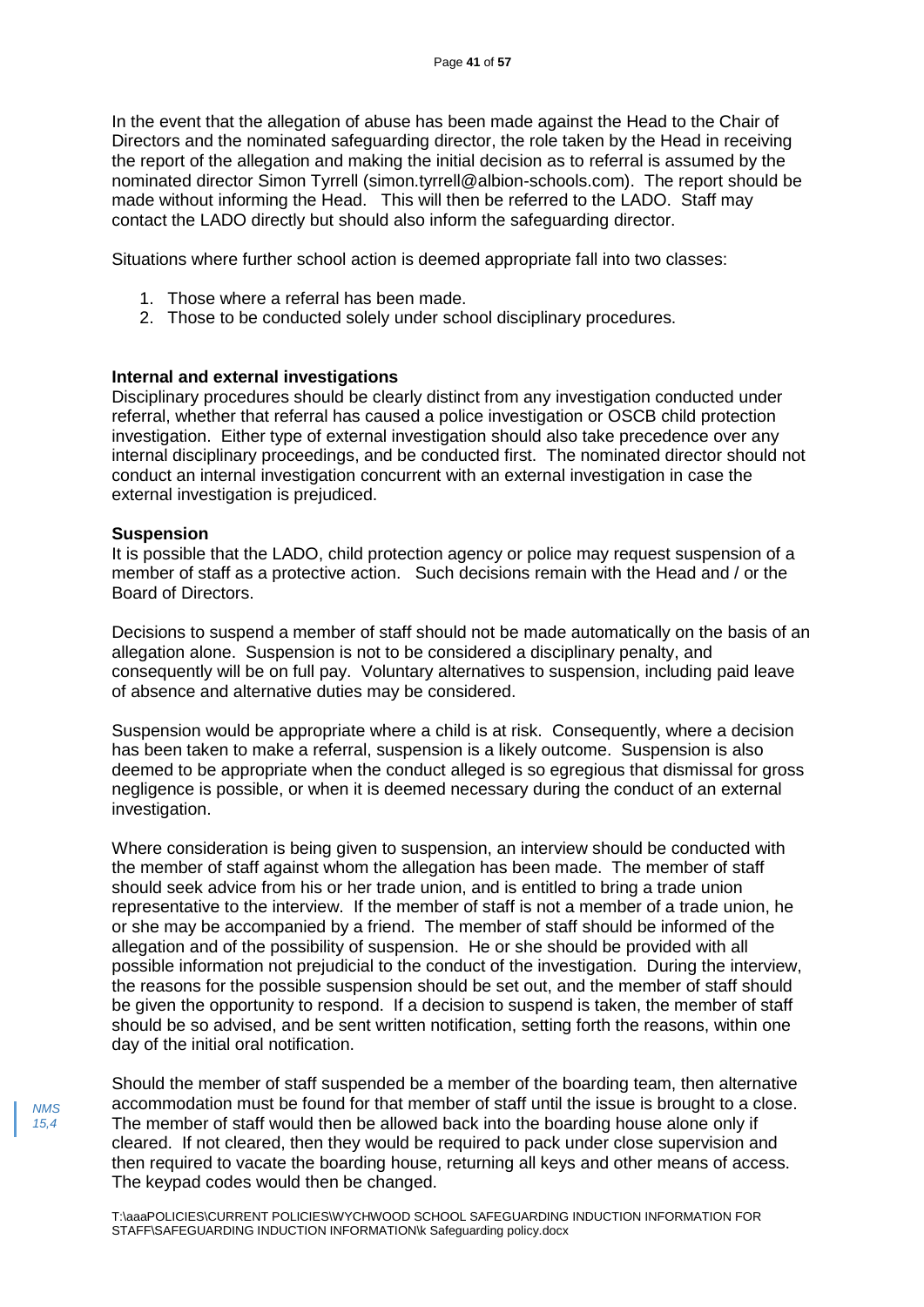The School has a duty to support the individual employee named in the allegation. The suspended member of staff should be provided with the name and contact details of someone who will act as an information channel. Another member of staff may also be named (the named contact) to provide the suspended member of staff with relevant information regarding conditions at the School. In any event, the suspended member of staff should be regularly updated on the progress of the case. The contact details for the named contact should be supplied to the suspended employee at the point of suspension.

Following a suspension, formal notification should be made in writing to the Chair of the Board of Directors. A report should also be given to the entire board of directors, setting out only the minimum necessary information so as not to prejudice any future appeal. Pupils and their parents should also be informed of the suspension where appropriate. If a member of the boarding staff is suspended pending an investigation of a child protection nature, arrangements will be made for alternative accommodation away from the pupils.

Following a suspension, if the case manager is concerned about the welfare of other children in the community or the teacher's family, those concerns should be reported to the designated officer(s), children's social care or the police.

If a decision to suspend the member of staff is not taken, a follow-up meeting should take place wherein the member of staff is informed of the factors leading to the consideration of suspension. During this meeting, the member of staff should be informed of any subsequent actions to be taken, which may include further investigation of the incident as part of possible disciplinary proceedings. Inquiries should also be made regarding the member of staff''s need and desire for support, including counselling. Again, the member of staff is entitled to be accompanied by a union representative or friend.

Prior to the procedures regarding suspension, but after a decision to make a referral has been taken, a "strategy discussion" will be held to share information and plan the course of action under OSCB safeguarding procedure. This discussion should include consideration of whether other children may be at risk in light of the allegation and review of any earlier allegations. The guidance advises those involved in the process to balance the needs of the investigation against those of the accused member of staff, being mindful of the possibility of a false accusation. Again, where the allegation is against the Head, the Head is replaced by the designated director.

#### **Information Sharing**

In a strategy discussion or the initial evaluation of the case, the agencies involved should share all relevant information they have about the person who is the subject of the allegation, and about the alleged victim.

Where the police are involved, wherever possible the Head should ask the police to obtain consent from the individuals involved to share their statements and evidence for use in the employer disciplinary process. This should be done as their investigation proceeds and will enable the police to share relevant information without delay at the conclusion of their investigation or any court case.

MASH personnel should adopt a similar procedure when making enquiries to determine whether the child or children named in the allegation are in need of protection or services, so that any information obtained in the course of those enquiries which is relevant to a disciplinary case can be passed to the employer without delay.

#### **Criminal conduct**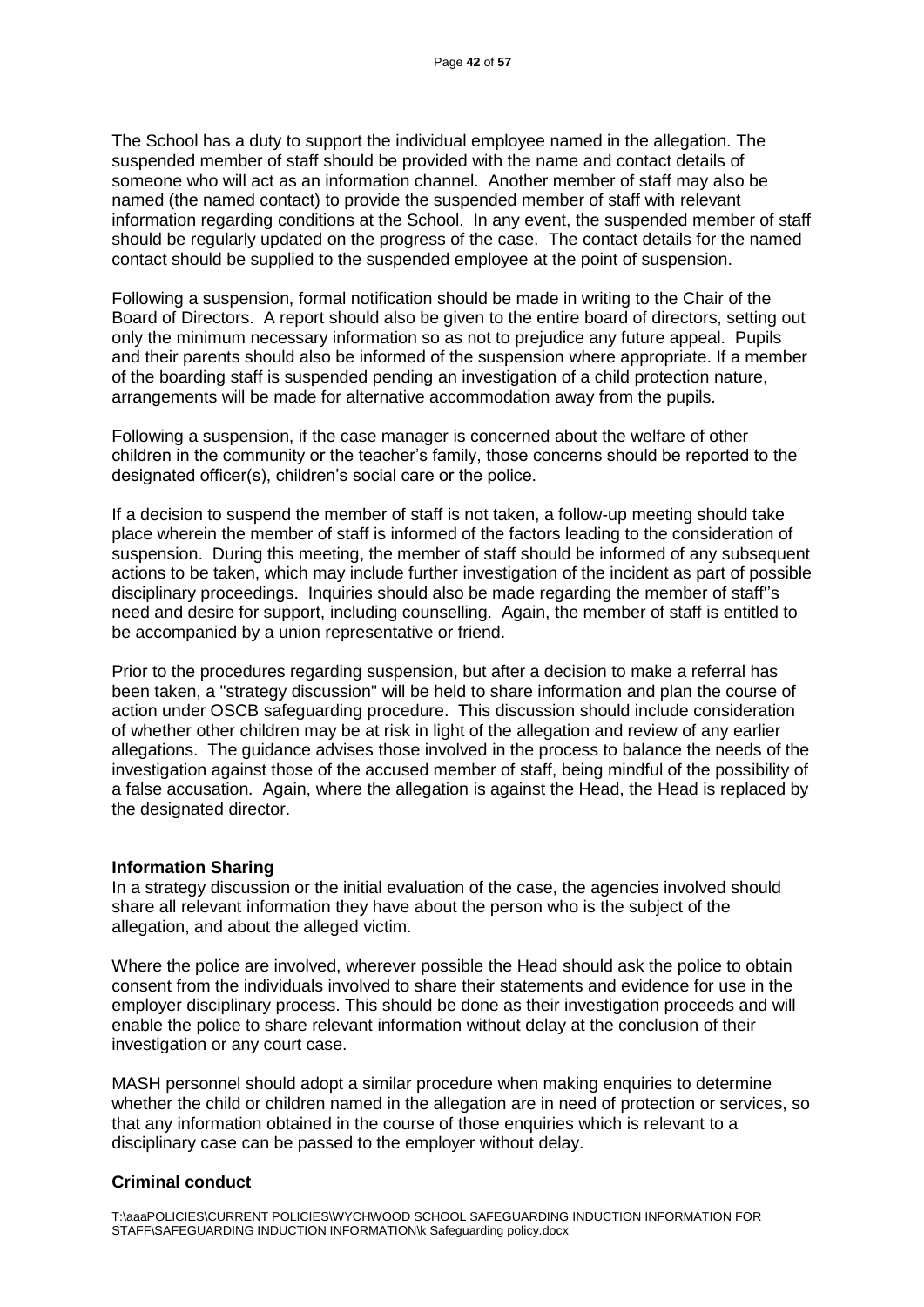In cases involving possible criminal conduct, the police may wish to interview those involved in the matter prior to their notification by the School. Full co-operation with police enquiries should be given.

Where police wish to conduct interviews, such interviews would not take place at the School in the ordinary course.

#### **Disciplinary proceedings**

Where a decision not to make a referral has been taken, or when the police or child protection agency has decided further action on their parts is not warranted, school-based disciplinary proceedings may still be appropriate. In such instances, an investigation should be conducted. This should be a fact-finding exercise, not designed either to prove or disprove the allegations made. All information collected during such an internal investigation should be made available to the parties to the matter. No undertakings of confidentiality should be given.

If, during the course of an internal disciplinary investigation, further evidence comes to light indicating that the matter should be referred, the internal disciplinary investigation should be halted, with further investigation conducted by the police or under child protection procedures. The internal investigation should only resume after confirmation from the relevant agency that such an investigation would not interfere with police or child protection investigations.

Interviews should be held as soon as is practicable, at locations and times designed to facilitate the process. Those to be interviewed should be given the option to be accompanied, and should have the purpose of the interview explained to them. The interview should lead to the preparation of a written statement, to be signed and dated by the person interviewed.

The member of staff against whom the allegation is made should also be interviewed. Prior to the interview the member of staff should be informed of his or her rights under the school disciplinary policy, including the right to representation. He or she should be informed of the allegation made against them, and be provided with the opportunity to respond. He or she should also have the opportunity to add any witnesses to the list of people to be interviewed. A full written record of the interview should be prepared, which the member of staff should sign and acknowledge as a true record.

The interview with the child making the allegation should be conducted within the same structures that guide receiving the initial allegation. The child should be listened to and their report of the events should be taken down, but care should be taken not to insert leading questions, interpretations or assumptions into the interview.

Again, confidentiality should not be promised, and children and their parents should be informed that statements may be made available to the police. If statements are made pursuant to a police investigation, such statements may only be made available for disciplinary proceedings with the consent of the police and the authors of the statements. Following completion of the interview process and a full examination of the relevant evidence, a written report should be prepared, on which a decision will be taken as to subsequent action.

Once a decision has been reached, a meeting should be scheduled to inform the member of staff against whom the allegation has been made of the outcome of the investigation and what subsequent disciplinary action, if any, is contemplated. If the member of staff has been suspended pending the outcome of the investigation and no further action is to be taken, an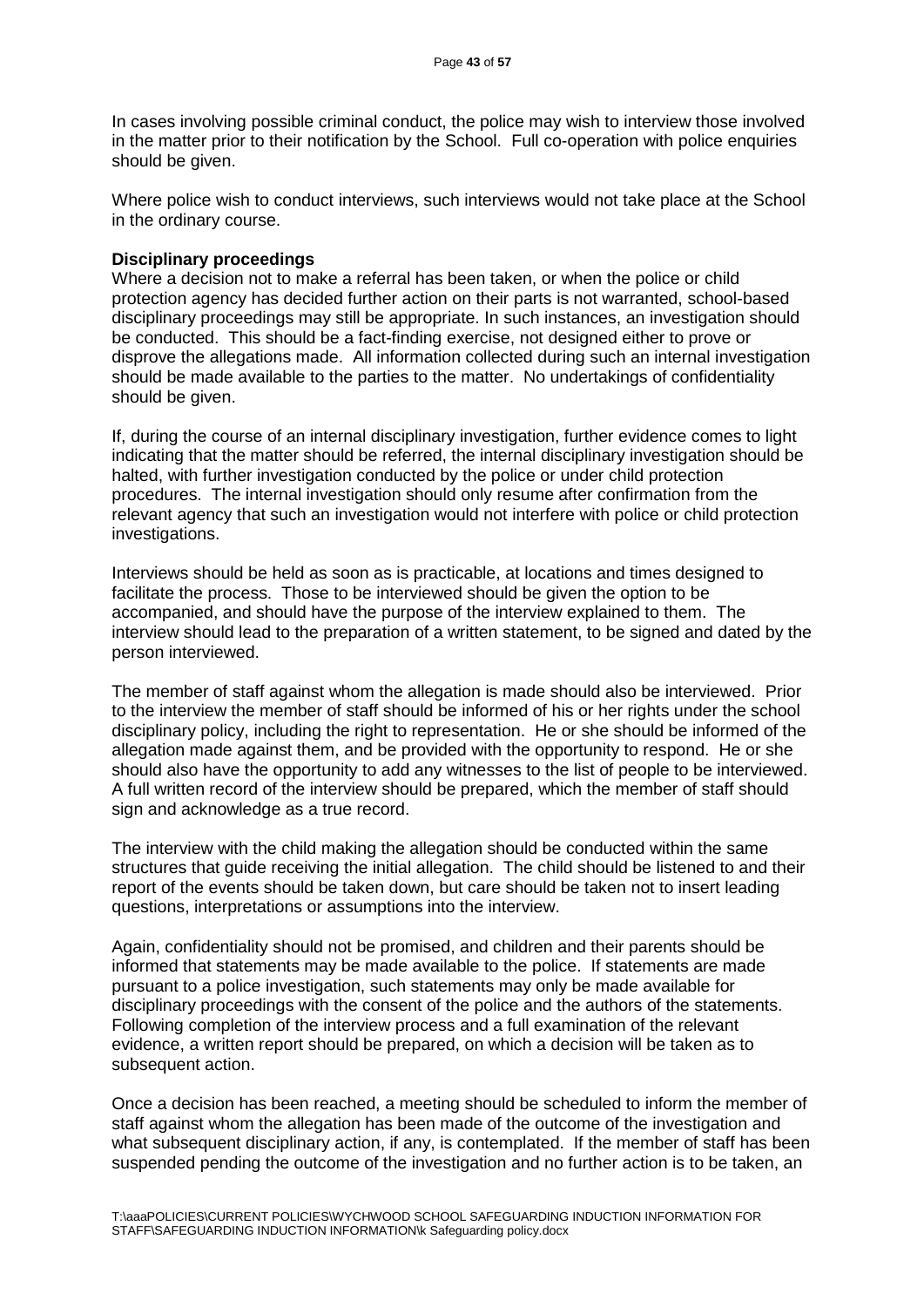immediate lifting of the suspension is warranted. In all cases except that of dismissal, the option to obtain counselling should be afforded to the member of staff.

The following definitions from KCSIE 2021 should be used when determining the outcome of allegation investigations:

- **Substantiated:** there is sufficient evidence to prove the allegation
- **Malicious**: there is sufficient evidence to disprove the allegation and there has been a deliberate act to deceive
- **False:** there is sufficient evidence to disprove the allegation
- **Unsubstantiated**: there is insufficient evidence either to prove or disprove the allegation. The term, therefore, does not imply guilt or innocence
- **Unfounded**: to reflect cases where there is no evidence or proper basis which supports the allegation being made

#### **Records**

Allegations found to be malicious will be removed from personnel records. Records will be kept of all other allegations, but any that are not substantiated, are false or malicious will not be referred to in employer references. A history of repeated concerns or allegations which have all been found to be false, unsubstantiated or malicious should also not be included in any reference.

Where disciplinary action has been taken against a member of staff, this record becomes part of the member of staff's personal and confidential file. If the disciplinary proceedings result in termination of the member of staff's employment, or if he/she resigns prior to the completion of the proceedings, he/she must be informed that, as is statutorily required, details of the case will be reported to the DBS. This may result in further referral to the Teaching Regulation Agency of the Department for Education (TRA) which in turn may result in a Prohibition Order. A prohibition order may be appropriate in cases of 'unacceptable professional conduct', conduct that may bring the profession into disrepute or a 'conviction at any time for a relevant offence.' A written record of the outcome of the investigation should be retained in the file of the pupil making the allegation, in the section not open to disclosure, along with a written copy of the pupil's statement.

Following completion of the process, the Head or the nominated director should consider whether any general issues have been raised which might inform a review of policies or further training of staff.

Any deficiencies or weaknesses in Child Protection arrangements will be remedied without delay.

## **REPORTING TO THE DISCLOSURE AND BARRING SERVICE**

The School will report to the DBS any person (whether employed, contracted, a volunteer or a pupil) whose services are no longer used because he or she is considered unsuitable to work with children. The Disclosure and Barring referral form (Updated February 2016) should be used:

#### <https://www.gov.uk/government/publications/dbs-referrals-form-and-guidance>

**Schools and colleges have a legal duty to refer to the DBS anyone who has harmed, or poses a risk of harm, to a child, or if there is reason to believe the member of staff has committed one of a number of listed offences, and who has been removed from working (paid or unpaid) in regulated activity, or would have been removed had they** 

*ISSRs Part 4, 18, 2 (b)*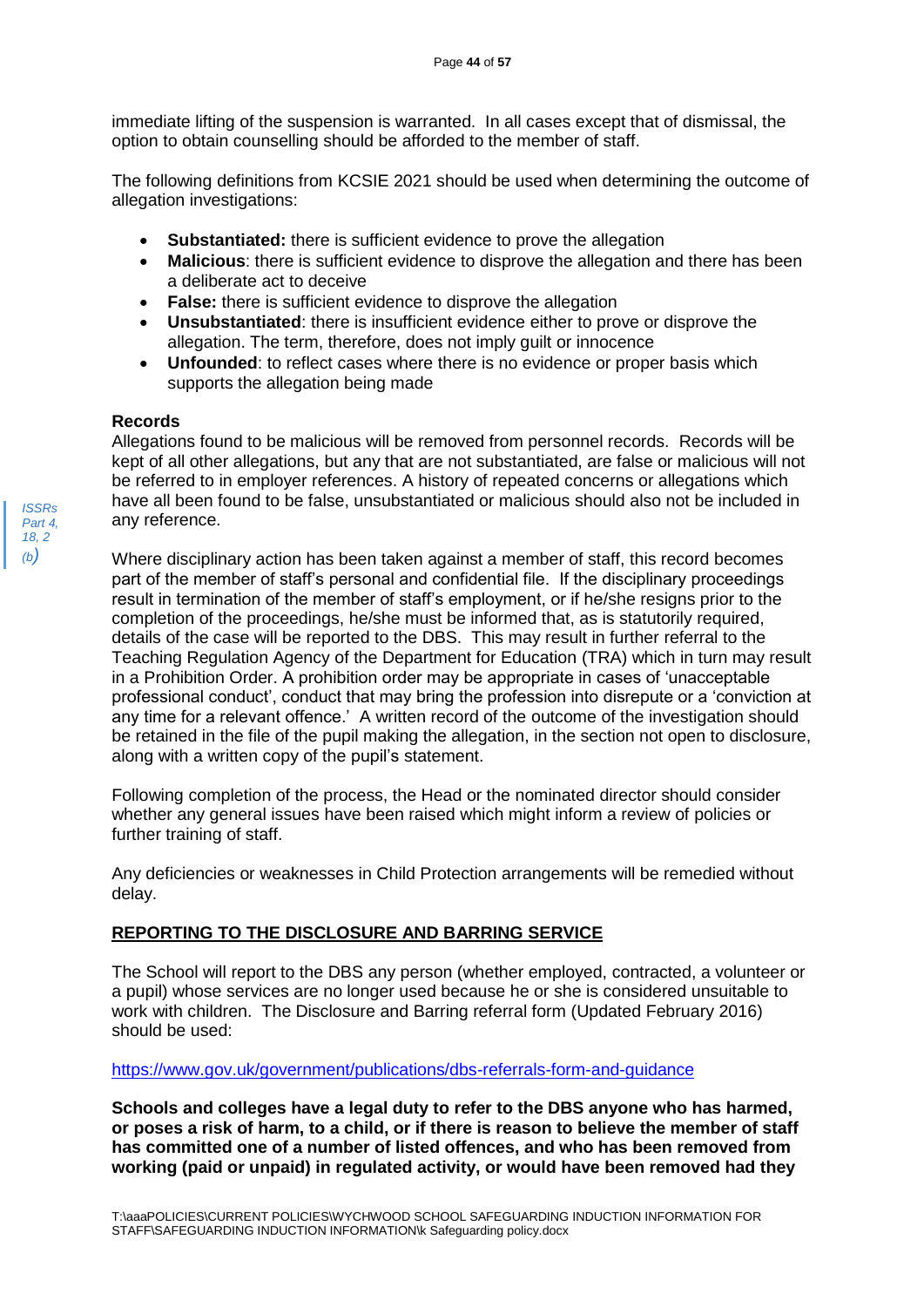**not left. The DBS will consider whether to bar the person. Referrals should be made as soon as possible after the resignation or removal of the individual.** 

#### **REPORTING TO THE TEACHING REGULATION AGENCY OF THE DEPARTMENT OF EDUCATION (TRA)**

Where a teacher has been dismissed or would have been dismissed had he or she not resigned then consideration will be given to making a referral to the TRA. In cases where there has been 'unacceptable professional conduct', 'conduct that may bring the profession into disrepute' or a 'conviction at any time for a relevant offence' then a prohibition order may be appropriate.

## **ADDENDUM**

#### **Abuse of trust**

The Sexual Offences Act 2003 extended the criminal offence of abuse of trust.

An abuse of trust can only occur within a relationship of trust. A relationship of trust exists where, as a consequence of the nature of the activity taking place, a teacher, other member of staff or gap student is "in a position of power or influence over a pupil or student". The guidance is informed by the principle of equality, under which no sexual relationship is acceptable within a relationship of trust due to the unequal positions of the parties. Sexual relationships conducted within relationships of trust also distort the appropriate teacher-pupil relationship, which should exist free from "fear or favour".

All sexual relationships within a relation of trust, regardless of the sexual orientation of the parties to the relationship, are unacceptable. Both women and men can abuse a relationship of trust. It is therefore vital to create a "culture of openness" within educational institutions, such that staff feel free to share their concerns.

With this in mind, care must be taken to avoid misunderstandings as to the nature of a relationship. The goal of raising a concern should always be to prevent a situation from arising which could detrimentally affect a pupil and destroy a member of staff's career.

If a member of staff has a concern, good practice suggests that a contemporaneous record of the circumstances surrounding the area of concern be kept, and that concerns should be reported to a person in a supervisory position. If a member of staff is concerned that he or she is involved in a relationship that is developing toward a situation which might constitute an abuse of trust, the guidance advises not to allow the relationship to develop further. The member of staff should then seek confidential advice from a trade union, head of department, or the Head. If the member of staff is concerned that a pupil is providing the impetus to move the relationship into an unacceptable area, they should keep a contemporaneous record and report the situation.

Along similar lines, if a member of staff feels that any of their actions may have been misconstrued, he or she should make a contemporaneous record, report the circumstances and seek professional advice.

A similar course of action is recommended for members of staff who have concerns regarding the behaviour of other members of staff.

#### **Relevant Legislation Education**

The Children Act 1989 and 2004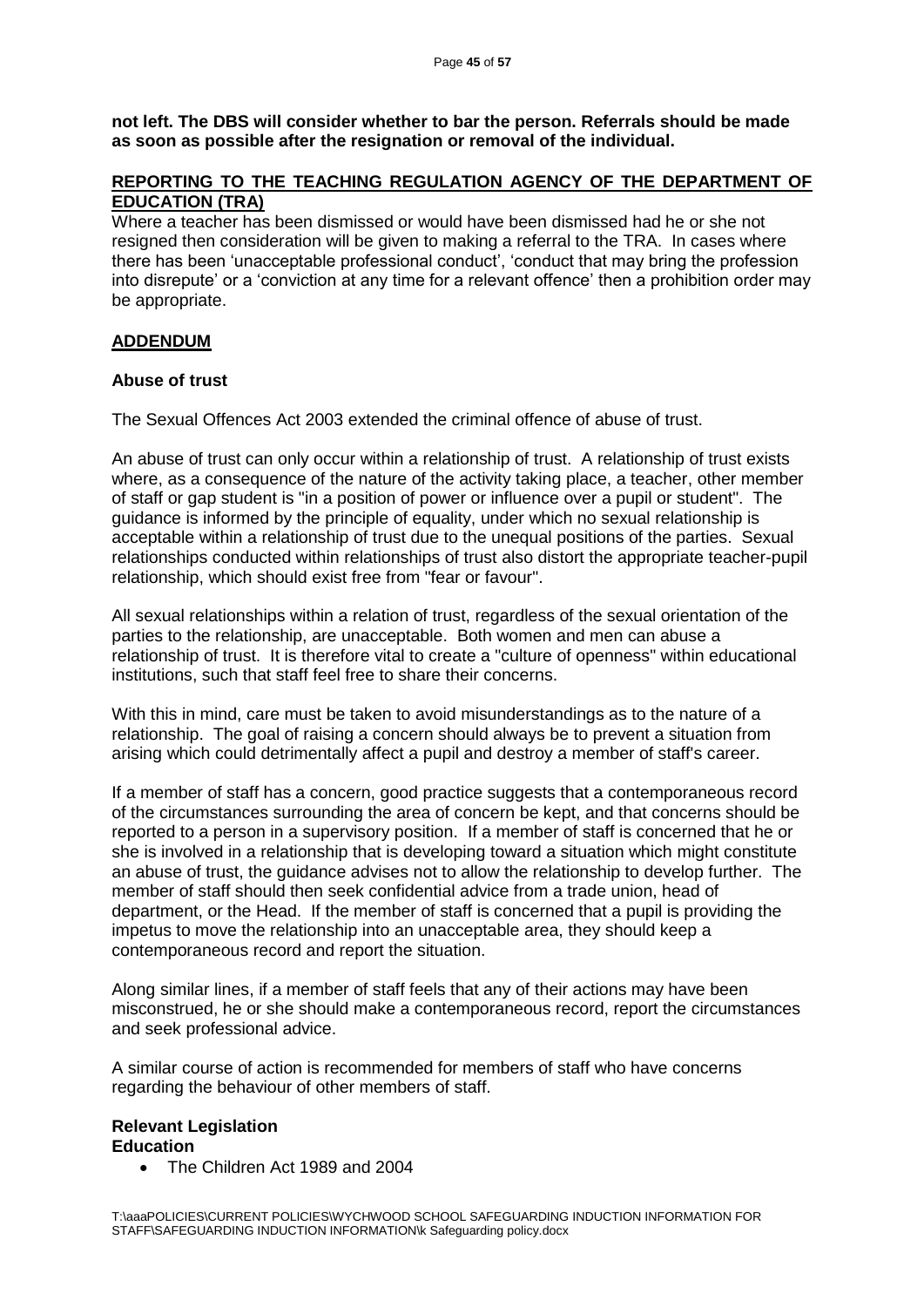- Education Act 2002
- The Education (Health Standards) (England) Regulations 2003
- The Further Education (Providers of Education) (England) (Regulations) 2006
- The Education (Pupil Referral Units) (Application of Enactment) (England) Regulations 2007 as amended by SI 2010/1919, SI 2012/ 1201, SI 2012/1825, SI 2012/3158
- The School Staffing (England) Regulations 2009 as amended by SI 2012/1740 and SI 2013/1940
- The Education (Independent School Standards) (England) Regulations 2010 as amended by SI 2012/2962
- The Education (Non-Maintained Special Schools) (England) Regulations 2011

#### **Police**

- Police Act 1997
- The Police Act 1997 (Criminal Records) Regulations 2002, as amended
- The Police Act 1997 (Criminal Records) (No 2) Regulations 2009, as amended

#### **Other**

- Safeguarding Vulnerable Groups Act 2006
- Protection of Freedoms Act 2012
- Equality Act 2010
- The Common Law Duty of Care
- The Rehabilitation of Offenders Act 1974 (Exceptions) Order 1975, as amended
- The Children and Social Work Act 2017
- Working Together to Safeguard Children July 2018
- Keeping Children Safe In Education September 2019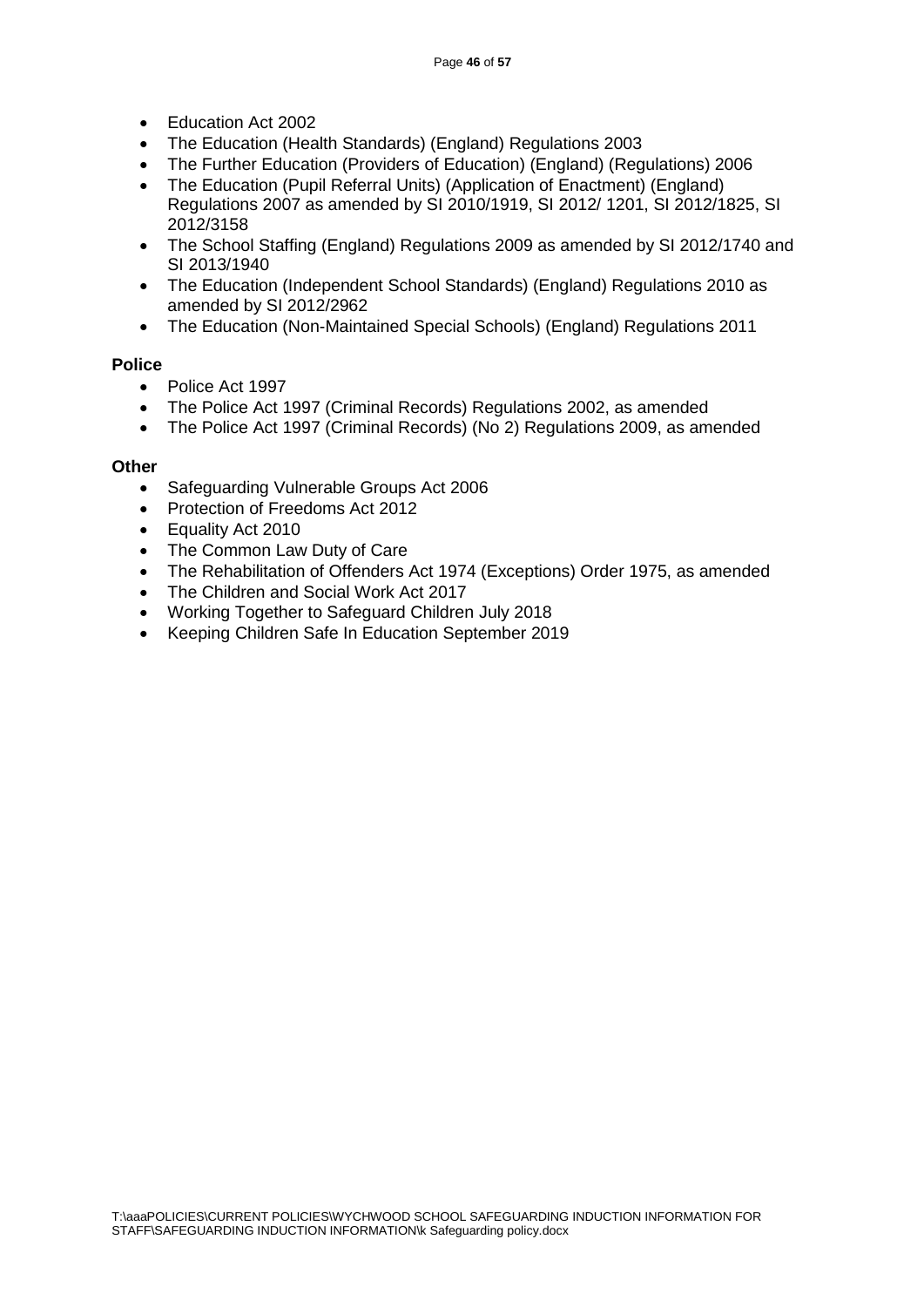## **Appendix 1 - Key Contacts**

**OSCB: 01865 815843** Email: [oscb@oxfordshire.gov.uk](mailto:oscb@oxfordshire.gov.uk) Alison Beasley – Designated Officer (LADO) Email: LADO.SafeguardingChildren@Oxfordshire.gov.uk Schools LADO Tel.: Safeguarding Team: 01865 810603

Multi-Agency Safeguarding Hub (MASH): 0845 0507666

#### **Oxford City Social Care team: 01865 328563**

#### **Oxford City Locality Social Workers**

North 01865 323039 City 01865 328563 South 01865 323041

Emergency Duty Team 0800 833 408

#### **Early Help – Locality & Community Support Service (LCSS)**

| <b>LCSS North</b>   | Tel: 0345 2412703 |
|---------------------|-------------------|
| <b>LCSS Central</b> | Tel: 0345 2412705 |
| <b>LCSS South</b>   | Tel: 0345 2412608 |

T:\aaaPOLICIES\CURRENT POLICIES\WYCHWOOD SCHOOL SAFEGUARDING INDUCTION INFORMATION FOR STAFF\SAFEGUARDING INDUCTION INFORMATION\k Safeguarding policy.docx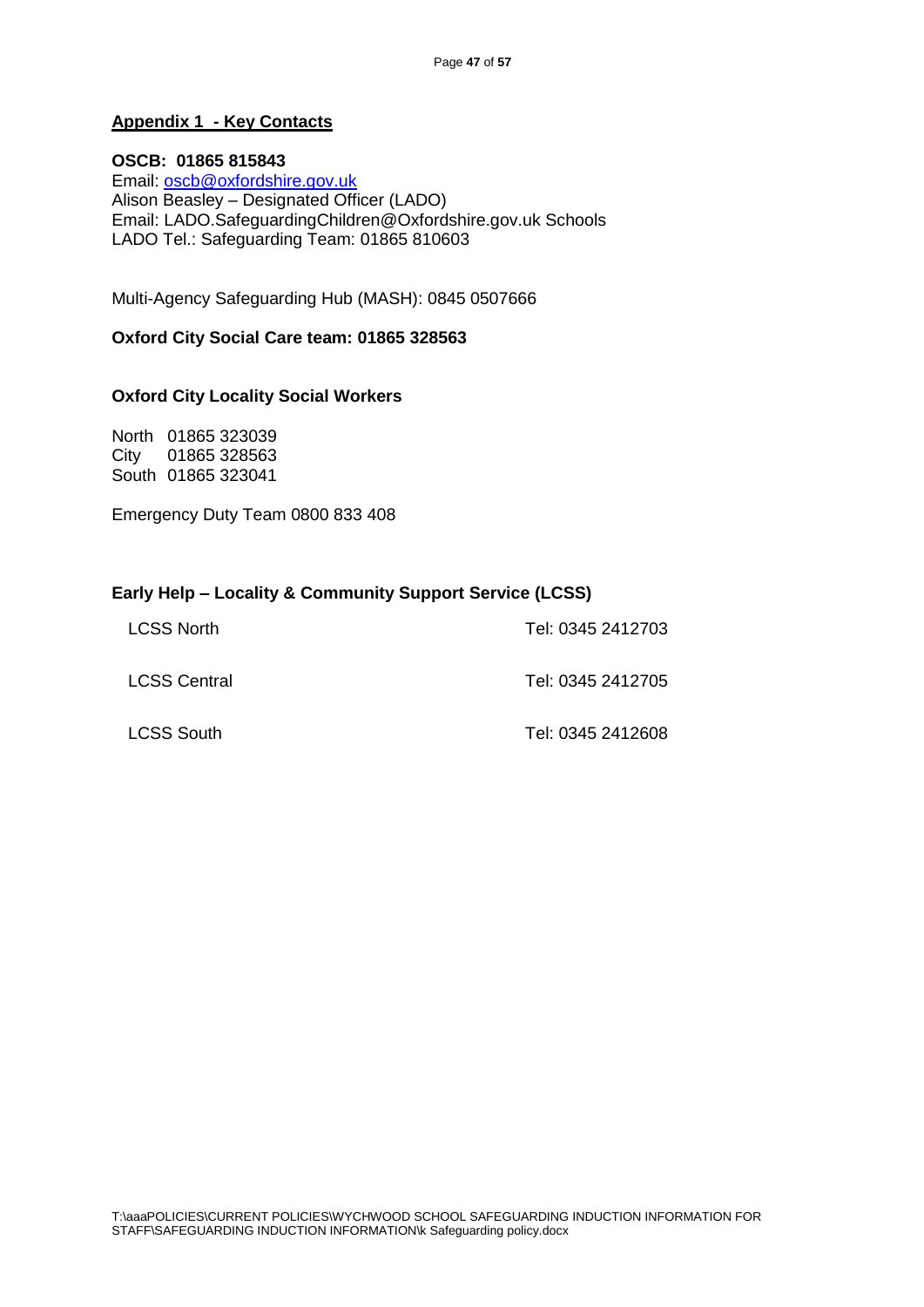## **Appendix 2 SAFEGUARDING AND PREVENT DUTY INFORMATION FOR STAFF**

# **Wychwood School SAFEGUARDING AND PREVENT DUTY INFORMATION FOR STAFF**



Tel: 01865 815843 E: [oscb@oxfordshire.gov.uk](mailto:oscb@oxfordshire.gov.uk)

Multi-Agency Safeguarding Hub (MASH) on 0845 0507666 [mash-childrens@oxfordshire.gcsx.gov.uk](mailto:mash-childrens@oxfordshire.gcsx.gov.uk)

Children's Social Care Teams Oxford City – 01865 328563

North Oxfordshire (including Banbury, Witney, Bicester, Carterton and Woodstock) – 01865 323039 South Oxfordshire (including Faringdon, Wantage, Thame, Didcot and Henley) – 01865 323041. Emergency Duty Team – 0800 833 408

Kingfisher Team (Child Sexual Exploitation) 01865 335276. (Out of hours calls to this number will be diverted to the Thames Valley Police Referral Centre).

To report concerns about a professional or person in a position of trust, contact the Local Authority Designated Officer (LADO) to report an allegation: Alison Beasley – Designated Officer (LADO) Email: LADO.SafeguardingChildren@Oxfordshire.gov.uk Schools Tel: Safeguarding Team01865 810603:

In cases of potential vulnerability to radicalisation, call 0845 050 7666 during office hours and ask to be put through to the Oxfordshire MASH (for a child) or the Social and Health Care Team (for an adult).

Non-emergency Police contact: telephone 101

Forced Marriage Unit Contact details: Email: [fmu@fco.gov.uk;](mailto:fmu@fco.gov.uk) Tel: +44 (0) 20 7008 0151

DfE telephone counter-extremism helpline for staff and directors (09.00-18.00): 020 7340 7264 or [counter-extremism@education.gsi.gov.uk](mailto:counter-extremism@education.gsi.gov.uk)

NSPCC whistle-blowing helpline: 0800 028 0285 or <https://www.nspcc.org.uk/preventing-abuse/our-services/nspcc-helpline/>for staff who feel unable to raise concerns regarding child protection internally.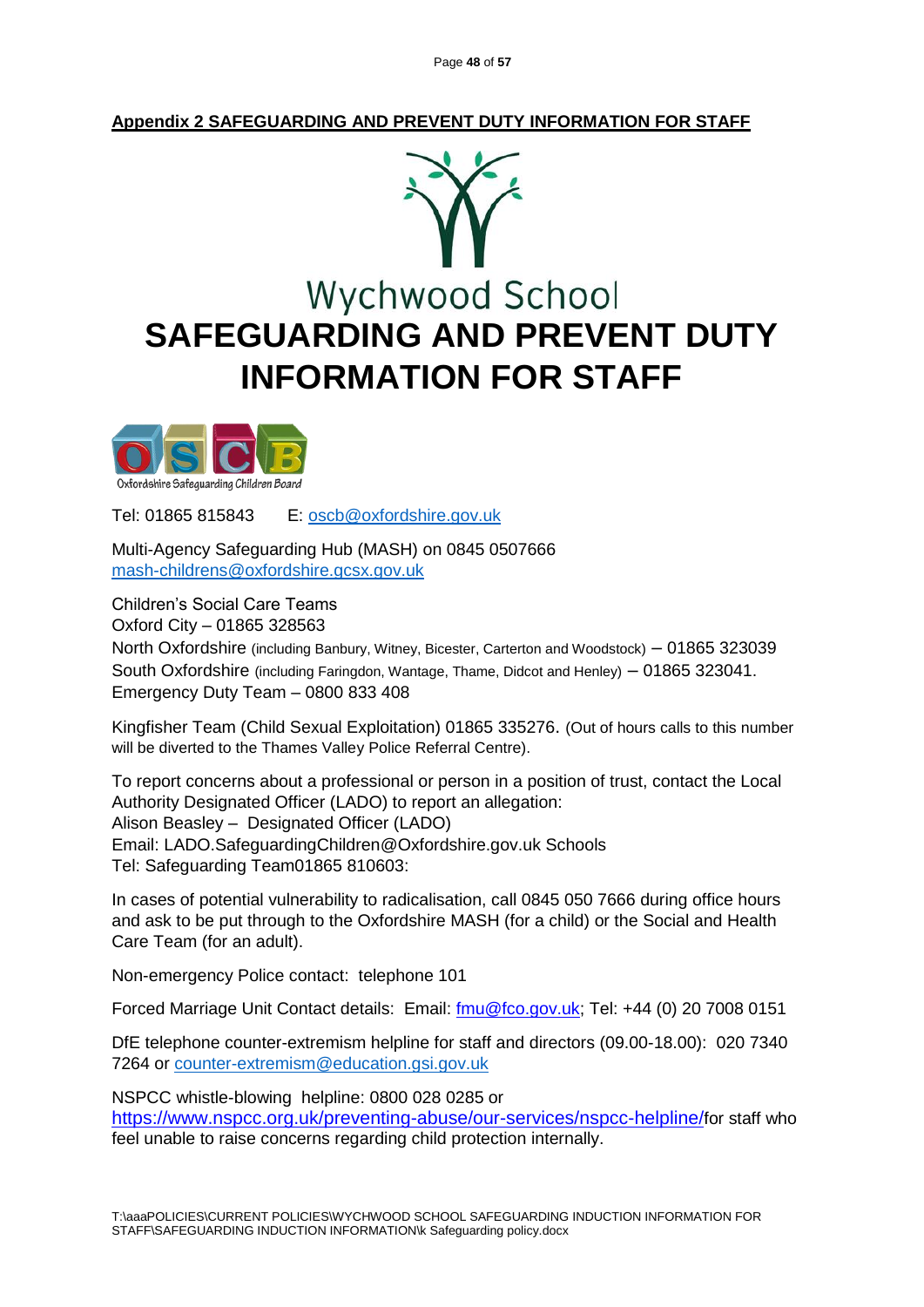## **Appendix 3 – Role of the DSL (Based on Annex C of KCSIE 2021)**

## **Role of the designated safeguarding lead**

The designated safeguarding lead (DSL) is the Head Mrs Andrea Johnson. She should be given the time, funding, training, resources and support to provide advice and support to other staff on child welfare and child protection matters, to take part in strategy discussions and inter-agency meetings – and/or to support other staff to do so – and to contribute to the assessment of children.

## **Deputy designated safeguarding leads**

The Deputy DSL is the deputy Head Ms Bridget Sherlock. She will be trained to the same standard as the designated safeguarding lead. The members of the Senior Pastoral Team are also trained to DSL level.

Whilst the activities of the DSL can be delegated to appropriately trained deputies, the ultimate **lead responsibility** for child protection, as set out above, remains with the designated safeguarding lead; this **lead responsibility** should not be delegated.

## **Management of referrals**

The DSL is expected to refer cases:

• of suspected abuse and neglect to the local authority children's social care as required and support staff who make referrals to local authority children's social care;

• to the Channel programme where there is a radicalisation concern as required and support staff who make referrals to the Channel programme;

• where a person is dismissed or left due to risk/harm to a child to the Disclosure and Barring Service as required:

• where a crime may have been committed to the Police as required. NPCC - When to call the police should help understand when to consider calling the police and what to expect when working with the police. :

#### **Work with others**

The DSL is expected to

- act as a source of support, advice and expertise for all staff;
- act as a point of contact with the safeguarding partners;

• liaise with the DDSL to inform her of issues - especially ongoing enquiries under section 47 of the Children Act 1989 and police investigations;

• act as the "case manager" (as per Part four) and the local authority designated officer(s) (LADO) for child protection concerns in cases which concern a staff member;

• liaise with staff (especially teachers, pastoral support staff, school nurses, IT Technicians, senior mental health leads and special educational needs coordinators (SENCOs), or the named person with oversight for SEN in a college and Senior Mental Health Leads) on matters of safety and safeguarding and welfare (including online and digital safety) and when deciding whether to make a 145 referral by liaising with relevant agencies so that children's needs are considered holistically; • liaise with the senior mental health lead and, where available, the Mental Health Support Team, where safeguarding concerns are linked to mental health;

• promote supportive engagement with parents and/or carers in safeguarding and promoting the welfare of children, including where families may be facing challenging circumstances;

• take lead responsibility for promoting educational outcomes by knowing the welfare, safeguarding and child protection issues that children in need are experiencing, or have experienced, and identifying the impact that these issues might be having on children's attendance, engagement and achievement at school. This includes: to ensure that the school knows who in its cohort of children have or have had a social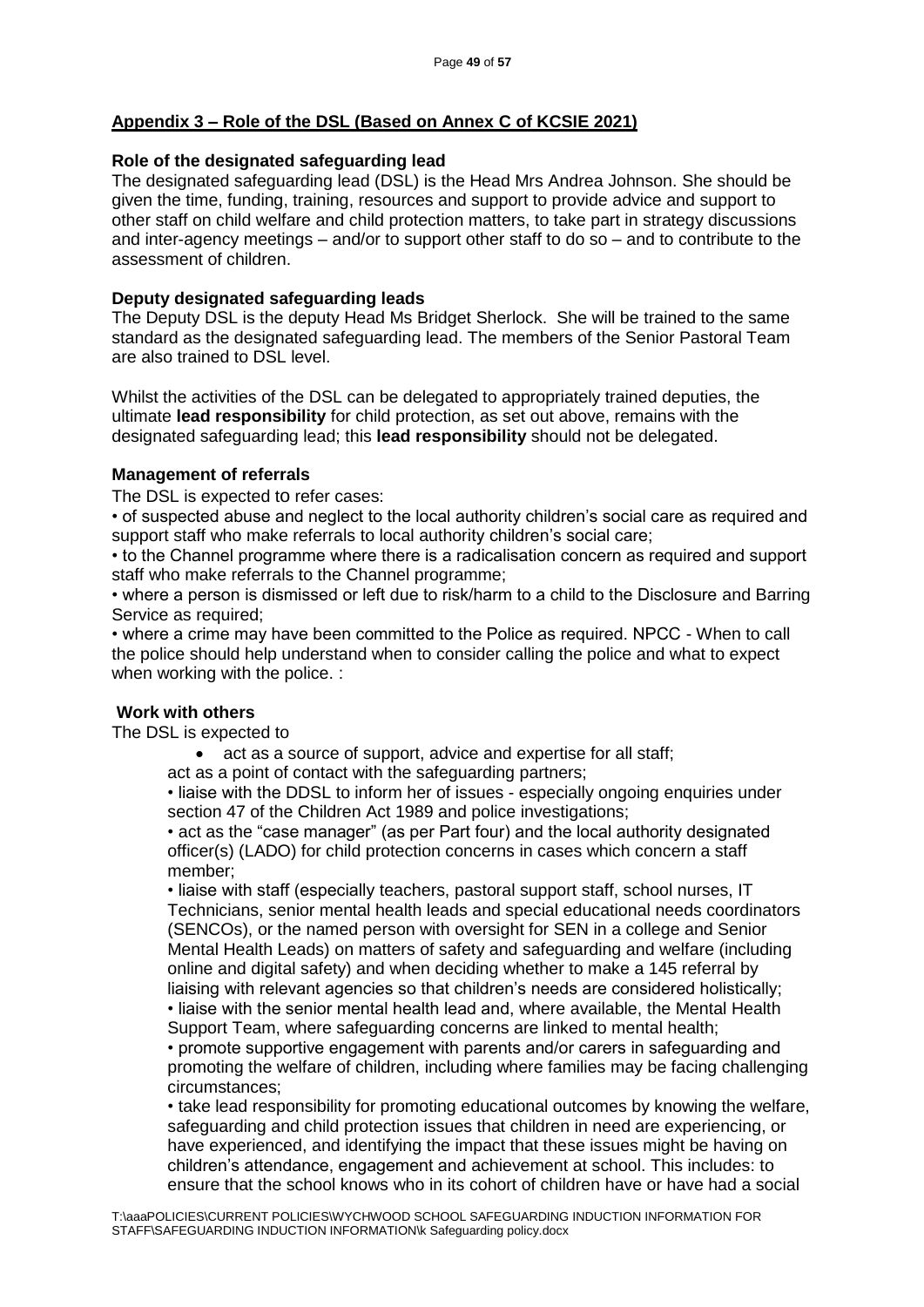worker are, understanding their academic progress and attainment, and maintaining a culture of high aspirations for this cohort; and,

to support teaching staff to provide additional academic support or reasonable adjustments to help children who have or have had a social worker reach their potential, recognising that even when statutory social care intervention has ended, there is still a lasting impact on children's educational outcomes.

#### **Undertake training**

The designated safeguarding lead (and any deputies) should undergo training to provide them with the knowledge and skills required to carry out the role. This training should be updated at least every two years.

The designated safeguarding lead should undertake Prevent awareness training.

In addition to the formal training set out above, their knowledge and skills should be refreshed (this might be via e-bulletins, meeting other designated safeguarding leads, or simply taking time to read and digest safeguarding developments) at regular intervals, as required, but at least annually, to allow them to understand and keep up with any developments relevant to their role so they:

• Understand the assessment process for providing early help and intervention, for example through locally agreed common and shared assessment processes such as early help assessments

• Have a working knowledge of how local authorities conduct a child protection case conference and a child protection review conference and be able to attend and contribute to these effectively when required to do so

The DSL should

- understand the importance of the role the designated safeguarding lead has in providing information and support to children social care in order to safeguard and promote the welfare of children;
- understand the lasting impact that adversity and trauma can have, including on children's behaviour, mental health and wellbeing, and what is needed in responding to this in promoting educational outcomes;
- be alert to the specific needs of children in need, those with special educational needs and disabilities (SEND), those with relevant health conditions and young carers;
- understand the importance of information sharing, both within the school and college, and with the safeguarding partners, other agencies, organisations and practitioners;
- understand and support the school or college with regards to the requirements of the Prevent duty and are able to provide advice and support to staff on protecting children from the risk of radicalisation;
- are able to understand the unique risks associated with online safety and be confident that they have the relevant knowledge and up to date capability required to keep children safe whilst they are online at school or college;
- can recognise the additional risks that children with special educational needs and disabilities (SEND) face online, for example, from online bullying, grooming and radicalisation and are confident they have the capability to support children with SEND to stay safe online;
- obtain access to resources and attend any relevant or refresher training courses; and,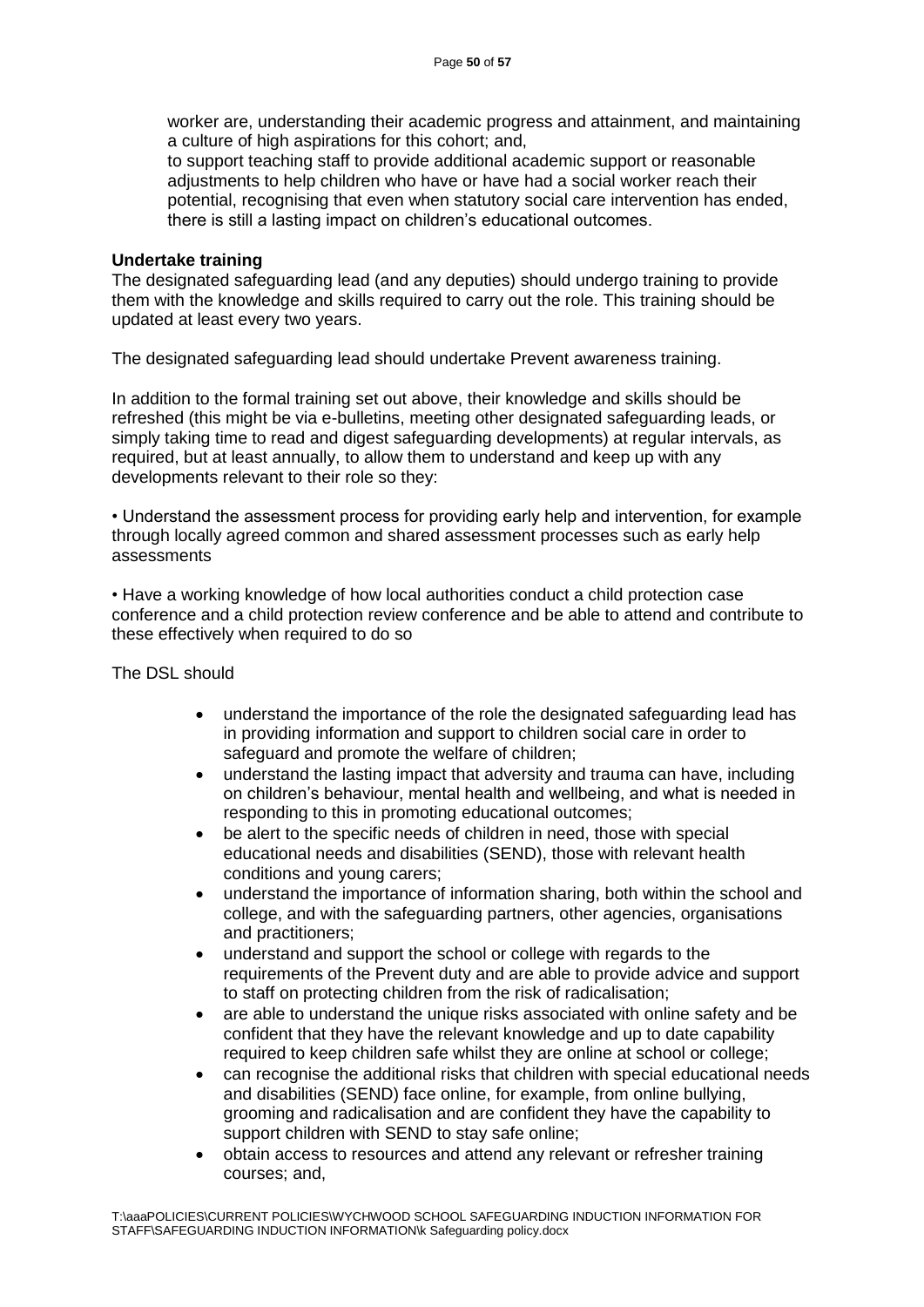encourage a culture of listening to children and taking account of their wishes and feelings, among all staff, in any measures the school or college may put in place to protect them.

#### **Raise Awareness**

• The designated safeguarding lead should ensure the school or college's child protection policies are known, understood and used appropriately

• Ensure the school or college's child protection policy is reviewed annually (as a minimum) and the procedures and implementation are updated and reviewed regularly, and work with governing bodies or proprietors regarding this

• Ensure the child protection policy is available publicly and parents are aware of the fact that referrals about suspected abuse or neglect may be made and the role of the school or college in this

• Link with OSCB to make sure staff are aware of training opportunities and the latest local policies on local safeguarding arrangements.

• help promote educational outcomes by sharing the information about the welfare, safeguarding and child protection issues that children who have or have had a social worker are experiencing with teachers and school and college leadership staff.

#### **Manage Information Sharing and the Child protection files**

The designated safeguarding lead is responsible for ensuring that child protection files are kept up to date. Information should be kept confidential and stored securely. It is good practice to keep concerns and referrals in a separate child protection file for each child. Records should include:

- a clear and comprehensive summary of the concern;
- details of how the concern was followed up and resolved;
- a note of any action taken, decisions reached and the outcome.

They should ensure the file is only accessed by those who need to see it and where the file or content within it is shared, this happens in line with information sharing advice as set out in Part one and Part two of KCSIE 2021.

Where children leave the school or college (including in year transfers) the designated safeguarding lead should ensure their child protection file is transferred to the new school or college as soon as possible, and within 5 days for an in-year transfer or within the first 5 days of the start of a new term.

This should be transferred separately from the main pupil file, ensuring secure transit, and confirmation of receipt should be obtained. Receiving schools and colleges should ensure key staff such as designated safeguarding leads and SENCOs or the named person with oversight for SEN in colleges, are aware as required.

Lack of information about their circumstances can impact on the child's safety, welfare and educational outcomes. In addition to the child protection file, the designated safeguarding lead should also consider if it would be appropriate to share any additional information with the new school or college in advance of a child leaving to help them put in place the right support to safeguard this child and to help the child thrive in the school or college. For example, information that would allow the new school or college to continue supporting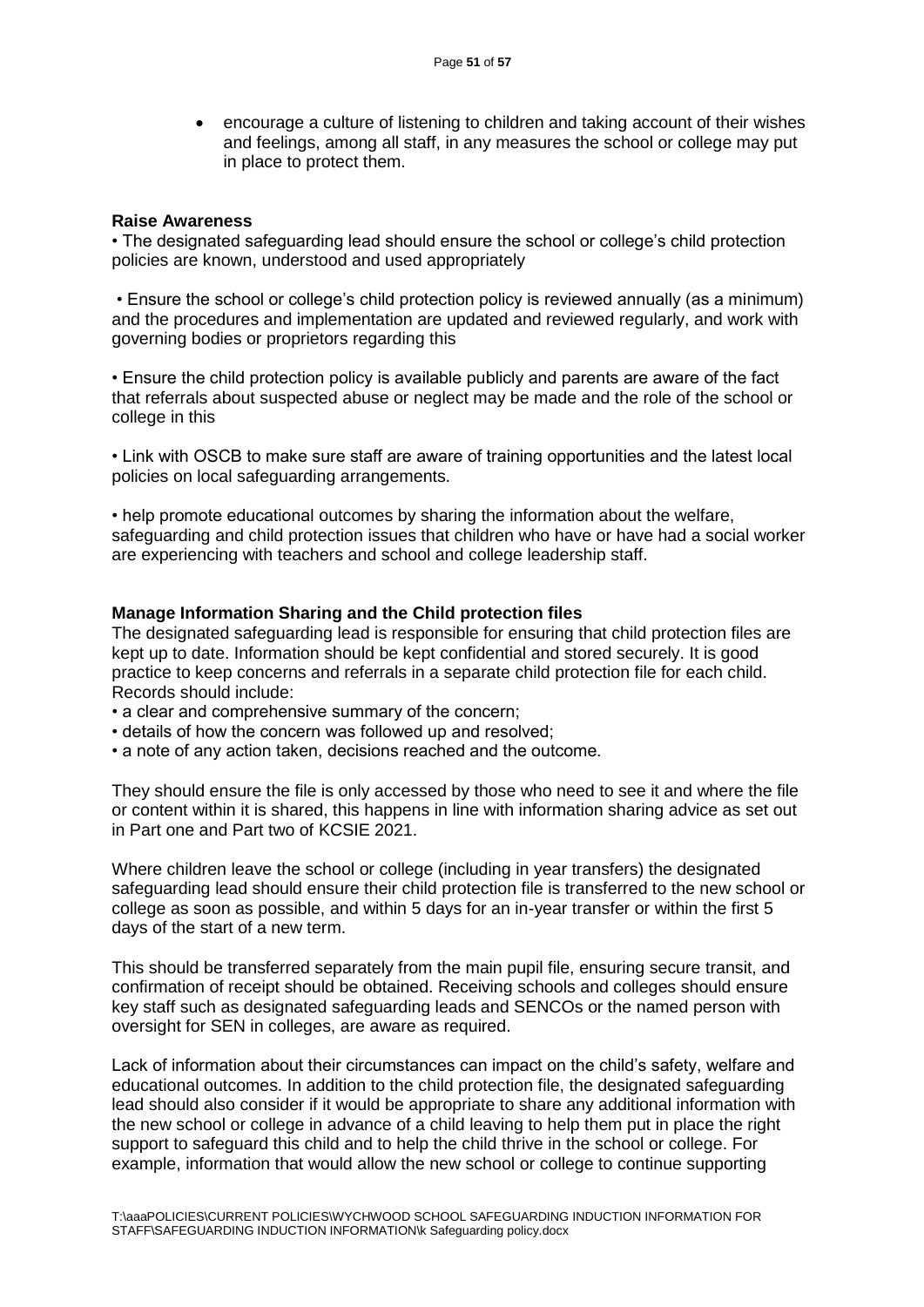children who have had a social worker and been victims of abuse and have that support in place for when the child arrives.

#### **Be Available**

During term time the designated safeguarding lead (or a deputy) should always be available (during school or college hours) for staff in the school or college to discuss any safeguarding concerns. Whilst generally speaking the designated safeguarding lead (or deputy) would be expected to be available in person, at Wychwood the DSL and DDSL are always available by phone or e-mail during school hours, out of school hours and at weekends.

The trip leader and the in-school contact for overseas trips will always have the contact details for the DSL or deputy DSL.

#### **Provide Support to Staff**

Training should support the designated safeguarding lead in developing expertise, so they can support and advise staff and help them feel confident on welfare, safeguarding and child protection matters. This includes specifically to:

• ensure that staff are supported during the referrals processes; and

• support staff to consider how safeguarding, welfare and educational outcomes are linked, including to inform the provision of academic and pastoral support.

#### **Understand the Views of Children**

It is important that children feel heard and understood. Therefore, designated safeguarding leads should be supported in developing knowledge and skills to:

• encourage a culture of listening to children and taking account of their wishes and feelings, among all staff, and in any measures the school or college may put in place to protect them; and,

• understand the difficulties that children may have in approaching staff about their circumstances and consider how to build trusted relationships which facilitate communication.

#### **Both Hold and Share Information**

The critical importance of recording, holding, using and sharing information effectively is set out in Parts one, two and five of KCSIE 2021, and therefore the designated safeguarding lead should be equipped to:

• understand the importance of information sharing, both within the school, and with other schools and colleges on transfer including in-year and between primary and secondary education, and with the safeguarding partners, other agencies, organisations and practitioners;

• understand relevant data protection legislation and regulations, especially the Data Protection Act 2018 and the UK General Data Protection Regulation (UK GDPR); and, • be able to keep detailed, accurate, secure written records of concerns and referrals and understand the purpose of this record-keeping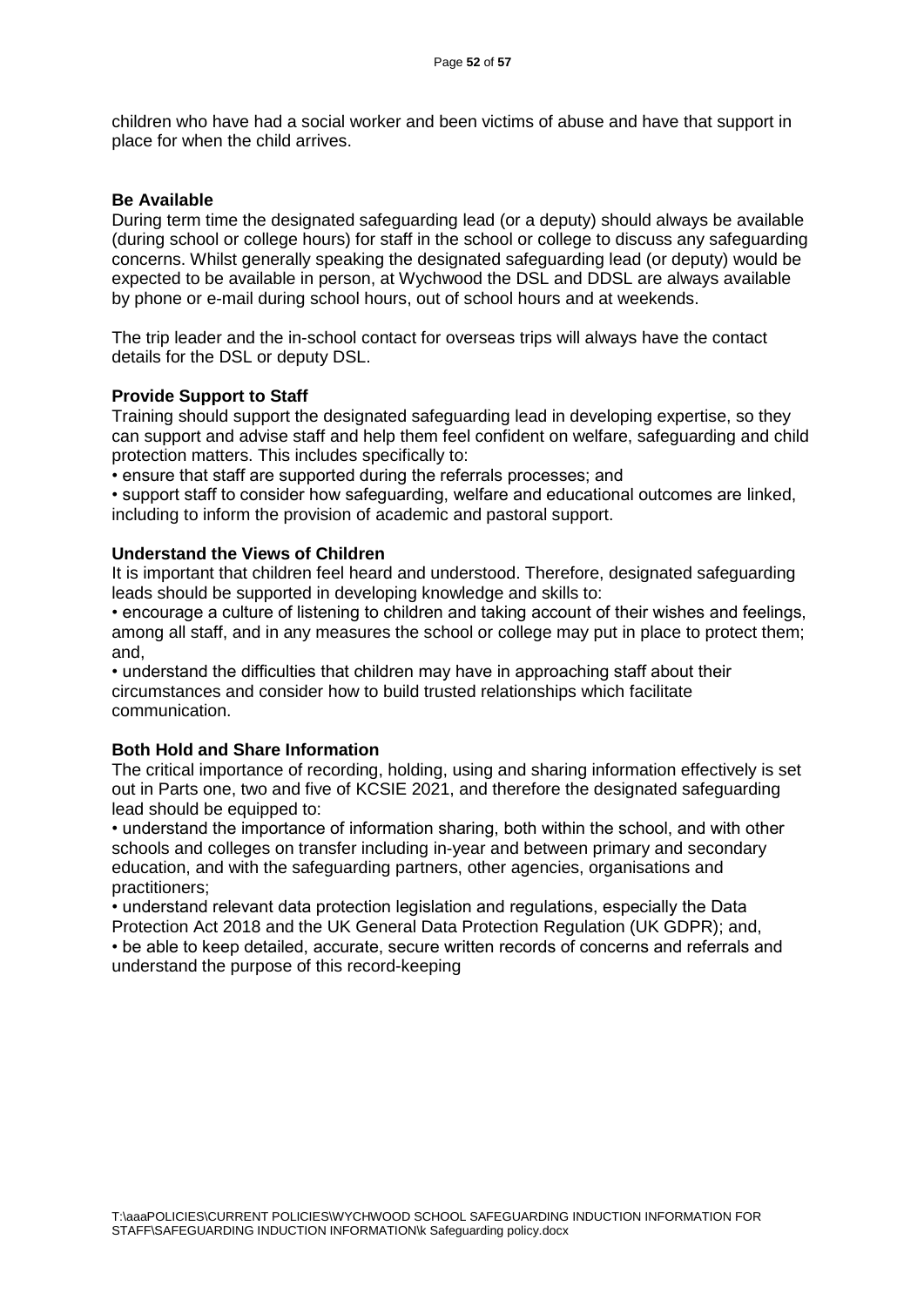## **Appendix 4 - COVID-19 addendum**

The guidance Coronavirus (COVID-19): safeguarding in schools, colleges and other providers was withdrawn from July 31st 2020 and replaced by guidance for full opening of schools

[https://www.gov.uk/government/publications/actions-for-schools-during-the-coronavirus](https://www.gov.uk/government/publications/actions-for-schools-during-the-coronavirus-outbreak/guidance-for-full-opening-schools)[outbreak/guidance-for-full-opening-schools](https://www.gov.uk/government/publications/actions-for-schools-during-the-coronavirus-outbreak/guidance-for-full-opening-schools)

This addendum is temporarily retained in Wychwood School's Safeguarding Policy in case of a further lockdown, perhaps due to a local spike in infection.

## **1. Scope and definitions**

This addendum applies during any period of school closure due to COVID-19, and reflects updated advice from the OSCB

It sets out changes to our normal safeguarding policy in light of the Department for Education's guidance [Coronavirus: safeguarding in schools, colleges and other providers,](https://www.gov.uk/government/publications/covid-19-safeguarding-in-schools-colleges-and-other-providers) and should be read in conjunction with this policy.

Unless covered here, our normal safeguarding policy continues to apply.

The Department for Education's (DfE's) definition of 'vulnerable children' includes those who:

- have a social worker
- have a child protection plan
- are assessed as being in need
- are Looked After by the local authority
- have an education, health and care (EHC) plan

## **2. Core safeguarding principles**

We will still have regard to the statutory safeguarding guidance, Keeping Children Safe in [Education.](https://www.gov.uk/government/publications/keeping-children-safe-in-education--2) Although we are operating in a different way to normal, we are still following these important safeguarding principles:

- The best interests of children must come first
- If anyone has a safeguarding concern about any child, they should continue to act on it immediately
- A designated safeguarding lead (DSL) or deputy should be available at all times
- It is essential that unsuitable people do not enter the school workforce or gain access to children
- Children should continue to be protected when they are online

## **3. Reporting concerns**

All staff and volunteers must continue to act on any concerns they have about a child immediately. It is still vitally important to do this, both for children still attending school and those at home.

As a reminder, all staff should continue to work with and support children's social workers, where they have one, to help protect vulnerable children.

## **4. DSL (and deputy) arrangements**

We aim to have a trained DSL or deputy DSL available wherever possible. Details of all important contacts are listed on page 5 of this policy

We will ensure that DSLs (and deputies), wherever their location, know who the most vulnerable children in our school are.

The DSL (and/or deputy) will make sure they can:

- identify the most vulnerable children in school
- update and manage access to child protection files, where necessary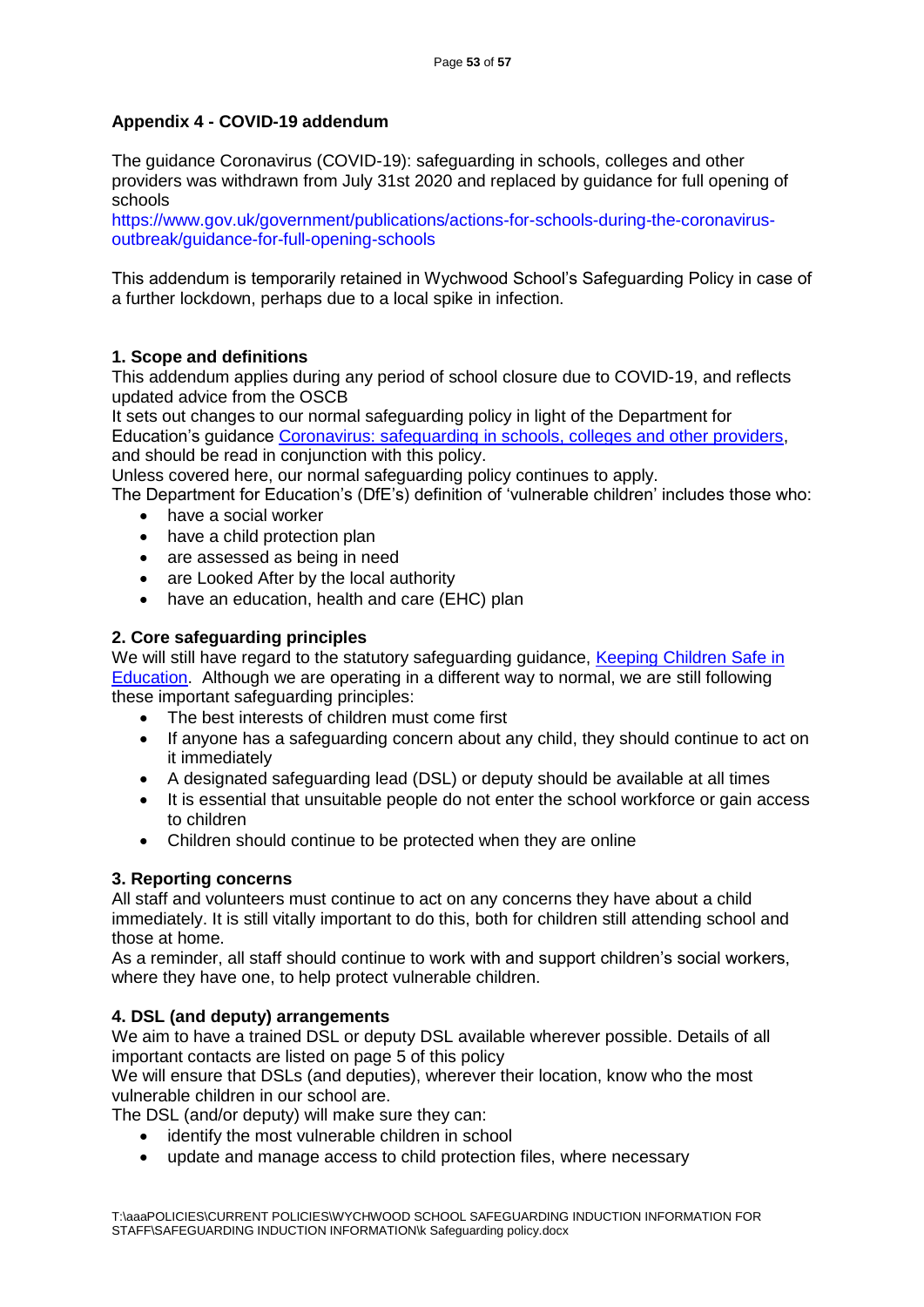Liaise with children's social workers where they need access to children in need and/or to carry out statutory assessments

## **5. Working with other agencies**

We will continue to work with children's social care, and with virtual school heads for lookedafter and previously looked-after children.

We will continue to update this addendum where necessary, to reflect any updated guidance from:

- Our 3 local safeguarding partners
- The local authority about children with education, health and care (EHC) plans
- the local authority designated officer and children's social care
- reporting mechanisms
- referral thresholds
- children in need

## **6. Monitoring attendance**

As most children will not be attending school during this period of school closure, we will not be completing our usual attendance registers or following our usual procedures to follow up on non-attendance.

The exception to this is where any child we expect to attend school during the closure does not attend, or stops attending. In these cases we will:

- Follow up on their absence with their parents or carers, by email, then telephone and then in person by visiting the address stored in the school database
- Notify their social worker, where they have one

We are using the Department for Education's daily online attendance form to keep an accurate record of who is attending school.

#### **7. Peer-on-peer abuse**

We will continue to follow the principles set out in part 5 of Keeping Children Safe in Education when managing reports and supporting victims of peer-on-peer abuse. Staff should continue to act on any concerns they have immediately – about both children attending school and those at home.

#### **8. Concerns about a staff member or volunteer**

We will continue to follow the principles set out in Keeping Children Safe in Education. Staff should continue to act on any concerns they have immediately – whether those concerns are about staff/volunteers working on site or remotely.

We will continue to refer adults who have harmed or pose a risk of harm to a child or vulnerable adult to the Disclosure and Barring Service (DBS).

We will continue to refer potential cases of teacher misconduct to the Teaching Regulation Agency. We will do this using the email address Misconduct. Teacher@education.gov.uk for the duration of the COVID-19 period, in line with government guidance.

#### **9. Support for children who aren't 'vulnerable' but where we have concerns**

We have the option to offer places in school to children who do not meet the Department for Education's definition of 'vulnerable', but who we have safeguarding concerns about. We will work with parents/carers to do this.

If these children will not be attending school, we will put a contact plan in place, as explained in section 10 below.

#### **10. Contact plans**

We have contact plans for children with a social worker and children who we have safeguarding concerns about, for circumstances where: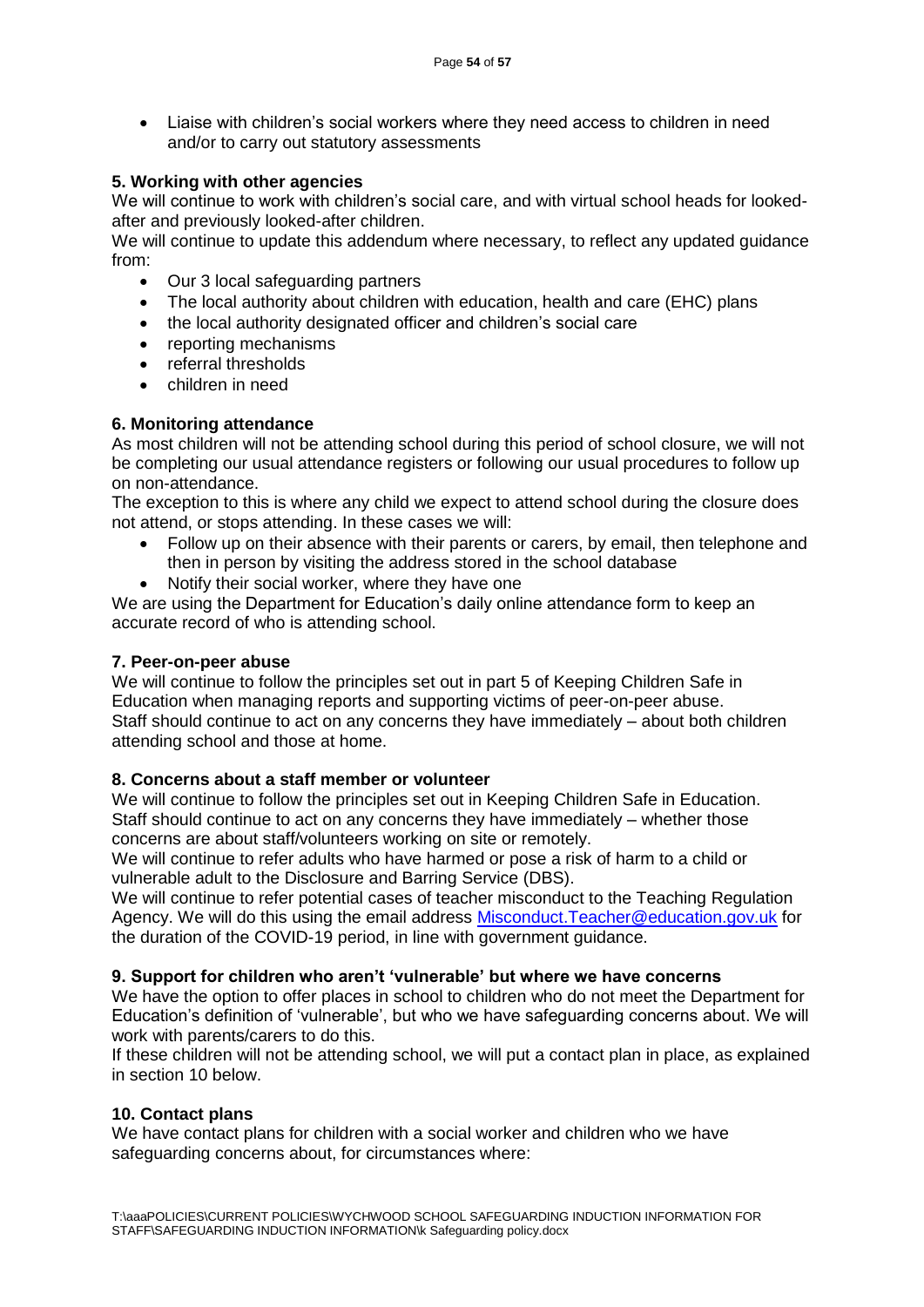- They won't be attending school (for example where the school, parent/carer and social worker, if relevant, have decided together that this would not be in the child's best interests); or
- They would usually attend but have to self-isolate

Each child has an individual plan which sets out [adapt the following points to reflect your own arrangements]:

How often the school will make contact – this will be at least once a week

Which staff member(s) will make contact – as far as possible, this will be staff who know the family well

How staff will make contact – this will be over the phone, by email, doorstep visits, or a combination of all three

#### **We currently have no such children on roll.**

#### **11. Safeguarding all children**

Staff and volunteers are aware that this difficult time potentially puts all children at greater risk.

Staff and volunteers will continue to be alert to any signs of abuse, or effects on pupils' mental health that are also safeguarding concerns, and act on concerns immediately in line with the procedures set out in section 3 above.

For children at home, they will look out for signs like:

Not completing assigned work or logging on to school systems

No contact from children or families

Seeming more withdrawn during any class check-ins or video calls

Children are likely to be spending more time online during this period – see section 12 below for our approach to online safety both in and outside school.

See section 13 below for information on how we will support pupils' mental health.

## **12. Online safety**

#### **12.1 In school**

We will continue to have appropriate filtering and monitoring systems in place in school. Girls causing concern will be discussed weekly at SLT and at staff meeting.

#### **12.2 Outside school**

Where staff are interacting with children online, they will continue to follow our existing staff Code of Conduct and IT acceptable use policy and abide by the **Online Home Learning Responsible User Agreement, Wychwood School Face to Face Online Learning** 

**Protocol** and **Online Learning Guidelines,** all ratified remotely by directors in March 2020. Staff will continue to be alert to signs that a child may be at risk of harm online, and act on any concerns immediately, following our reporting procedures as set out in section 3 of this addendum.

We will make sure children know how to report any concerns they have back to our school, and signpost them to other sources of support too.

#### **13.3 Working with parents and carers**

We will make sure parents and carers:

- Are aware of the potential risks to children online and the importance of staying safe online
- Know what our school is asking children to do online, including what sites they will be using and who they will be interacting with from our school
- Are aware that they should only use reputable online companies or tutors if they wish to supplement the remote teaching and resources our school provides
- Know where else they can go for support to keep their children safe online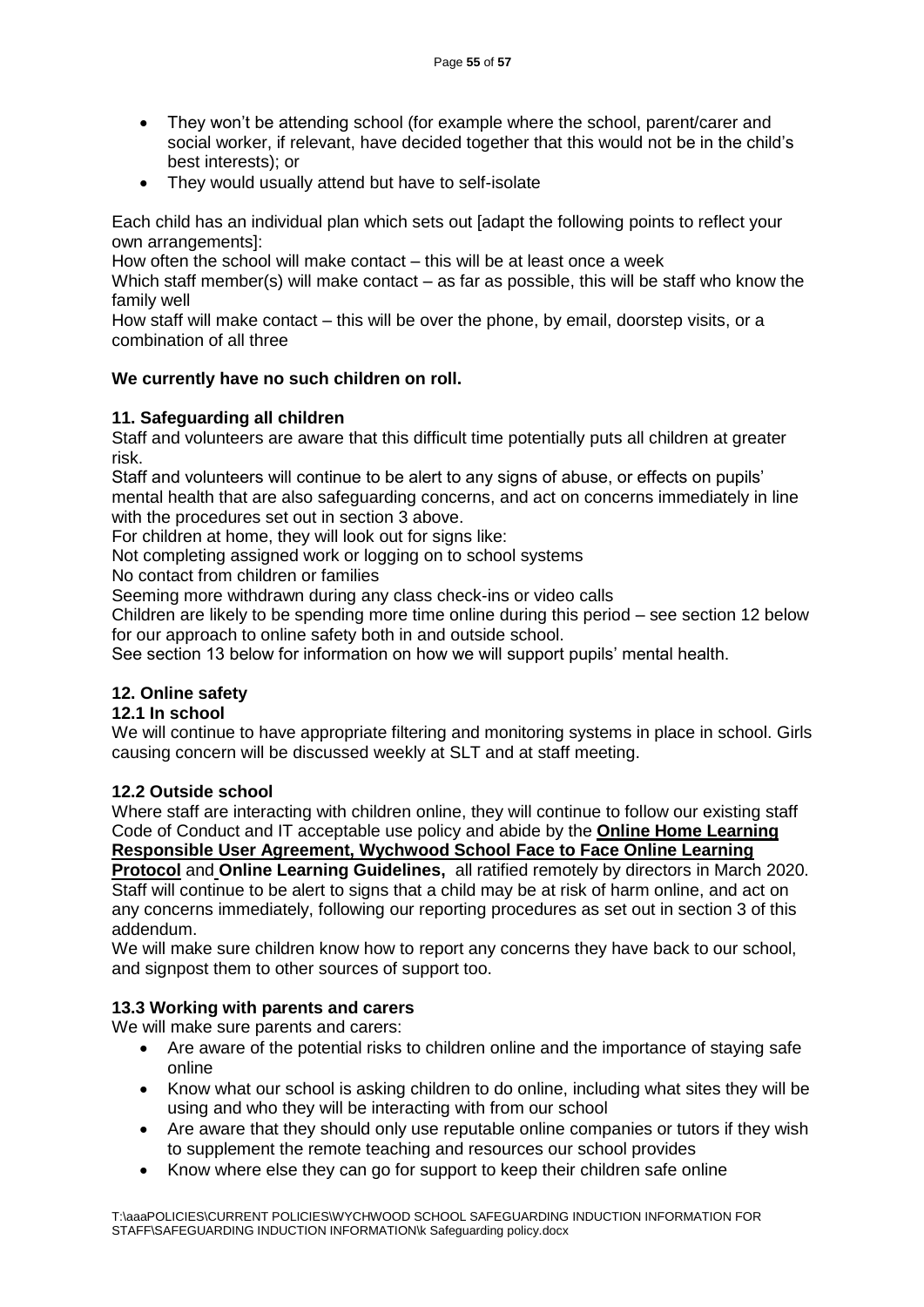## **13. Mental health**

Where possible, we will continue to offer our current support for pupil mental health for all pupils. Counselling would be available by phone or online instead of face to face. Progress tutors will meet their pupils daily to assess their mental state.

We will also signpost all pupils, parents and staff to other resources to support good mental health at this time. We have added a staff wellbeing folder to the T Drive.

When setting expectations for pupils learning remotely and not attending school, teachers will bear in mind the potential impact of the current situation on both children's and adults' mental health.

## **14. Staff recruitment, training and induction**

## **14.1 Recruiting new staff and volunteers**

We continue to recognise the importance of robust safer recruitment procedures, so that adults and volunteers who work in our school are safe to work with children.

We will continue to follow our safer recruitment procedures, and part 3 of Keeping Children Safe in Education.

In urgent cases, when validating proof of identity documents to apply for a DBS check, we will initially accept verification of scanned documents via online video link, rather than being in physical possession of the original documents. This approach is in line with revised guidance from the DBS.

New staff must still present the original documents when they first attend work at our school. We will continue to do our usual checks on new volunteers, and do risk assessments to decide whether volunteers who are not in regulated activity should have an enhanced DBS check, in accordance with paragraphs 211-233 of Keeping Children Safe in Education 2021.

## **14.2 Staff 'on loan' from other schools**

The DSL will assess the risks of staff 'on loan' working in our school, and seek assurance from the 'loaning' school that staff have had the appropriate checks.

We will also use the DBS Update Service, where these staff have signed up to it, to check for any new information.

## **14.3 Safeguarding induction and training**

We will make sure staff and volunteers are aware of changes to our procedures and local arrangements.

New staff and volunteers will continue to receive:

- A safeguarding induction
- The Wychwood Safeguarding pack

We will decide on a case-by-case basis what level of safeguarding induction staff 'on loan' need. In most cases, this will be:

- A copy of our child protection policy and this addendum
- Confirmation of local processes
- Confirmation of DSL arrangements

## **14.4 Keeping records of who is on site**

We will keep a record of which staff and volunteers are on site each day, and that appropriate checks have been carried out for them.

We will continue to keep our single central record up to date.

We will use the signing in file to log:

Everyone working or volunteering in our school each day, including staff 'on loan'

## **15. Children attending other settings**

Where children are temporarily required to attend another setting, we will make sure the receiving school is provided with any relevant welfare and child protection information.